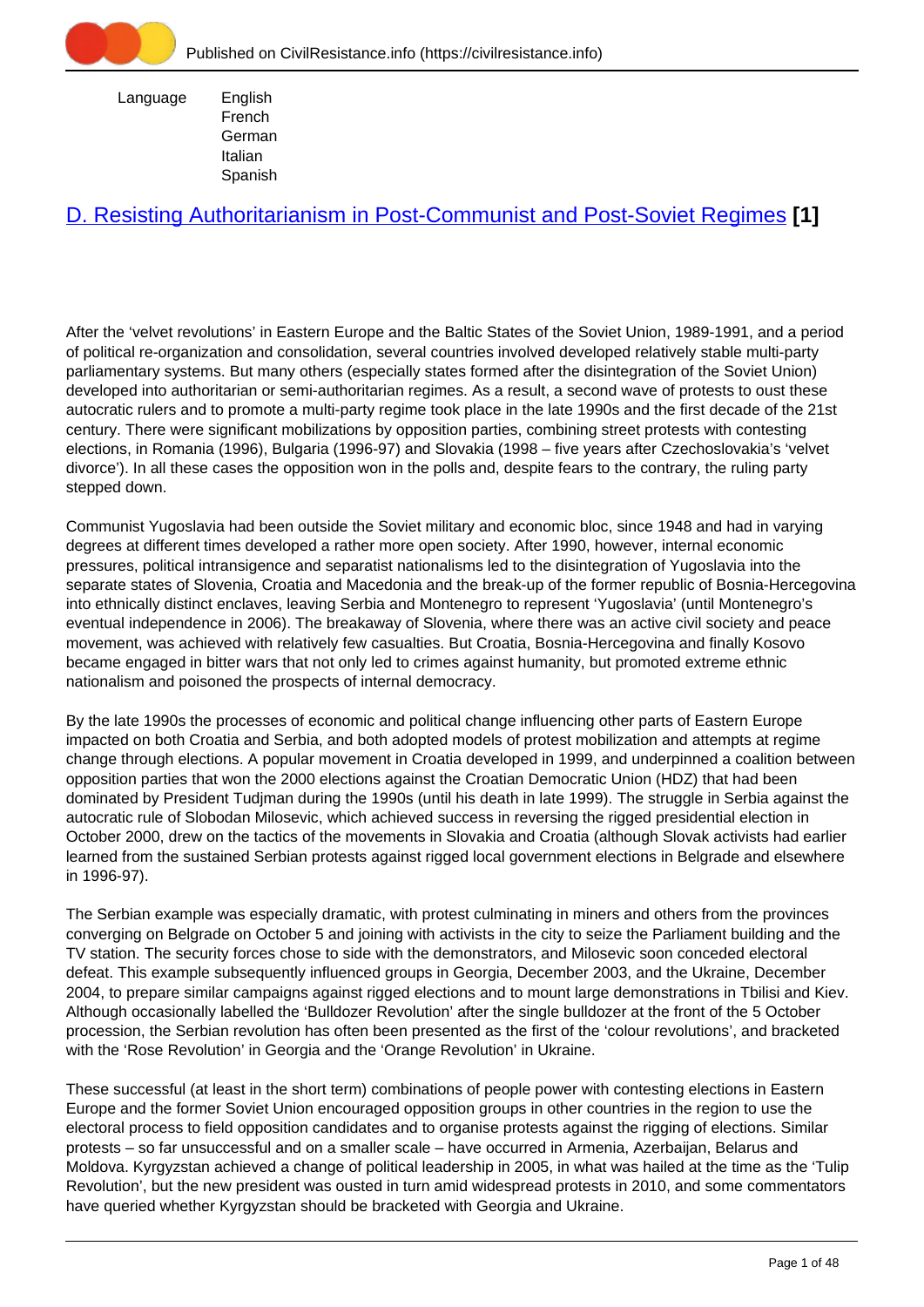

Almost all the protests covered in this section have a number of common features that encourage comparison between them. They have all taken place in countries formerly ruled by communist one-party states. They have all occurred in semi-authoritarian regimes that included sometimes violent suppression of dissent but tolerated forms of civil society and formal political opposition – the most repressive ex-Soviet (Asian) republics of Kazakhstan, Tajikistan, Turkmenistan and Uzbekistan have not experienced this type of movement. Russia itself has oscillated since 1991 in degrees of authoritarianism, without major electoral protests until 2012.

This region still reflects former cold war antagonisms and both Russia and the USA still compete for economic, strategic and ideological advantage. These countries are almost all susceptible to the pull of the European Union and the influence of other European intergovernmental bodies; and the oppositions have been open to ideas, modes of protest and forms of organization in neighbouring countries. In addition the oppositions have adopted a strategy of linking popular mobilization to formal elections – a strategy that encourages external funding and support both for electoral monitoring (internally and by international organisations) and for electioneering. This electoral strategy is not confined to Eastern Europe and the ex-Soviet bloc – it was successfully pioneered in the Philippines in 1986, and unsuccessfully attempted in the Iranian Green Revolution of 2009 (see Section E). But it has been dominant in the former communist states, as well as in Sub-Saharan Africa (some of the literature attempts comparisons between the two regions).

Partly because of the political dynamics of the region, and partly because of the logic of a primarily electoral strategy, opposition movements have often (though not always) received an exceptional degree of external western support in terms of funding, organizational expertise and tactical advice. The role of various types of external support therefore often figures prominently in the literature. The post-communist states also provide a central focus for political and ideological debates about the underlying purposes of external intervention (although this is an issue that has also arisen in other parts of the world) – see commentary and literature under Section F.

Russia itself figures largely in the literature on electoral revolutions in former Soviet states as an external great power supporting authoritarian regimes. But developments within Russia itself are of course politically important, and there have been significant protests, though falling well short of threatening the Putin regime (see D.III).

Only one major and prolonged movement in this section does not fall into the pattern of electoral revolutions, and that is the unarmed struggle for secession and independence by the Albanian majority in the Serbian province of Kosovo from 1988 to the mid-1990s. This important movement committed to a nonviolent strategy was eventually superseded by a guerrilla wing that prompted Serbian armed attacks, which in turn led to NATO intervention in the conflict against Serbian forces. Kosovo is therefore covered first in a separate sub-section.

# [D. I. Kosovo, Resisting Serbian Oppression 1988-1998](https://civilresistance.info/section/d-resisting-authoritarianism-post-communist-and-post-soviet-regimes/d-i-kosovo-resisting) [2]

Kosovo, with a large and growing Albanian population suspected of separatist leanings, suffered serious repression in Tito's Yugoslavia until 1966, when the powers of the political police were significantly curbed and the province gained greater autonomy, albeit still within the republic of Serbia. In 1981, however, protests erupted in which Kosovo Albanians demanded a republic, and for the rest of the decade tensions increased between the Serbian minority and Albanians within Kosovo, and between the rest of the republic and the province. A revived and aggressive Serbian nationalism was translated into a policy of oppressing the Albanians and suppressing their institutions from 1988 onwards. There was an impressive disciplined nonviolent mass struggle by the Albanian population from 1988 until 1998. But a group committed to guerrilla warfare (the Kosovo Liberation Army) began attacks in 1996, which led to a Serbian military offensive involving brutal retaliation in 1998, international condemnation of Serb actions and NATO bombing of Serb forces and Serbia in 1999.

For an insightful series of essays, which may not, however, be easily available, see: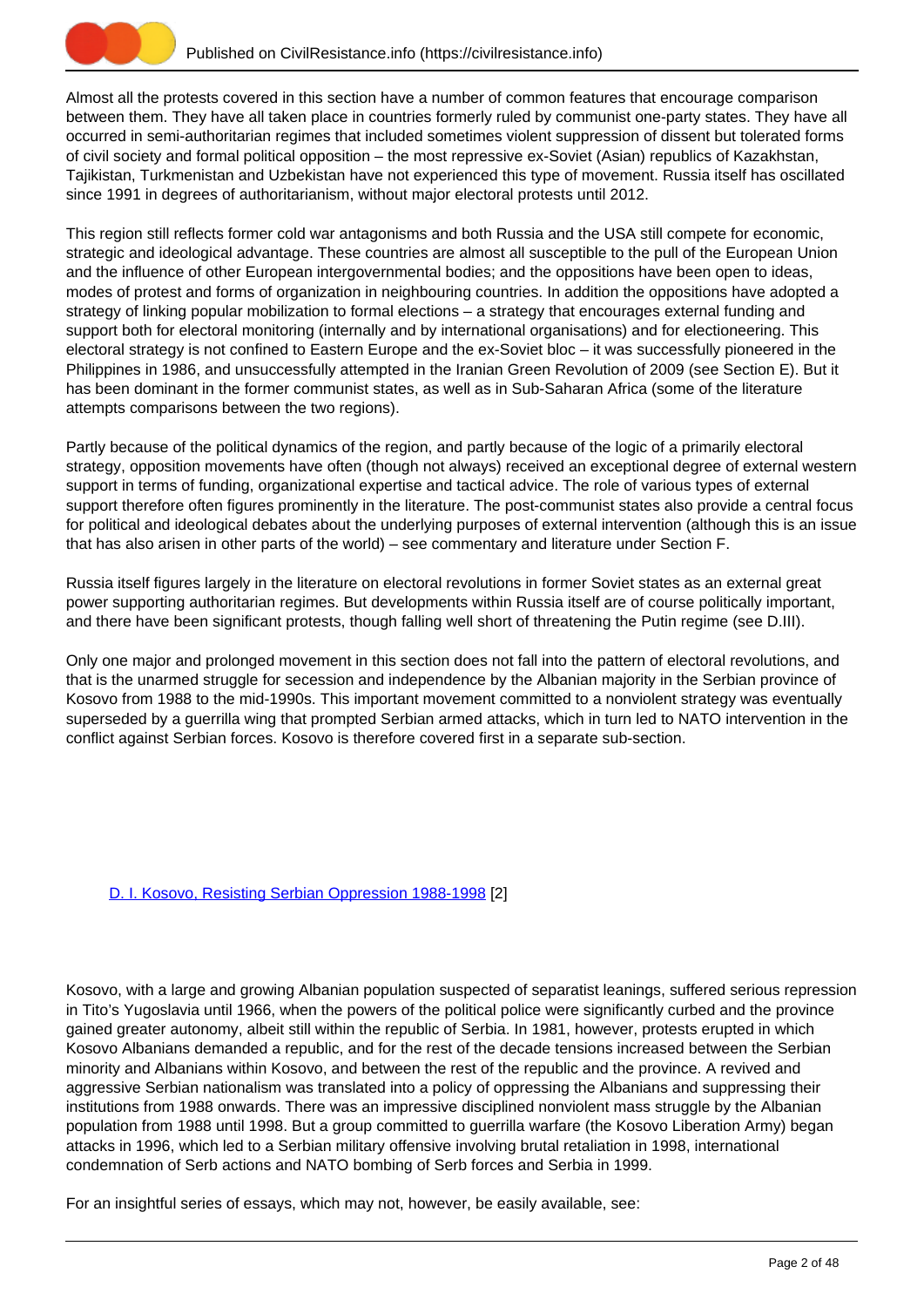

• Maliqi, [Kosova: Separate Worlds: Reflections and Analysis](https://civilresistance.info/biblio-item/1998/kosova-separate-worlds-reflections-and-analysis) [3] ([D. I. Kosovo, Resisting Serbian](https://civilresistance.info/section/d-resisting-authoritarianism-post-communist-and-post-soviet-regimes/d-i-kosovo-resisting) [Oppression 1988-1998](https://civilresistance.info/section/d-resisting-authoritarianism-post-communist-and-post-soviet-regimes/d-i-kosovo-resisting) [2])

Clark, Howard, [Civil Resistance in Kosovo](https://civilresistance.info/biblio-item/2000/civil-resistance-kosovo) [4], London, Pluto Press, 2000, pp. 266

This study, whilst explaining the historical and political context of the civil resistance, focuses primarily on the strategy, institutions and weaknesses of the nonviolent struggle.

Also , [Kosovo: Civil Resistance in Defence of the Nation – 1990s](https://civilresistance.info/biblio-item/2013/kosovo-civil-resistance-defence-nation-1990s) [5] In Bartkowski, [Recovering Nonviolent History:](https://civilresistance.info/biblio-item/2013/recovering-nonviolent-history-civil-resistance-liberation-struggles) [Civil Resistance in Liberation Struggles](https://civilresistance.info/biblio-item/2013/recovering-nonviolent-history-civil-resistance-liberation-struggles) [6] ([A. 1.b. Strategic Theory, Dynamics, Methods and Movements](https://civilresistance.info/section/introduction-nonviolent-action/1-theory-methods-and-examples/1b-strategic-theory-dynamics) [7] )Boulder CO, Lynne Rienner, 2013, pp. 279-296 , pp. 279-96, and Clark, Howard , [The Limits of Prudence: Civil](https://civilresistance.info/biblio-item/2009/limits-prudence-civil-resistance-kosovo-1990-98) [Resistance in Kosovo, 1990-98](https://civilresistance.info/biblio-item/2009/limits-prudence-civil-resistance-kosovo-1990-98) [8] In Roberts; Garton Ash, [Civil Resistance and Power Politics: The Experience of](https://civilresistance.info/biblio-item/2009/civil-resistance-and-power-politics-experience-non-violent-action-gandhi-present) [Non-violent Action from Gandhi to the Present](https://civilresistance.info/biblio-item/2009/civil-resistance-and-power-politics-experience-non-violent-action-gandhi-present) [9] ([A. 1.b. Strategic Theory, Dynamics, Methods and Movements](https://civilresistance.info/section/introduction-nonviolent-action/1-theory-methods-and-examples/1b-strategic-theory-dynamics) [7])Oxford, Oxford University Press, 2009, pp. 277-293, pp. 277-94.

 Farnsworth, Nicole, [History is Herstory Too: The History of Women in Civil Society in Kosovo, 1980-2004](https://civilresistance.info/biblio-item/2008/history-herstory-too-history-women-civil-society-kosovo-1980-2004) [10], Prishtina, Kosova Gender Studies Centre, 2008, pp. 391

Gashi, Shkelzen, Adem Demaci Biography: a Century of Kosova's History through One Man's Life [11], Prishtina, Rrokulia Publishing House, 210, pp. 240

Biography of long-term prisoner and human rights campaigner who was increasingly critical of Rugova's 'passive' approach.

Kostovicova, Denisa, [Parallel Worlds: Response of Kosovo Albanians to Loss of Autonomy in Serbia](https://civilresistance.info/biblio-item/1997/parallel-worlds-response-kosovo-albanians-loss-autonomy-serbia) [12], Keele, Keele European Research Centre, 1997, pp. 109

Kostovica's commentaries also appeared frequently in the on-line journal Transitions: <http://www.tol.org> [13].

Kostovicova, Denisa, [Kosovo: The Politics of Identity and Space](https://civilresistance.info/biblio-item/2005/kosovo-politics-identity-and-space) [14], London, Routledge, 2005, pp. 322

Primarily a study of education and on ethnic segregation.

Krasniqi, Gezim, ["For Democracy – Against Violence": a Kosovar Alternative](https://civilresistance.info/biblio-item/2012/democracy-against-violence-kosovar-alternative) [15], In, [Resisting the Evil:](https://civilresistance.info/biblio-item/2012/resisting-evil-post-yugoslav-anti-war-contention) [\[Post-\]Yugoslav Anti-War Contention](https://civilresistance.info/biblio-item/2012/resisting-evil-post-yugoslav-anti-war-contention) [16] Baden-Baden, Nomos, , 2012, pp. 83-102

Maliqi, Shkelzen, [Kosova: Separate Worlds: Reflections and Analysis](https://civilresistance.info/biblio-item/1998/kosova-separate-worlds-reflections-and-analysis) [3], Peja/Pec, Dukagjini, 1998, pp. 261

Mertus, Julie, [Kosovo: How Truths and Myths Started a War](https://civilresistance.info/biblio-item/1999/kosovo-how-truths-and-myths-started-war) [17], Berkeley CA, University of California Press, 1999, pp. 378

Interviews with both Serbs and Albanians about key episodes in the escalation from 1981 to 1990 are juxtaposed with a written history. See also: Mertus, Julie, 'Women in Kosovo: Contested terrains – the role of national identity in shaping and challenging gender identity' in Sabrina P. Ramet (ed.), Gender Politics in the Western Balkans, University Park PA, Pennsylvania State University Press, 1999, pp. 171-86.

Waller, Michael ; Drezov, Kyril ; Gokay, Bulent, [Kosovo: The Politics of Delusion](https://civilresistance.info/biblio-item/2001/kosovo-politics-delusion) [18], London, Frank Cass, 2001, pp. 190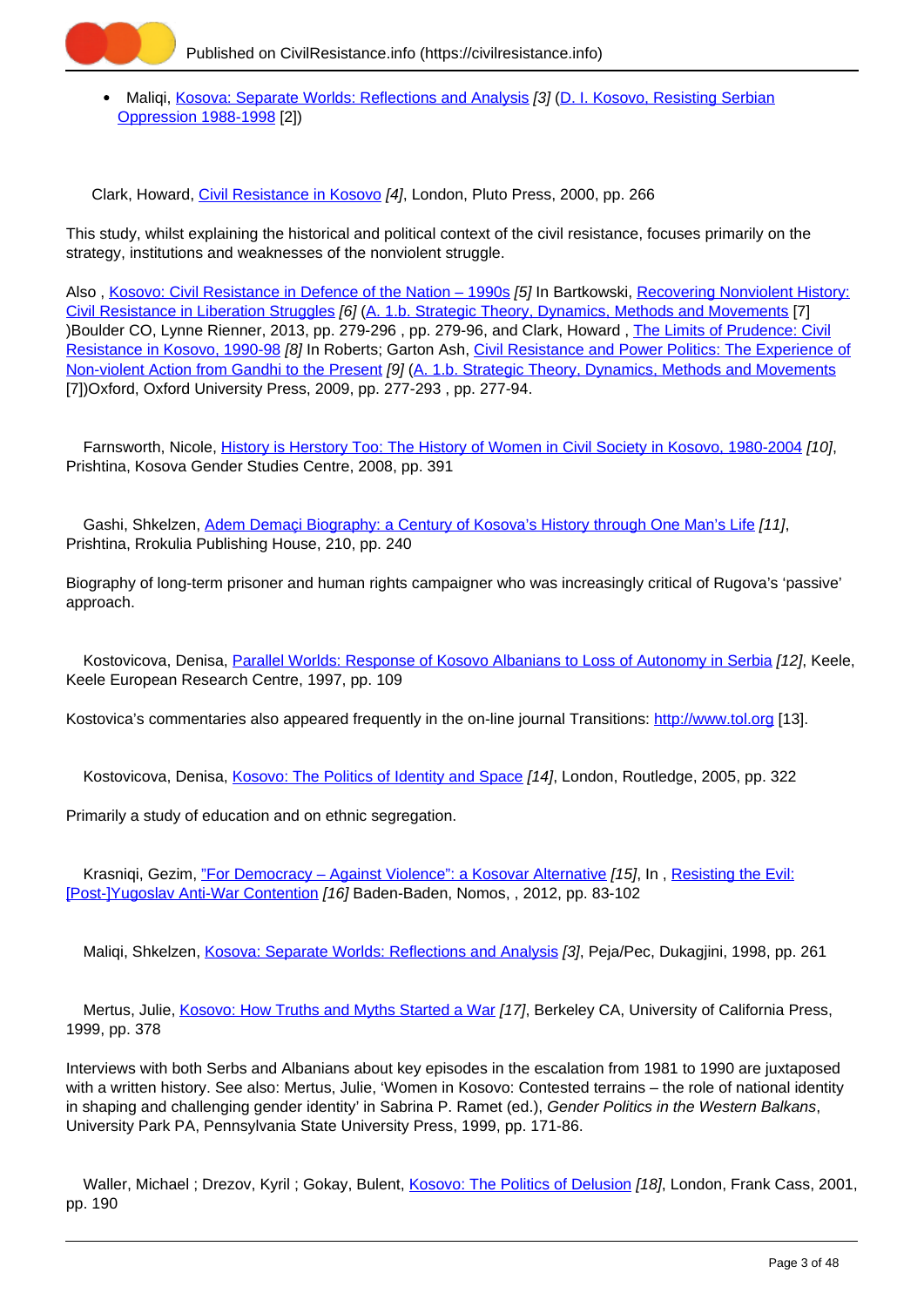

Main focus on developments after 1996, the role of the Kosovo Liberation Army and the NATO war on Serbia (including documents such as the Rambouillet Text and the UN Security council Resolution of June 1999). But chapter two (pp. 11-19) discusses Albanian schooling in Kosovo, 1992-98, and chapter 19 'The limitations of violent intervention' raises questions about nonviolent alternatives.

[D. II. 'Electoral Revolutions' and 'Critical Elections' in Post-Communist States](https://civilresistance.info/section/d-resisting-authoritarianism-post-communist-and-post-soviet-regimes/d-ii-electoral) [19]

[D. II.1. Comparative Assessments](https://civilresistance.info/section/d-resisting-authoritarianism-post-communist-and-post-soviet-regimes/d-ii-electoral-0) [20]

The primary focus of many of the references in this section is on the nature of the movements that challenged rigged elections and tried to topple autocrats, the role of civil society, the significance of external support, and reasons for immediate success and failure. Many also discuss diffusion of protest. diffusion of protest. Since 'electoral revolutions' are also designed to secure longer term democratization of politics, important questions arise about longer term 'success' in changing the system. Within the democratization literature some authors query how far (if at all) system change was achieved by the colour revolutions – see for example Hale, Kalandadze and Orenstein, and Tudoriou below. (Some analyses of campaigns in particular countries covered under D.2. also comment on subsequent political developments which indicate little long term improvement in the conduct of government.) Accounts in the civil resistance literature tend to focus primarily on the movements and the immediate overthrow of governments, but for a very condensed sceptical assessment of subsequent politics in Georgia, Ukraine and Kyrgyzstan see Carter, [People Power and Political Change: Key Issues and Concepts](https://civilresistance.info/biblio-item/2012/people-power-and-political-change-key-issues-and-concepts) [21] ([A. 1.a.ii.](https://civilresistance.info/section/introduction-nonviolent-action/1-theory-methods-and-examples/1aii-theories-civil) [Theories of Civil Disobedience, Power and Revolution](https://civilresistance.info/section/introduction-nonviolent-action/1-theory-methods-and-examples/1aii-theories-civil) [22]) , Chapter 6.

 Beissinger, Mark, [Structure and Example in Modular Political Phenomena: The Diffusion of](https://civilresistance.info/biblio-item/2007/structure-and-example-modular-political-phenomena-diffusion-bulldozer-rose-orange) [Bulldozer/Rose/Orange/Tulip Revolutions](https://civilresistance.info/biblio-item/2007/structure-and-example-modular-political-phenomena-diffusion-bulldozer-rose-orange) [23], Perspectives on Politics, Vol. 5, issue 2 (June), 2007, pp. 259-276

Binnendijk, Anika Locke; Marovic, Ivan, [Power and persuasion: Nonviolent strategies to influence state security](https://civilresistance.info/biblio-item/2006/power-and-persuasion-nonviolent-strategies-influence-state-security-forces-serbia) [forces in Serbia \(2000\) and Ukraine \(2004\)](https://civilresistance.info/biblio-item/2006/power-and-persuasion-nonviolent-strategies-influence-state-security-forces-serbia) [24], Communist and Post-Communist Studies, Vol. 39, issue 3 (Special Issue 'Democratic Revolutions in Post-Communist States', ed. Taras Kuzio), 2006, pp. 411-429

Describes explicit strategies developed in both Serbia and Ukraine to increase costs of repression and reduce the willingness of the security forces to resort to violence. By combining deterrence and persuasion the organisers were able to avert major repression in 2000 and 2004.

Bunce, Valerie J.; McFaul, Michael; Stoner-Weiss, Kathryn, [Democracy and Authoritarianism in the](https://civilresistance.info/biblio-item/2009/democracy-and-authoritarianism-postcommunist-world) [Postcommunist World](https://civilresistance.info/biblio-item/2009/democracy-and-authoritarianism-postcommunist-world) [25], New York, Cambridge University Press, 2009, pp. 360

Examines waves of change in 11 former communist nations, from 1989-1992, and the electoral defeat of authoritarian rulers from 1996 to 2005 in Bulgaria, Slovakia, Serbia, Georgia and Ukraine. This volume looks in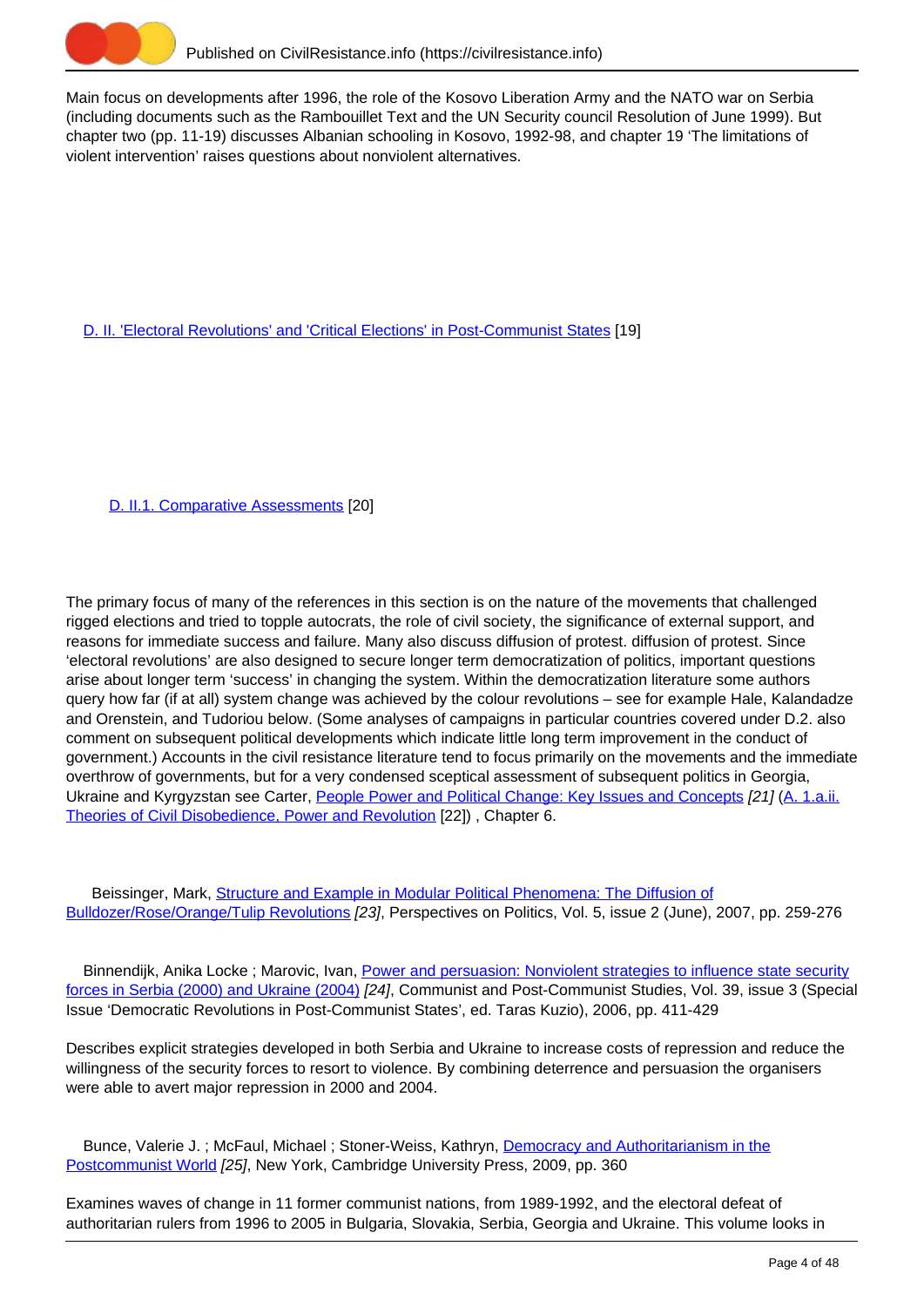

particular at issues of transmission and the role of transnational and international actors, with a particular focus on the role of the EU. The final section discusses the conundrum posed by political developments in Russia, and also Belarus and Kyrgyzstan. Individual chapters are also cited under particular countries.

Bunce, Valerie J.; Wolchik, Sharon L., **Favourable conditions and electoral revolutions** [26], Journal of Democracy, Vol. 17, issue 4 (October), 2006, pp. 5-18

Analysis of 'second wave of democratization' in post-Communist states and why conditions in these states favourable to success, compared for example with failure of protests over fraudulent elections in Ethiopia, Zimbabwe and Cote d'Ivoire. See also by Bunce, Valerie J.; Wolchik, Sharon L., [International diffusion and](https://civilresistance.info/biblio-item/2006/international-diffusion-and-postcommunist-electoral-revolutions) [postcommunist electoral revolutions](https://civilresistance.info/biblio-item/2006/international-diffusion-and-postcommunist-electoral-revolutions) [27] Communist and Post-Communist Studies, 2006, pp. 283-302 , discussing five factors in the diffusion of electoral revolutions, including the development of civil society and networks between 'international democracy promoters'.

Bunce, Valerie J. ; Wolchik, Sharon L., [Postcommunist Ambiguities](https://civilresistance.info/biblio-item/2009/postcommunist-ambiguities) [28], Journal of Democracy, Vol. 20, issue 3 (July), 2009, pp. 93-107

Discusses why since 1996 some authoritarian rulers have been ousted but in Armenia, Azerbaijan and Belarus opposition failed (in two successive elections in each case).

 Bunce, Valerie J. ; Wolchik, Sharon L., [Defeating Authoritarian Leaders in Post-Communist Countries](https://civilresistance.info/biblio-item/2011/defeating-authoritarian-leaders-post-communist-countries) [29], New York, Cambridge University Press, 2011, pp. 364

Discusses electoral defeats of authoritarian leaders from 1998 to 2005 (Slovakia, Croatia, Serbia, Georgia, Ukraine and Kyrgyzstan), but also unsuccessful movements in Armenia, Azerbaijan and Belarus. Analyses local and international actors and draws comparisons with other parts of the world.

 Collin, Matthew, [The Time of the Rebels: Youth Resistance Movements and 21st Century Revolutions](https://civilresistance.info/biblio-item/2007/time-rebels-youth-resistance-movements-and-21st-century-revolutions) [30], London, Serpent's Trail, 2007, pp. 224

Interviews activists from Georgia, Ukraine, Azerbaijan and Belarus, as well as Serbia.

D'Anieri, Paul, [Explaining the success and failure of post-communist revolutions](https://civilresistance.info/biblio-item/2006/explaining-success-and-failure-post-communist-revolutions) [31], Communist and Post-Communist Studies, Vol. 39, issue 3 (Special Issue 'Democratic Revolutions in Post-Communist States', ed. Taras Kuzio), 2006, pp. 331-350

Argues that while most studies focus on grassroots movements, elites – especially security services – are crucial in determining whether movements reach a 'tipping point'. Illustrates argument by comparing two 'failed revolutions' (Serbia 1996-97 and Ukraine 2001) with two 'successful revolutions' (Serbia 2000 and Ukraine 2004-2005). [Compare with Binnendijk; Marovic, [Power and persuasion: Nonviolent strategies to influence state](https://civilresistance.info/biblio-item/2006/power-and-persuasion-nonviolent-strategies-influence-state-security-forces-serbia) [security forces in Serbia \(2000\) and Ukraine \(2004\)](https://civilresistance.info/biblio-item/2006/power-and-persuasion-nonviolent-strategies-influence-state-security-forces-serbia) [24] ([D. II.1. Comparative Assessments](https://civilresistance.info/section/d-resisting-authoritarianism-post-communist-and-post-soviet-regimes/d-ii-electoral-0) [20]) above.]

Forbrig, Joerg ; Demes, Pavol, [Reclaiming Democracy: Civil Society and Electoral Change in Central and](https://civilresistance.info/biblio-item/2007/reclaiming-democracy-civil-society-and-electoral-change-central-and-eastern-europe) [Eastern Europe](https://civilresistance.info/biblio-item/2007/reclaiming-democracy-civil-society-and-electoral-change-central-and-eastern-europe) [32], Washington DC, German Marshall Fund of USA, 2007, pp. 254

First section includes contributions from Slovakia, Croatia, Serbia, Georgia and the Ukraine. Second section is comparative discussion on range of issues by authors including Valerie Bunce and Sharon Wolchik, Taras Kuzio and Vitali Silitski.

Hale, Henry E., [Democracy, autocracy and revolution in Post-Soviet Eurasia](https://civilresistance.info/biblio-item/2005/democracy-autocracy-and-revolution-post-soviet-eurasia) [33], World Politics, Vol. 68, issue 1 (October), 2005, pp. 133-155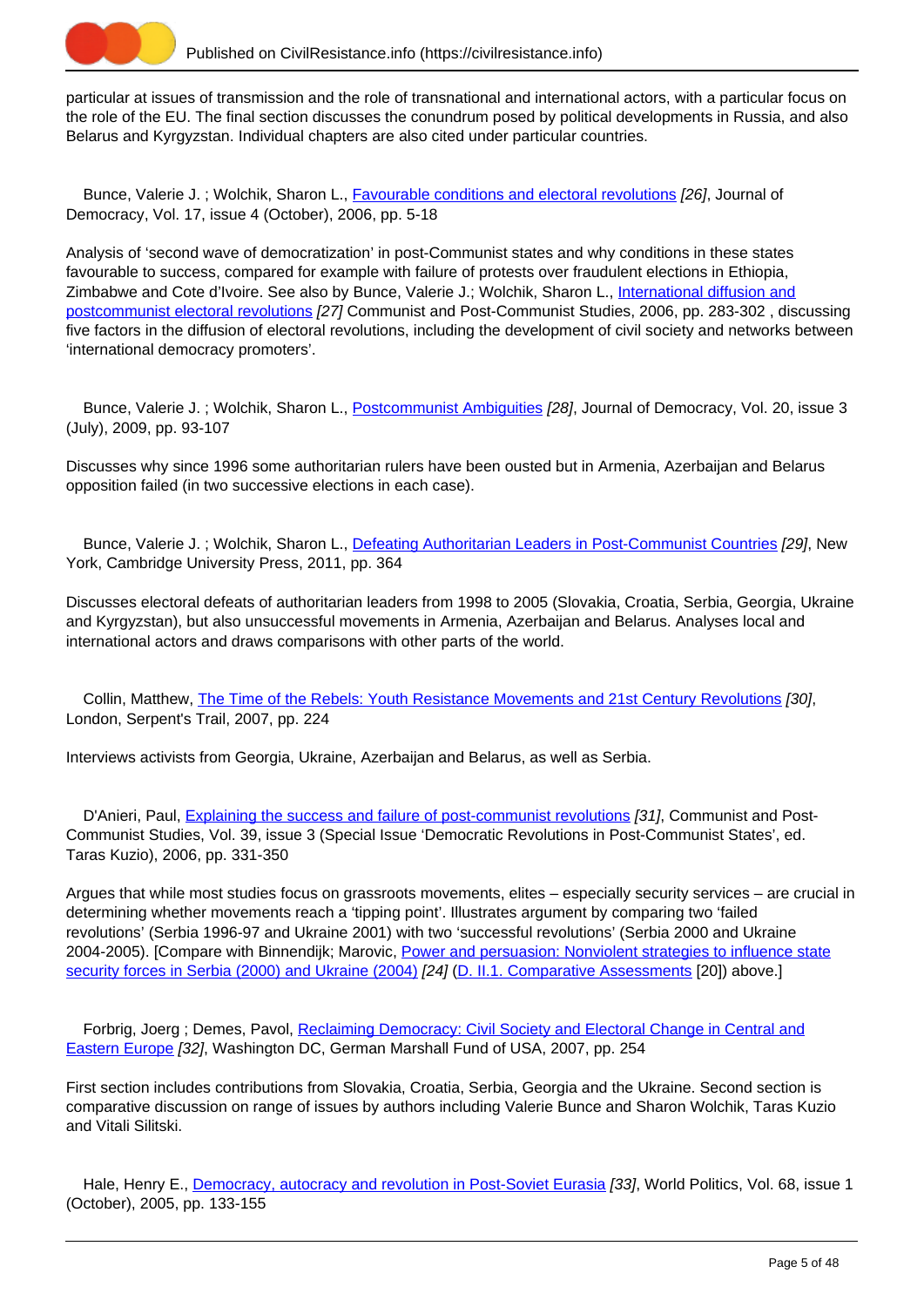

Includes references to Azerbaijan, Belarus, Georgia, Kyrgyzstan and Ukraine.

Hale, Henry E., [Democracy or autocracy on the march? The colored revolution as normal dynamics of patronal](https://civilresistance.info/biblio-item/2006/democracy-or-autocracy-march-colored-revolution-normal-dynamics-patronal) [presidentialism](https://civilresistance.info/biblio-item/2006/democracy-or-autocracy-march-colored-revolution-normal-dynamics-patronal) [34], Communist and Post-Communist Studies, Vol. 39, issue 3 (Special Issue 'Democratic Revolutions in Post-Communist States', ed. Taras Kuzio), 2006, pp. 305-329

Argues that the 'color revolutions' 2003-2005 were fundamentally succession struggles in 'patronal presidental' regimes, rather than demoncratic breakthroughs, and therefore can result in retreat from democratic principles, as in Georgia.

Howard, Marc Morje ; Roessler, Philip G., [Liberalizing electoral outcomes in competitive authoritarian regimes](https://civilresistance.info/biblio-item/2006/liberalizing-electoral-outcomes-competitive-authoritarian-regimes) [35], American Journal of Political Science, Vol. 50, issue April, 2006, pp. 365-381

Makes comparisons between post-communist regimes and Sub-Saharan Africa.

Kalandadze, Katya ; Orenstein, Mitchel, [Electoral Protests and Democratization: Beyond the Color Revolutions](https://civilresistance.info/biblio-item/2009/electoral-protests-and-democratization-beyond-color-revolutions) [36], Comparative Political Studies, Vol. 42, issue 11 (November), 2009, pp. 1403-1425

Sceptical assessment of role of popular protest in achieving genuine democratic change.

Kuzio, Taras, [Civil society, youth and societal mobilization](https://civilresistance.info/biblio-item/2006/civil-society-youth-and-societal-mobilization) [37], Communist and Post-Communist Studies, Vol. 39, issue 3 (Special Issue 'Democratic Revolutions in Post-Communist States', ed. Taras Kuzio), 2006, pp. 365-368

Examines the leading role of youth organizations – Otpor in Serbia (2000), Kmara in Georgia (2003) and Pora in Ukraine (2004) – and conditions for success, including training, western technical and financial assistance, choice of strategies and response of authorities.

 Nikolayenko, Olena, [Youth Movements in Post-Communist Societies: A Model of Nonviolent Resistance](https://civilresistance.info/biblio-item/2009/youth-movements-post-communist-societies-model-nonviolent-resistance) [38], Working Paper No 114, June, Stanford CA, Center on Democracry and the Rule of Law (Stanford University), 2009, pp. 50

 O'Beachain, Donnacha ; Polese, Abel, [The Colour Revolutions in the former Soviet Republics: Successes and](https://civilresistance.info/biblio-item/2010/colour-revolutions-former-soviet-republics-successes-and-failures) [Failures](https://civilresistance.info/biblio-item/2010/colour-revolutions-former-soviet-republics-successes-and-failures) [39], London, Routledge, 2010, pp. 254

See also O'Beachain, Donnacha, [Roses and Tulips: Dynamics of regime change in Georgia and Kyrgyzstan](https://civilresistance.info/biblio-item/2009/roses-and-tulips-dynamics-regime-change-georgia-and-kyrgyzstan) [40] Journal of Communist and Transition Studies, 2009, pp. 199-206 . Argues against the thesis that opposition unity is a prerequisite for success in overthrowing presidents, and also rejects claims that Western agents promoted protests to secure western interests.

 Tucker, Joshua A., [Enough! Electoral Fraud, Collective Action Problems, and the Second Wave of Post-](https://civilresistance.info/biblio-item/2007/enough-electoral-fraud-collective-action-problems-and-second-wave-post-communist)[Communist Democratic Revolutions](https://civilresistance.info/biblio-item/2007/enough-electoral-fraud-collective-action-problems-and-second-wave-post-communist) [41], Perspectives on Politics, Vol. 5, issue 3 (September), 2007, pp. 537-553

Tudoriou, Theodor, [Rose, Orange and Tulip: The failed post-Soviet revolutions](https://civilresistance.info/biblio-item/2007/rose-orange-and-tulip-failed-post-soviet-revolutions) [42], Communist and Post-Communist Studies, Vol. 40, issue 2 (Sept), 2007, pp. 315-342

Argues that civil society (despite its role in the opposition ) was too weak in these cases to achieve basic change, and that the democratic revolutions 'proved to be little more than a limited rotation of ruling elites within undemocratic political systems'.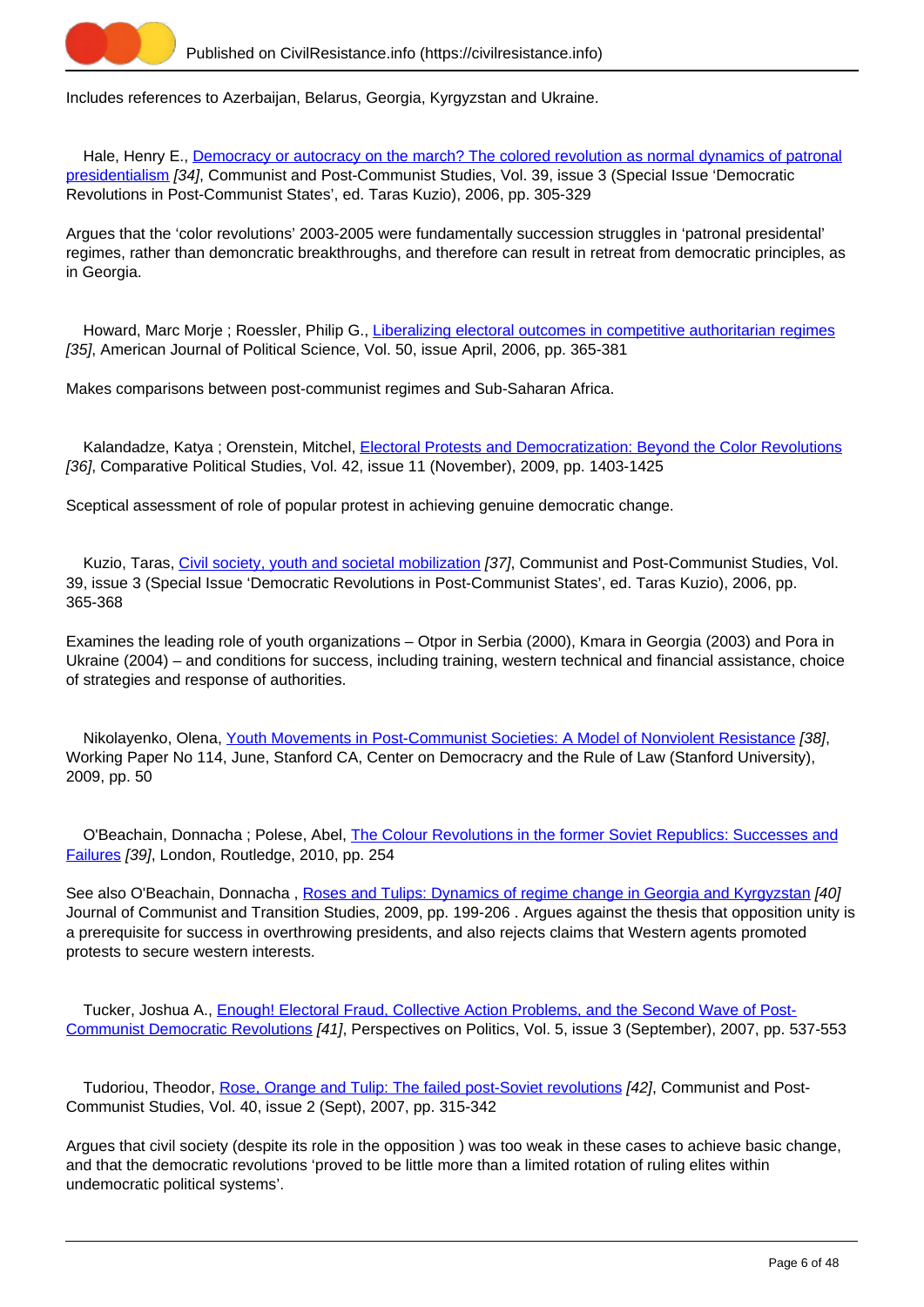

Way, Lucan, [The Real Causes of the Color Revolutions](https://civilresistance.info/biblio-item/2008/real-causes-color-revolutions) [43], Journal of Democracy, Vol. 19, issue 3 (July), 2008, pp. 55-69

See also follow-up debate:

Journal of Democracy, [Debating the color revolutions](https://civilresistance.info/biblio-item/2009/debating-color-revolutions) [44] Journal of Democracy, 2009, pp. 69-97 (including contributions from Valerie Bunce and Sharon Wolchik, Mark Beissinger, Charles Fairbanks, Vitali Silitksy and Martin Dimitrou, with reply by Lucan Way).

[D. II.2. 'Electoral Revolutions' \(and 'Critical Elections'\) in Individual Countries](https://civilresistance.info/section/d-resisting-authoritarianism-post-communist-and-post-soviet-regimes/d-ii-electoral-1) [45]

The literature available in English on campaigns centred primarily on elections in post-communist and post-Soviet states is variable, from good coverage of the overthrow of Milosevic in [Serbia \(2000\)](https://civilresistance.info/section/d-resisting-authoritarianism-post-communist-and-post-soviet-regimes/d-ii-electoral-9) [46] to limited coverage of the 'critical election' in [Croatia \(2000\)](https://civilresistance.info/section/d-resisting-authoritarianism-post-communist-and-post-soviet-regimes/d-ii-electoral-6) [47]. The 2009 protests against a disputed election in Moldova (which failed) have also not been well covered (and Moldova is not listed separately below) – but see:

Pipidi, Alina Mungu; Monteanu, Igor, [Moldova's "Twitter Revolution"](https://civilresistance.info/biblio-item/2009/moldovas-twitter-revolution) [48], Journal of Democracy, Vol. 20, issue 3 (July), 2009, pp. 136-143

This section does cover 'critical elections' – where civil society mobilization to promote voter turnout and ensure independent electoral monitoring helped achieve an ideologically significant opposition victory over the ruling party – in Bulgaria, Slovakia and Croatia. In these countries there were also popular protests and demonstrations on various issues in advance of the elections. The democratization literature on post-Communist states generally cites Romania 1996 as the first 'critical election', where the opposition defeated an illiberal ruling part in the ballot (see Bunce; Wolchik, [Defeating Authoritarian Leaders in Post-Communist Countries](https://civilresistance.info/biblio-item/2011/defeating-authoritarian-leaders-post-communist-countries) [29] ([D. II.1. Comparative](https://civilresistance.info/section/d-resisting-authoritarianism-post-communist-and-post-soviet-regimes/d-ii-electoral-0) [Assessments](https://civilresistance.info/section/d-resisting-authoritarianism-post-communist-and-post-soviet-regimes/d-ii-electoral-0) [20]) above). But although there was civil society activity related to the elections, and Romanian activists did give advice to groups in the Slovak opposition, events in Romania do not really qualify for inclusion in a bibliography on nonviolent action.

Information on individual campaigns can generally be found on internet sources such as the International Crisis Group, Amnesty International and Human Rights Watch, and also OSCE and/or EU reports on specific elections. Very short but informative articles can also sometimes be found in the journal The World Today.

[D. II.2.a. Armenia: 2003 and 2008 and 2018](https://civilresistance.info/section/d-resisting-authoritarianism-post-communist-and-post-soviet-regimes/d-ii-electoral-2) [49]

Inspired by electoral protests elsewhere, a number of Armenian NGOs tried to mobilize to contest the rigging of presidential elections in both 2003 and 2008 and engaged in voter education and electoral monitoring. Despite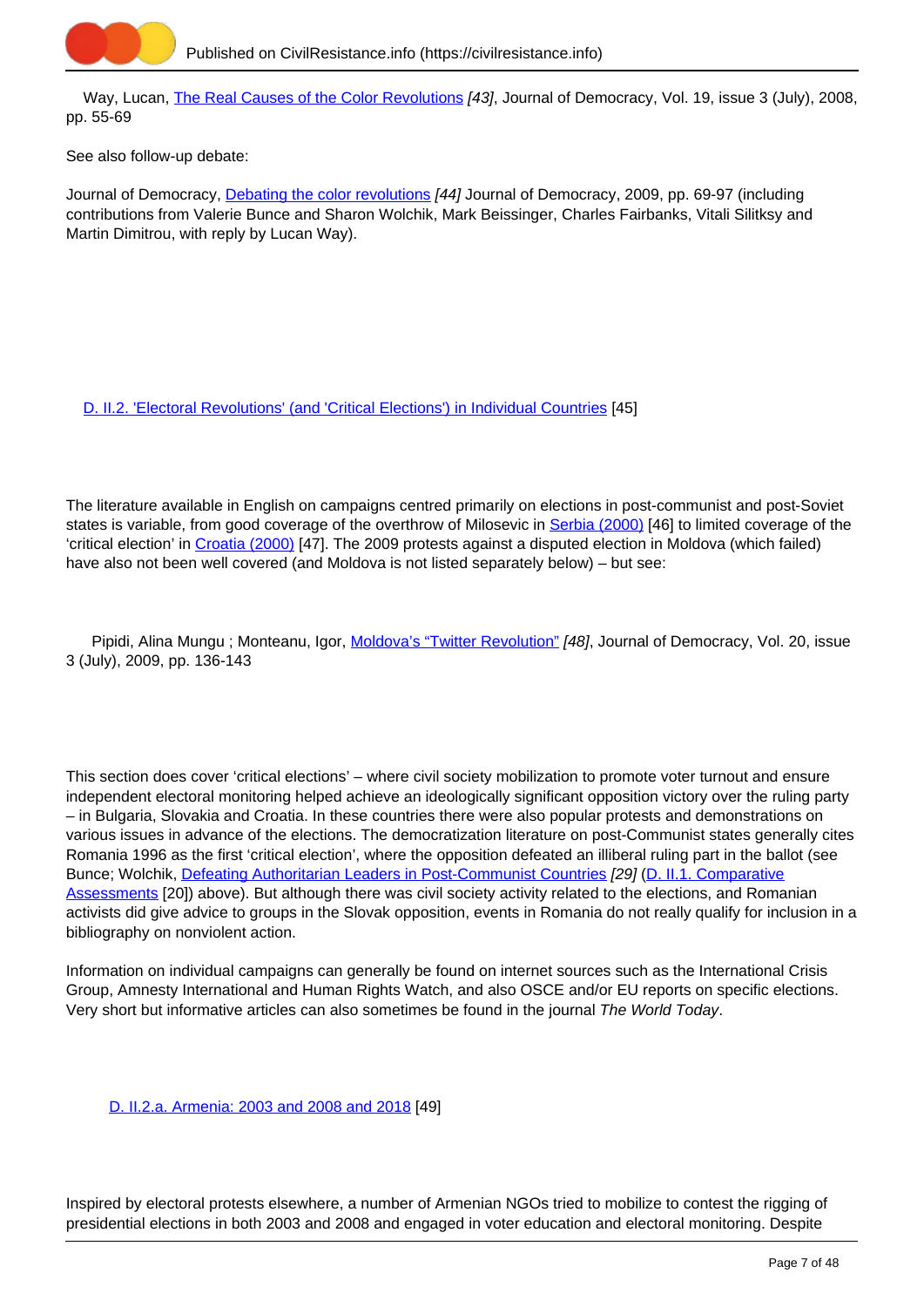

findings by the Constitutional Court in favour of opposition candidates' complaints about the unfairness of the poll, and a degree of external monitoring that criticised the electoral process, public mobilization to demand new elections, including marches and a tent city, were crushed by the regime both times.

# **The 'Velvet Revolution' of 2018**

Ten years after the anti-government protests in 2008 were violently suppressed, and Serzh Sargsyan came to power as President, a wave of nonviolent resistance succeeded in ousting him in 2018. Unlike the earlier protests in Armenia (and other ex-Soviet states) the 2018 uprising did not occur in the context of a rigged general election, but was a popular revolt against constitutional and parliamentary manoeuvres to perpetuate autocratic rule.

Sargysan was an authoritarian leader with close ties to Vladimir Putin, and Armenia is closely allied to Russia. The 'Velvet Revolution' erupted to prevent him trying to cling onto power after his presidential term (of a maximum of ten years) ran out. He was unpopular with many Armenians, who also feared he was making a bid to stay in power for life. He changed the constitution through a rigged 2015 referendum to make the Presidency largely ceremonial, and to give real power to the Prime Minister. He then resigned as President in 2018, when his term came to an end, and was scheduled, with the support of his Republican Party of Armenia, which had a parliamentary majority, to become Prime Minister.

This manoeuvre was resisted by the 42-year old ex-journalist and opposition parliamentarian, Nikol Pashinyan, leader of the very minor Civil Contract party. He began a protest march on 31 March from Gyumri (the second main city in Armenia) to the capital, Yerevan. Few initially joined his march. But by the time he arrived in Yerevan on 13 April, thousands of university and high school students, angry about corrupt political rule, had taken to the streets. Despite public anger, parliament voted Sargsyan into office as Prime Minister on 17 April. The protests then spread to most sectors of the population of 2.9 million. Pashinyan was arrested by the authorities on 22 April, after talks with Sargysan fell through, but was released just a day later, when Sargysan resigned - soldiers had now joined the national protests. The Republican Party of Armenia in parliament blocked a move to elect Pashinyan Prime Minister and on 1 May secured the parliamentary election of their own candidate. Pashinyan then called for a nationwide campaign of civil disobedience: there was a blockade of Yerevan on 2 May, when 12 year-old school children sat down in the streets, and the country was paralyzed for several days by what was in effect a general strike.

The Republican Party then capitulated to public pressure and agreed to stop voting as a bloc in parliament, and Pashinyan was elected acting Prime Minister on 8 May. He formed a cabinet from a mix of politicians from different parties and individuals with long experience of government - his Foreign Minister was a career diplomat. Pashinyan had to govern for several months without a parliamentary majority and to go through the regulatory steps for calling a parliamentary election. But he had survived in parliament through his overwhelming popular backing, demonstrated by his supporters winning over 80 per cent of the vote in municipal elections in September 2018. Pashinyan was able to call a snap election which was held in early December 2018. His coalition bloc (the My Step Alliance) won over 70% of the vote in an election where only about 49 per cent of the electorate went to the polls. The Republican Party of Armenia failed to win any seats. The Organization for Security and Cooperation in Europe, which monitored the election, reported that (unusually by the standard of earlier Armenian elections) the elections were held fairly and respected basic political freedoms.

Pashinyan stood on a platform of promising to stamp out corruption and promote economic reform. Although he declared a desire to improve cooperation with the EU and the USA, he did not propose any fundamental change in the economic and military links to Russia. Armenia is part both of the Eurasian Economic Union, tied to Russia, and of a regional military alliance with Russia, which has a military base inside the country. Commentators have noted that Armenia's 'Velvet Revolution' was very different from the earlier 'Colour Revolutions' in Georgia and Ukraine, where western NGOs and western governments gave active support to the protesters, and victory for the opposition suggested moving away from Russia towards alliance with the EU and the west. Putin's decision not to intervene to prop up Sargysan was clearly influenced by these geopolitical considerations, as well as the social breadth of the support for Pashinyan.

The success of the revolution could be seen as a shift in power, from the elite 'old guard' brought up under Soviet rule, and accustomed to use force and corruption to consolidate their dominance, to a younger generation. The protesters were intensely proud of their national heritage, often wrapping themselves in the national flag as they took over the streets, but were also seeking a more just and decent politics and society.

When Pashinyan became Prime Minister in 2018 he indicated a desire to end the long-running conflict with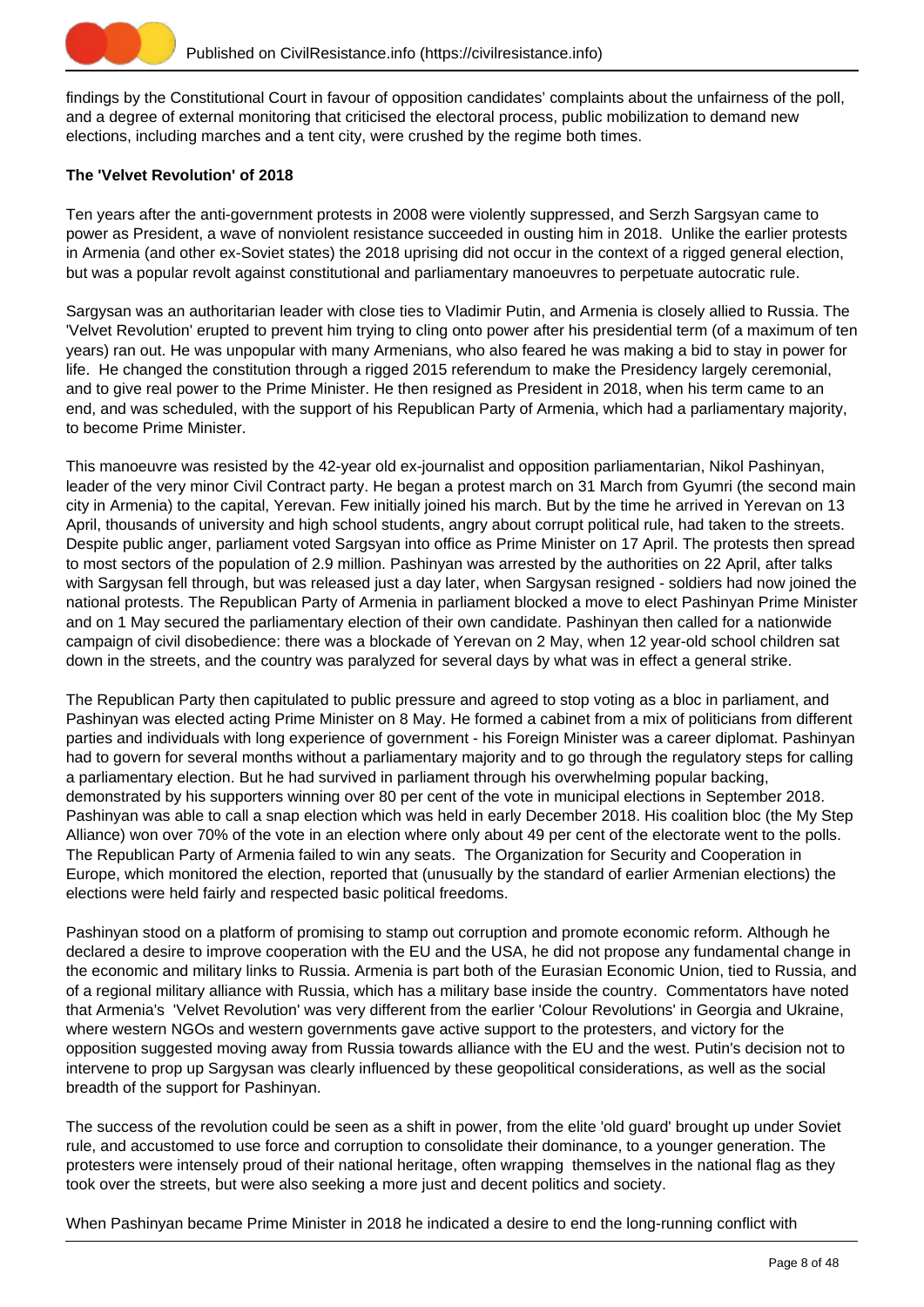

Azerbaijan over the disputed region of Nagorno Karabakh. This was part of the republic of Azerbaijan in the Soviet period, but has a majority Armenian population. The break up of the USSR in 1991 led to bitter fighting between the Armenian majority (demanding the territory ahould become part of Armenia) and the Azerbaijani minority. Both the Armenian and Azerbaijani governments also took part in the fighting. Up to 30,000 had died and many others had been forced out of their homes before a cease fire was agreed in 1994, and the region has since been controlled by Armenian troops, but remained formally part of Azerbaijan. Pashinyan appeared to take a more militantly nationalist position when he called in 2019 for Nagorno Karabakh to be reunited with Armenia. Since then there is evidence Azerbaijan has been preparing for military action to recapture the region. Fighting broke out again in 2020, with clashes on the border in July in which at least 16 people were killed, and more serious fighting began again in late September. By 9 October 300 people had been killed, and the governments of both countries had been called to Moscow for talks on ending the fighting. Subsequent cease fires proved precarious.

Armenia has been less well covered than most other electoral protests in post-Soviet states. But see:

Cooper, Marc, [Armenia's Revolution: A Flickering Light in a Darkening Europe](https://civilresistance.info/biblio-item/2018/armenias-revolution-flickering-light-darkening-europe) [50], The Nation, 07/12/2018,

Cooper celebrates this under-reported 'velvet revolution' that 'boiled up from the streets' and was not influenced by outside forces. He notes that although there had been limited protests in the previous decade on specific economic, environmental or gender issues, no one expected a major political revolt.

See also: Avedissian, Karina, 'A real revolution? Protest leader Armen Grigoryan on what's happening in Armenia', Open Democracy, 30 April 2018.

Feldman, Daniel ; Alibaši?, Haris, [The Remarkable 2018 "Velvet Revolution": Armenia's Experiment Against](https://civilresistance.info/biblio-item/2019/remarkable-2018-velvet-revolution-armenias-experiment-against-government-corruption) [Government Corruption](https://civilresistance.info/biblio-item/2019/remarkable-2018-velvet-revolution-armenias-experiment-against-government-corruption) [51], Public Integrity, Vol. 21, issue 4, 2019, pp. 420-432

Feldman attended a conference on anti-corruption organized by the new government in 2018 with judges, prosecutors and investigators. The focus of the article is an examination of how far the nature of the rebellion (and its wider context) might be expected to promote a more democratic government committed to end corruption. After making comparisons with other countries, they provisionally conclude that the prospects for a transition to a government respecting the rule of law are positive.

Grigoryan, Armen, ["Armenia First": Behind the rise of Armenia's alt-right scene](https://civilresistance.info/biblio-item/2019/armenia-first-behind-rise-armenias-alt-right-scene) [52], 04/09/2019,

Grigoryan argues that a 'kleptocratic regime' has been ousted by the revolution, but a more radical conservative agenda is being promoted in this new context.

 Grigoryan, Armen, [Armenia's Path to Democratization by Recursive Mass Protests](https://civilresistance.info/biblio-item/2019/armenias-path-democratization-recursive-mass-protests) [53], Caucasus Survey, Vol. 7, issue 2, 2019, pp. 157-175

The article compares the 2018 revolution with earlier unsuccessful political protests in Armenia since 2003-4, to try to determine what made success possible. Grigoryan also makes comparisons with some other examples of regime change, and considers the implications of the nature of the 2018 revolution for post-revolutionary politics and society.

Hoellerbauer, Simon, [Armenia and the Velvet Revolution: The Merits and Flaws of a Protest-based Civil Society](https://civilresistance.info/biblio-item/2019/armenia-and-velvet-revolution-merits-and-flaws-protest-based-civil-society) [54], Foreign Policy Research institute, Geopolitics, 19/02/2019,

The author argues that comparison with the 'Colour Revolutions' are misleading since these were promoted by civil society organizations and opposition parties and focused on regime distortion of elections. Success in Armenia did demonstrate the power of civil society, but relied on 'grassroots organizing via social media' rather than on official NGOs, which are widely distrusted. The 2018 revolution drew on experience of earlier protests focused on limited issues. Hoellerbauer also speculates about future prospects for democracy under Pashinyan without a strong civil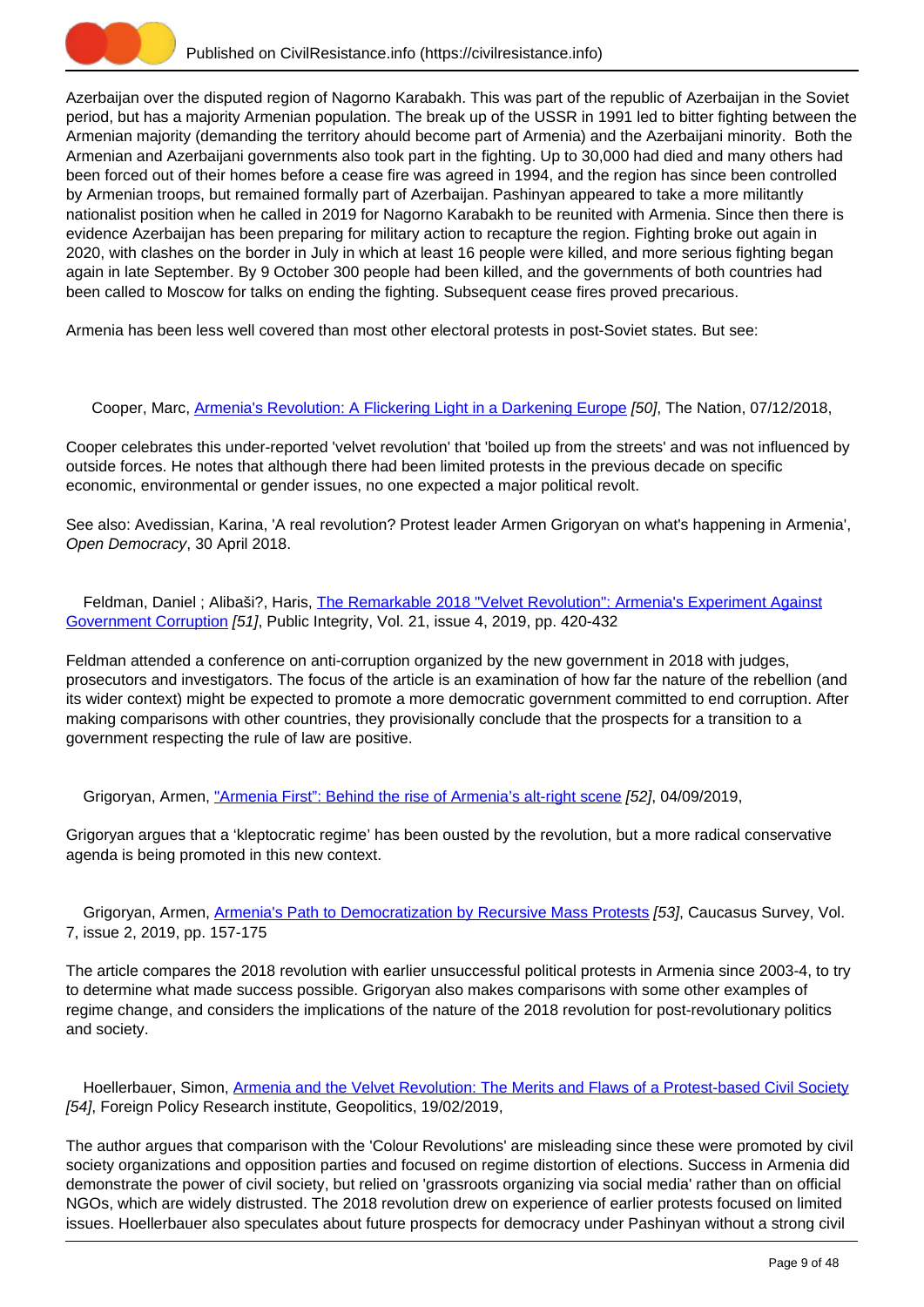

society to hold him accountable, and in the light of Armenia's dependence on Russia and the problem of the 'frozen conflict' over Nagorno-Karabakh.

Ishkanian, Armine, [Democracy Building in Post-Soviet Armenia](https://civilresistance.info/biblio-item/2008/democracy-building-post-soviet-armenia) [55], London, Routledge, 2008, pp. 206

Critical assessment of western support for civil society groups, noting that it can create a backlash and needs to be considered in the historical, social and cultural context of the country involved. Also makes comparisons with other post-Soviet states.

Lanskoy, Miriam; Suthers, Elspeth, [Armenia's Velvet Revolution](https://civilresistance.info/biblio-item/2019/armenias-velvet-revolution) [56], Journal of Democracy, Vol. 30, issue 2, 2019, pp. 85-99

The authors, both from the National Endowment for Democracy, note that political revolution in other post-Soviet states have been followed by 'back sliding'. But they note how Armenia differs from Georgia and Ukraine. After exploring the background and context of the 2018 revolution, they conclude with a relatively optimistic assessment of the prospects for the Pashinyan government after the December 2018 election.

#### See also:

 Valerie J. Bunce; Sharon L. Wolchik, [Defeating Authoritarian Leaders in Post-Communist Countries](https://civilresistance.info/biblio-item/2011/defeating-authoritarian-leaders-post-communist-countries) [29], (D. II.1. Comparative Assessments [57]), pp. 190-98 for useful summary and detailed references.

[D. II.2.b. Azerbaijan 2005](https://civilresistance.info/section/d-resisting-authoritarianism-post-communist-and-post-soviet-regimes/d-ii-electoral-3) [58]

The Presidential election in 2003 confirmed Ilham Aliyev, son of President Heydar Aliyev (former First Secretary of the Azerbiajan Communist Party) as successor to his father. This election was criticized by the OSCE, but accepted internationally, and left the electorate disillusioned when the parliamentary elections took place in 2005. So only 50% of the electorate voted.

However campaigners (inspired by Georgia and later Ukraine) had been trying since 2003, when they organized minor protests, to promote popular resistance to electoral fraud and repression. The opposition gained unity in 2005 and the opposition Azadlig bloc ran 115 candidates and tried with public demonstrations to launch their own 'orange revolution'. The OSCE and Council of Europe condemned human rights abuses and government manipulation of the elections, but western diplomats encouraged the opposition to limit their protests to the courts and authorized rallies, although even authorized demonstrations attracted repressive measures.

Alieva, Leila, [Azerbaijan's frustrating elections](https://civilresistance.info/biblio-item/2006/azerbaijans-frustrating-elections) [59], Journal of Democracy, Vol. 17, issue 2 (April), 2006, pp. 147-160

Analysis of background and context of elections, the regime's role and actions of the opposition.

 Bunce, Valerie J. ; Wolchik, Sharon L., [Azerbaijan's 2005 Parliamentary Elections: A Failed Attempt at](https://civilresistance.info/biblio-item/2008/azerbaijans-2005-parliamentary-elections-failed-attempt-transition) [Transition](https://civilresistance.info/biblio-item/2008/azerbaijans-2005-parliamentary-elections-failed-attempt-transition) [60], Working Paper No 89, September, Stanford CA, Center on Democracry, Development and the Rule of Law (Stanford University), 2008, pp. 52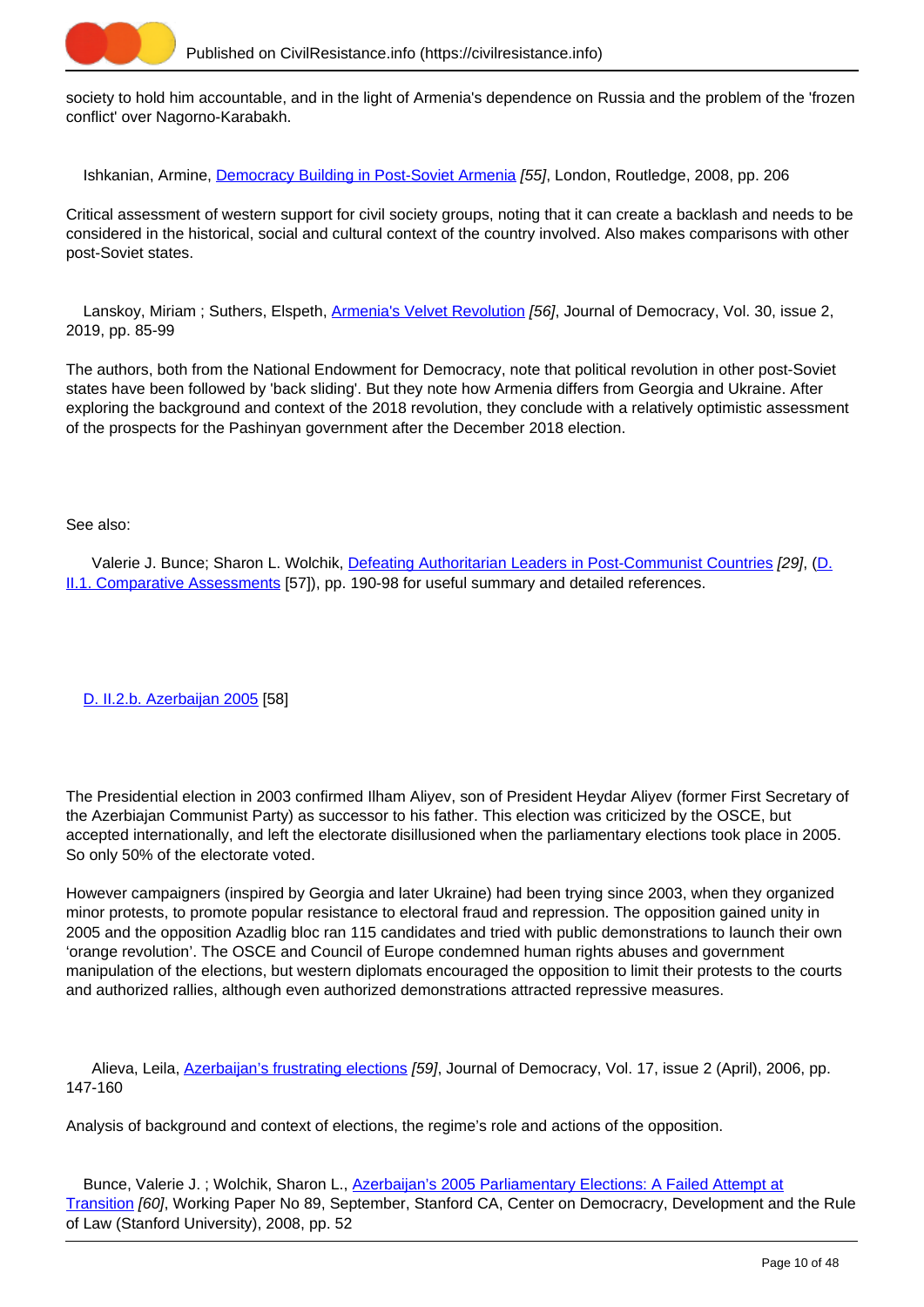

See also Bunce; Wolchik, [Defeating Authoritarian Leaders in Post-Communist Countries](https://civilresistance.info/biblio-item/2011/defeating-authoritarian-leaders-post-communist-countries) [29] [\(D. II.1. Comparative](https://civilresistance.info/section/d-resisting-authoritarianism-post-communist-and-post-soviet-regimes/d-ii-electoral-0) [Assessments](https://civilresistance.info/section/d-resisting-authoritarianism-post-communist-and-post-soviet-regimes/d-ii-electoral-0) [20]) , pp. 178-90.

Valiyev, Anar M., [Parliamentary elections in Azerbaijan: A failed revolution](https://civilresistance.info/biblio-item/2006/parliamentary-elections-azerbaijan-failed-revolution) [61], Problems of Post-Communism, Vol. 53, issue 3 (May/June), 2006, pp. 17-35

Argues that despite violence used against opposition and shattered hopes, the protests promoted increased political participation.

[D. II.2.c. Belarus 2006 and 2010 and 2020](https://civilresistance.info/section/d-resisting-authoritarianism-post-communist-and-post-soviet-regimes/d-ii-electoral-4) [62]

Belarus remains the most authoritarian regime among the European ex-Soviet states, despite a significant dissident movement among intellectuals and young people who grouped round Charter 97, Zubr (Bison) – a group committed to nonviolence – and other organizations. Commemoration of Chernobyl in April 2005 resulted in large scale arrests. Since the March 2006 presidential election, where the opposition failed to overthrow President Lukashenko, a major (but not exclusive) focus has remained on electoral protest. The opposition tried again in the presidential election of December 2010, despite arrest and torture of activists and journalists, and held a 30,000 strong demonstration in Minsk on election night. But the President retained a strong grip on power and still had significant popular support.

# **The Nonviolent Uprising of 2020**

After the unsuccessful resistance to the rigged 2010 elections, many in Belarus focused on their private lives and abandoned political opposition. Therefore the scale of the popular resistance to the blatant rigging of the presidential election on 9 August 2020, in which Lukashenko was assigned 80 per cent of the vote, and the main opposition candidate 10 per cent, took outside observers and many in Belarus itself by surprise. Popular anger was in part a response to the regime's denial of the Covid-19 crisis (arresting doctors who tried to raise the alarm) as well as to the election results. The country-wide reaction was further fuelled by the regime's brutal handling of the initial mass popular protests, after the results were announced. Riot police physically assaulted demonstrators, as well as many reporters and passers by, used tear gas, stun grenades and rubber bullets, and smashed cars that hooted in sympathy with the protesters. Dead bodies were later found in the woods. An estimated 6,700 were imprisoned in the first four days and many were beaten or raped. Television cameras recorded families outside the prison being reunited with badly bruised demonstrators, and pictures of their wounds were circulated on social media.

Popular reaction also reflected the fact that by 2020 there was growing economic discontent. Lukashenko had retained support in the factories for many years (since coming to power in 1994) through his economic policies, which included maintaining state owned enterprises from the Soviet era and raising living standards with the help of Russian subsidies. But changing circumstances, including reduced subsidies and the impact of Covid-19, have undermined his strategy. Angry workers shouted Lukashenko down when he spoke at a factory after the election.

The Belarus protests have much in common, in terms of policy and tactics, with the Armenian revolution of 2018. Belarus is closely integrated into Russia's sphere of influence - Lukashenko was a former collective farm boss and adherent of the Soviet regime, who kept Soviet symbols and did not rename the Belorussian KGB. The opposition does not have a pro-EU agenda, and has not publicized a desire to move closer to the west, although it has received declarations of support from the EU, who promised to join the US, Canada and UK in sanctions against the regime at an emergency meeting on 19 August, 2020. The protests in Belarus have adopted (and adapted) the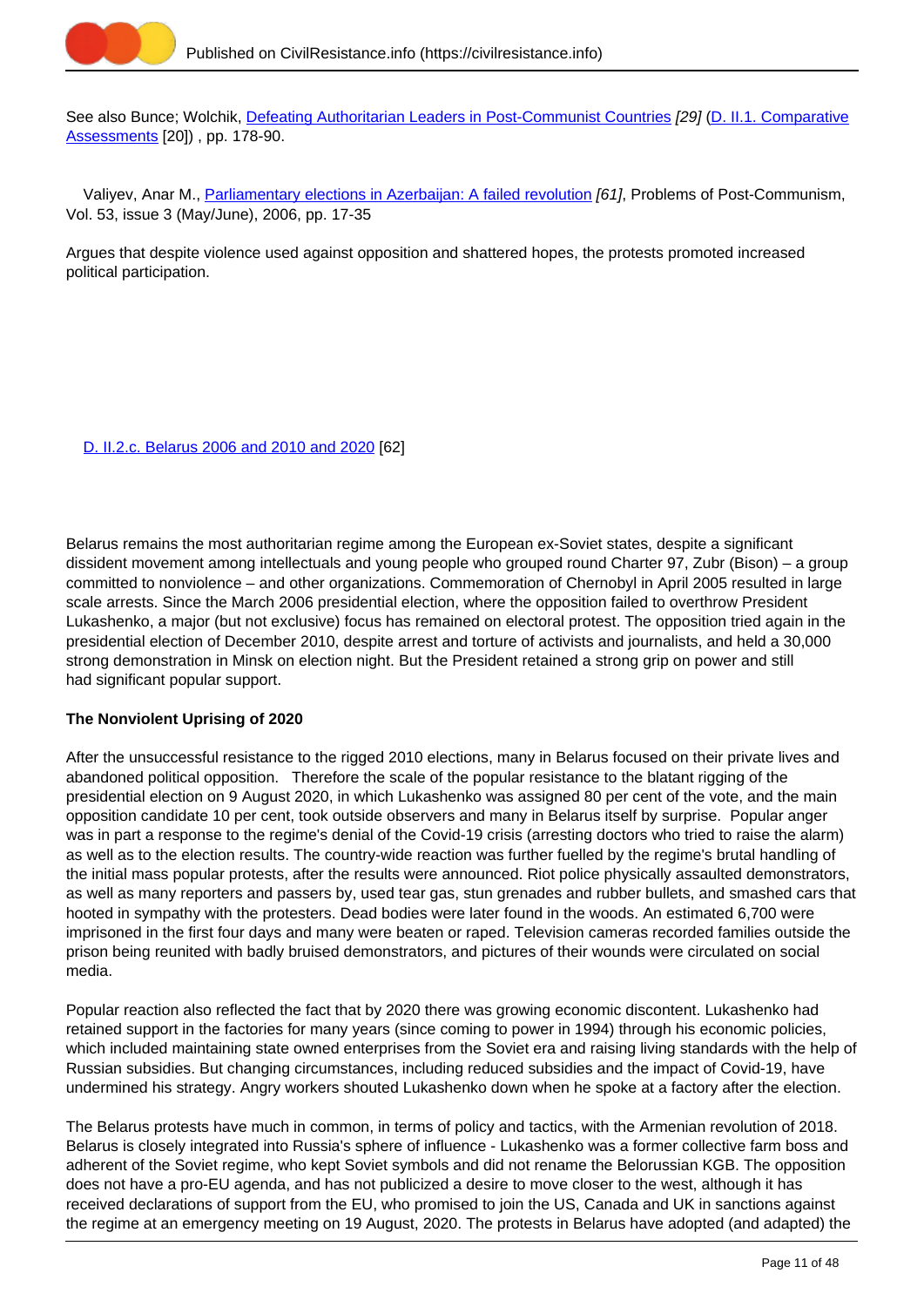

style and symbols used in Armenia: for example women clad in white to symbolize purity, and carrying flowers confronting the black-clad security forces. There has also been an emphasis on the red and white flag, originally adopted in 1918, when Belarus gained brief independence, and re-adopted in 1991. Lukashenko, however, is linked to a different, red and green national flag, which dates from the Soviet era, when Belarus was part of the Soviet Union, but gained nominal representation with a seat at the United Nations in 1951. Lukashenko reintroduced the Soviet era flag (without the hammer and sickle) in 1994 through a referendum. In 2020 the contrasting flags symbolize the 'pro' and 'anti' Lukashenko forces.

The Belarus protests have also followed the Armenian revolution in remaining strictly nonviolent, as symbolized by the women with flowers. When on August 17 angry demonstrators gathered outside the Minsk prison to demand the remaining protesters should be released, they were stopped from trying to storm the prison by about 150 activists, including priests, who formed a human chain around it. The focus has been on peaceful marches, continued every weekend since the results of the election were announced in early August. Journalists on state television walked out in protest against the regime violence against protesters in August. Workers in varied parts of the economy, including a state-owned fertilizer plant and the Minsk Metro, also launched strikes in protest, though threats of arrests and sackings meant that some strikes were not long lasting.

A major difference between the Belarus and Armenian mass protests is that the latter were focused round a central leading figure, who largely directed the protest strategy. The Belarus movement has no single figurehead and a much looser leadership structure, based after August 2020 largely on women. The leaders of three opposition parties came together ahead of the 2020 presidential elections. But Viktor Babaryko, a banker initially seen as the strongest opposition candidate, was barred from running and arrested in July, Another popular opposition leader, video blogger Sergie Tikhanovsky, was also jailed with other candidates. His wife, school teacher Svetlana Tikhanovskaya, took his place and became the symbolic leader of the opposition, promising new free and fair elections. After the rigged poll she was detained by the regime. She then read out a prepared statement - clearly under duress - calling for protests to end, and was driven by security forces to Lithuania, whose government accepted her and also provided asylum for her two children. From exile she formed a coalition of opposition figures, including workers as well as intellectuals, to negotiate with the regime. As protests continued the regime seized several members of the leadership, including lawyer Maxim Znak, in early September. They also arrested the most prominent opposition figure, Maria Kolesnikova, a flautist who had campaigned with Tikhanovskaya during the election. Kolesnikova resisted an attempt to deport her forcibly to the Ukraine by tearing up her passport at the border, and was then kept in prison. The only prominent opposition figure still free by 9 September was the 72 yearold Nobel laureate Svetlana Alexievitch - European diplomats in Minsk hurried to support her when she reported masked men trying to break into her apartment.

Lack of central leadership has not stopped the protests. From the beginning activists have also organized by coordinating through social media before and during demonstrations, for example regrouping to avoid barricades and riot police to reach the centre of Minsk. (The role of the messaging app Telegram is described by Shaun Walker, Guardian Weekly, 13 Nov. 2020 - see references below). Some strike committees were also formed.

# **Prospects for Success**

Lukashenko, who has always used force and fear to bolster his rule, stepped up repression in October 2020, arresting hundreds of protesters and using water cannon and batons and flare guns. The Interior Ministry announced on 12 October that 'if necessary' it would use combat weapons against demonstrators. The Belarus regime was backed by Vladimir Putin (even though Lukashenko had presented Russia as a threat to Belarus sovereignty over the previous two years) because a successful popular uprising in Belarus, which borders Russia, would send a dangerous political message to the Russian people. Russian media have provided a barrage of propaganda designed to discredit the Belarus protesters. But major Russian military - as opposed to media and diplomatic - involvement seemed very unlikely. Lukashenko also adopted the propaganda line used by Moscow against the Ukrainian EuroMaidan protests in 2013-14: that the protests were promoted by neo-Nazi groups. This claim, which was certainly exaggerated when made about the Ukraine (though there were active far right groups politically involved), is not in the view of western reporters at all true in Belarus.

The breadth of popular support for the protests is a key strength of the opposition. Lawyers, doctors, teachers, journalists and other middle class professionals have been prominent, but (as already noted) many workers have also joined in. Natalia Kaliada, an artistic director of the Belarus Free Theatre (banned by the regime), singled out a miner who handcuffed himself 300 metres underground to his machinery to highlight Lukashenko's 'genocide of his own people'. ('Dreaming Together', New Internationalist, Nov.-Dec. 2020, pp.8-9) Young people have been at the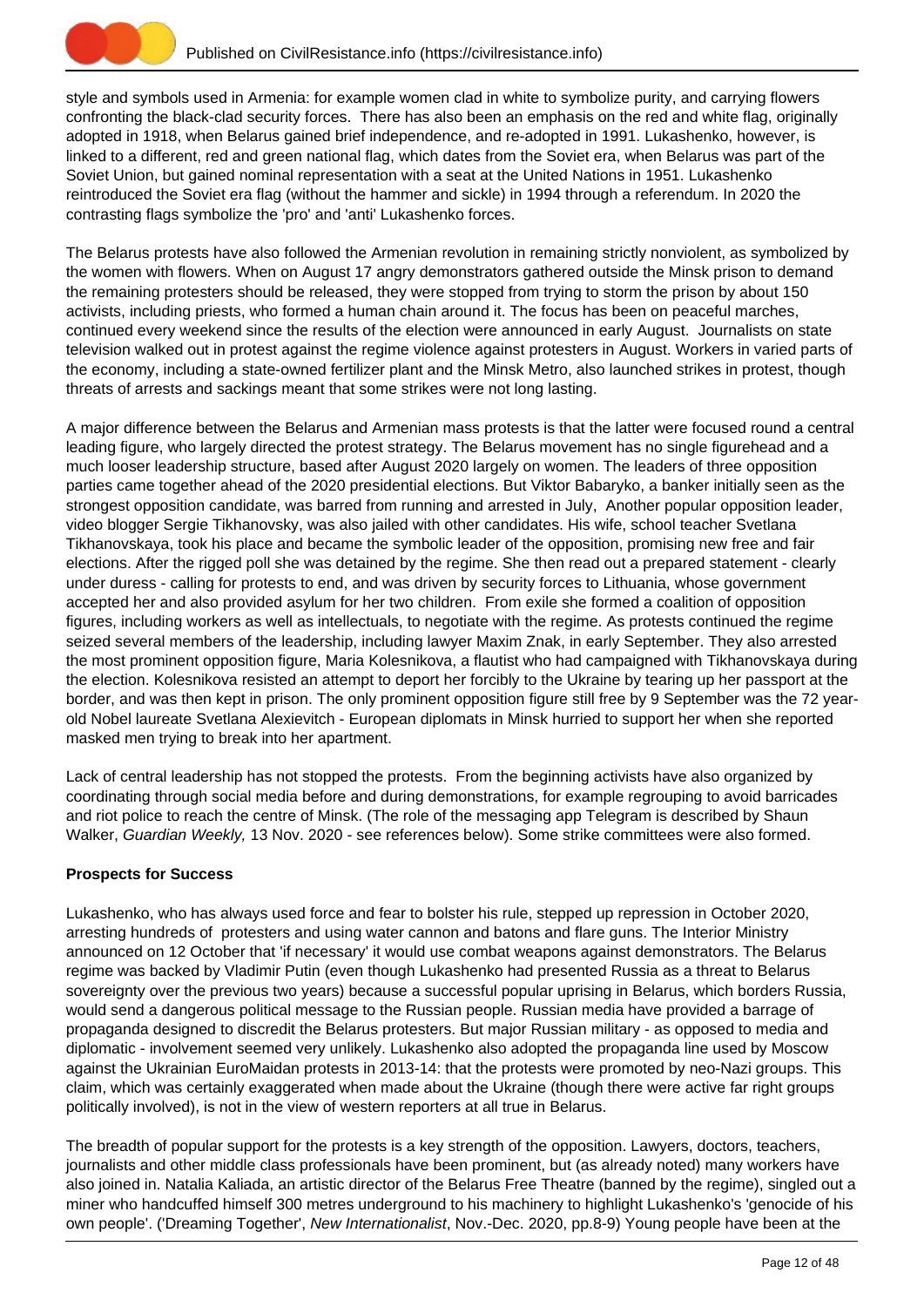

forefront among the demonstrators, but at least some of the old (who are more likely to regret the end of the economic stability of the Soviet era) also became involved. There have been marches of pensioners. For example, a 'pensioners' march' of thousands waving red and white flags was held on Monday 12 October, after security forces used brutal methods against demonstrators over the weekend and detained over 700 of them. The opposition has not, however (unlike in Armenia in 2018) been able to claim there was any sign of security personnel (either at the top or at lower levels) defecting to them, although early on there were some reports of individuals refusing to obey orders to use violent intimidation. It was suggested in August that some mid-level civil servants might be willing to switch to the opposition, but there have been no further reports of such noncooperation.

A possible sign of progress for the opposition, reported by the BBC, was Lukashenko's decision to hold a four and a half hour meeting with eleven imprisoned opposition figures, which he publicized on 11 October. However, the regime closed down some Minsk Metro stations and reduced mobile Internet coverage to undermine the tenth weekend of mass protests on October 17-18, and arrested over 200 demonstrators. At an international level Belarus accused the governments of Lithuania and Poland of meddling in its internal affairs by giving asylum to opposition figures, and on 9 October recalled its ambassadors to these countries and demanded a cut in the staff at their embassies in Minsk. Both reacted by recalling their own ambassadors from Belarus; the UK, Germany and six other European countries followed suit in solidarity with Lithuania and Poland.

After over two months of major weekly protests, Tikhanovskaya called on Lukashenko to resign and then launched a nation-wide one day general strike on Monday, 26 October, which was observed by many students and workers. The regime retaliated by ordering universities to expel striking students, and closing down on 'health grounds' restaurants that had joined the strike.

During November the two sides continued to confront one another. Lukashenko urged violence against protesters, and security police fired live bullets into the air as warning shots. The regime also ordered banks in the country to seize funds raised (mostly from individual Belarus citizens) to pay fines for demonstrators or to compensate them for being beaten. The opposition continued with major demonstrations, fuelled by anger at further deaths due to police brutality. For example, 31 year-old Roman Bondarenko died in hospital of head injuries from a police beating on 13 November. An estimated 20,000 protesters had been detained by that date and many faced court appearances and long prison sentences. The resistance has also become decentralized, with local groups communicating via the Telegram app and organizing local protests and events.

There was international condemnation of the brutality of the Lukashenko regime in suppressing resistance by both governmental and non-governmental organizations. The UN Human Rights Council called in September 2020 for urgent monitoring of what was happening, and the EU refused to recognize the election results and imposed sanctions on Belarus officials responsible for suppressing protest. An investigation initiated by the OSCE condemned human rights violations before, during and after the elections. Human Rights Watch and Amnesty International have also issued reports.

# **Resistance from Exile as Repression Increases**

By the beginning of 2021 Lukashenko backtracked from earlier conciliatory moves and increased repression of independent reporters and public protests. Protests that did still take place tended to be outside city centres, smaller and of shorter duration. Many prominent protesters and critics of the regime had already left the country to campaign from abroad. Svetlana Tikhanovsky, who had been the figurehead of the resistance from exile in Lithuania, continued to issue calls for protest and to lobby EU governments to maintain pressure on Lukashenko. But in April 2021 Pavel Latushko, a former minister and diplomat in exile, announced in Warsaw the creation of a new political party which would in the future contribute to a new multi-party democracy. The banker Viktor Babaryko, who stood as a presidential candidate in 2020 and was imprisoned in advance of the election, also announced from prison the creation of a party. He was subsequently jailed for 14 years in July 2021 on fabricated charges of accepting bribes and money laundering.

Resistance to the Lukashenko regime became headline news again on 23 May 2021, when a Belarus fighter jet forced down a Ryan Air plane flying from Greece to Lithuania over Belarus airspace. The pretext was a bomb threat to the plane, but when the plane landed Belarus police boarded it and forcibly removed an activist in exile, Roman Protasevich, and his girlfriend. Protasevich, a journalist and co-founder of the Telegram channel Nexta, was well known for his blogs attacking the Lukashenko regime. He was subsequently coerced into making a televised 'confession' on 3 June clearly speaking under duress. The regime charged him with organizing 'mass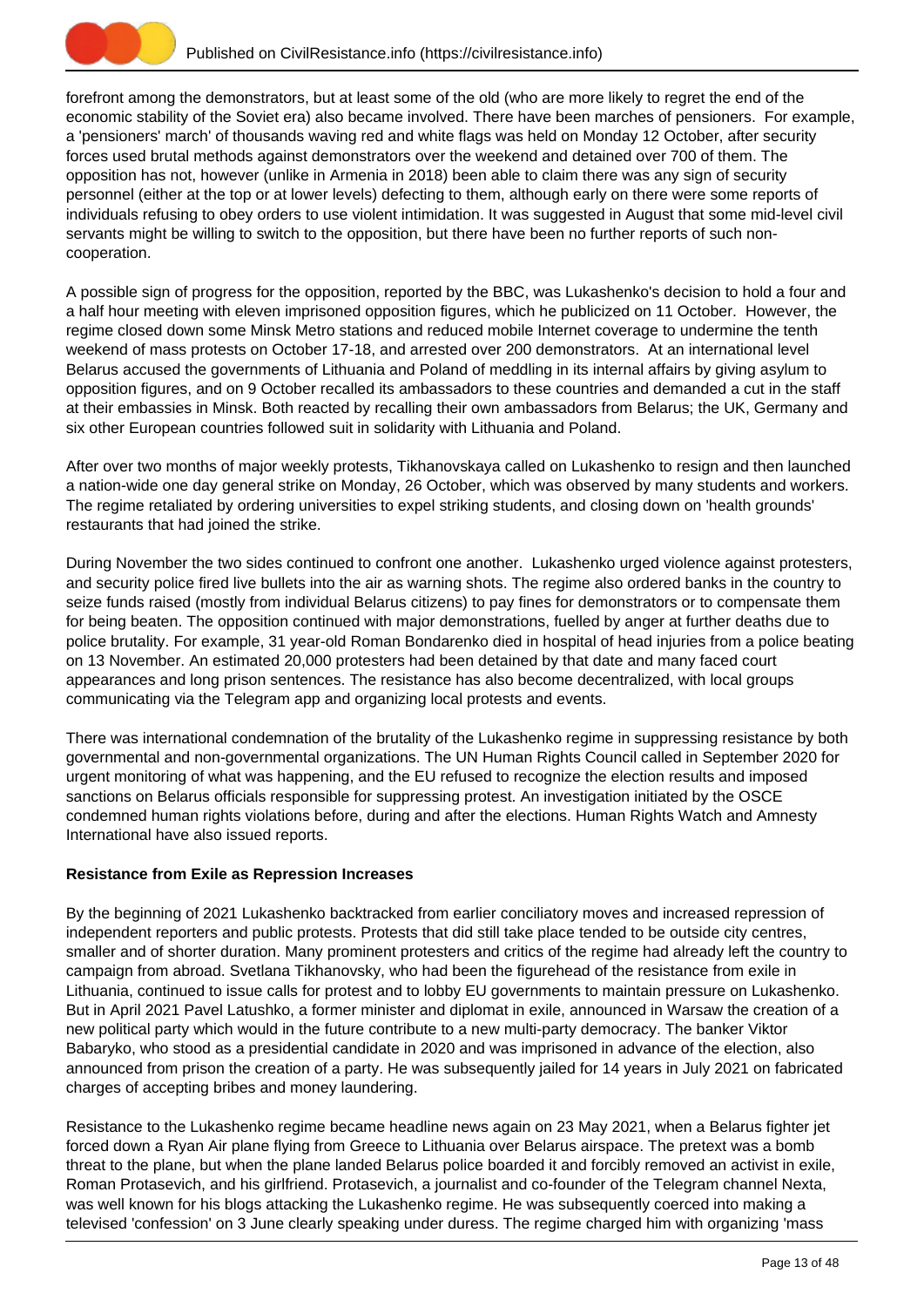

disorder'. Other prominent Belarus opposition figures in exile expressed fears that they might also be targeted by the regime: the head of the KGB had promised to 'eliminate all traitors to the motherland'. These fears seemed to be confirmed when a prominent resistance activist in Kiev, who helped those escaping from Belarus, was found hanged at the beginning of August.

The regime also intensified internal repression in June. Activists who had already been arrested faced assault and possible death in detention. Human Rights Watch reported on 'unprecedented raids' on the offices of human rights defenders in at least 10 cities in July, when staff were assaulted and documents seized, with the apparent aim of destroying evidence of the regime's human rights violations.

The dangers of any kind of public criticism surfaced again at the Tokyo Olympics at the beginning of August 2021. Some athletes who had taken part in the 2020 resistance had been excluded from Olympic teams and from funding and detained; calls for Belarus to be excluded from the Tokyo games were unsuccessful. The regime was, however, able to field an apolitical team of athletes in Tokyo; the Belarus team was headed by Lukashenko's son. A political crisis nevertheless erupted, when sprinter Kristina Timonovskaya was taken by Belarus officials to Tokyo airport on 1 August, after she criticized her coaches on the internet for being ordered to take part in an event which she had not trained for. She avoided forcible return to Belarus by appealing to Japanese officials at the airport and tweeting about her plight. She was then offered asylum by both the Polish and Czech governments, and given refuge in the Polish embassy in Tokyo. The resulting international publicity focused attention again on the Lukashenko regime, and Svetlana Tikhanovsky met the British Prime Minister in London to urge further sanctions. The same week saw the opening of the trial of key opposition leaders already imprisoned in Belarus, including the defiantly irrepressible. Maria Kolesnikova, one of the leaders of the mass-street protests together with Veronica Tsepkalo and Svetlana Tikhanovskaya, is accused of plotting to seize power, a charge that could lead to 15 years in prison.

 Buzgalin, AV ; Kolganov, AI, [The Protests in Belarus: Context, Causes and Lessons](https://civilresistance.info/biblio-item/2020/protests-belarus-context-causes-and-lessons) [63], Critical Sociology, Vol. 47, issue 3, 2020, pp. 441-453

This article provides an analysis of the socio-economic background to the protests, the social and class composition of the protesters (and of those who did not take part) and the 'contradictions within the Belarusian "power elite". It was written whilst the protests were still taking place.

Forbrig, Joerg; Marples, David R.; Demes, Pavol, [Prospects for Democracy in Belarus](https://civilresistance.info/biblio-item/2006/prospects-democracy-belarus) [64], Washington DC. German Marshall Fund of USA and Heinrich Boell Stiftung, 2006

Kascian, Karyl, [Lukashenka's Campaign against Nazism: One Must Imagine Sisyphus Happy](https://civilresistance.info/biblio-item/2021/lukashenkas-campaign-against-nazism-one-must-imagine-sisyphus-happy) [65], New Eastern Europe, 24/05/2021,

Kascian explain how a new law to prevent the rehabilitation of Nazism is designed as part of the campaign to suppress Belarus civil society.

Kazharski, Aliaksei, [Belarus' new political nation? 2020 anti-authoritarian protests as identity building](https://civilresistance.info/biblio-item/2021/belarus-new-political-nation-2020-anti-authoritarian-protests-identity-building) [66], New Perspectives, Vol. 29, issue 1, 2021, pp. 69-79

Kazharski notes that the mass movement that arose to reject the rigged 2020 election had been interpreted as the creation of a new civil society or even a new political nation. His article focuses on the relevance of the symbolic politics of the movement in creating a new sense of identity.

Marples, David R., [Color revolutions: the Belarus case](https://civilresistance.info/biblio-item/2006/color-revolutions-belarus-case) [67], Communist and Post-Communist Studies, Vol. 39, issue 3 (Special Issue 'Democratic Revolutions in Post-Communist States', ed. Taras Kuzio), 2006, pp. 351-357

Examines why protesters failed to achieve regime change in the 2006 presidential election. Argues that the historical background of the regime, the popularity of the president, and electors' concern with economic rather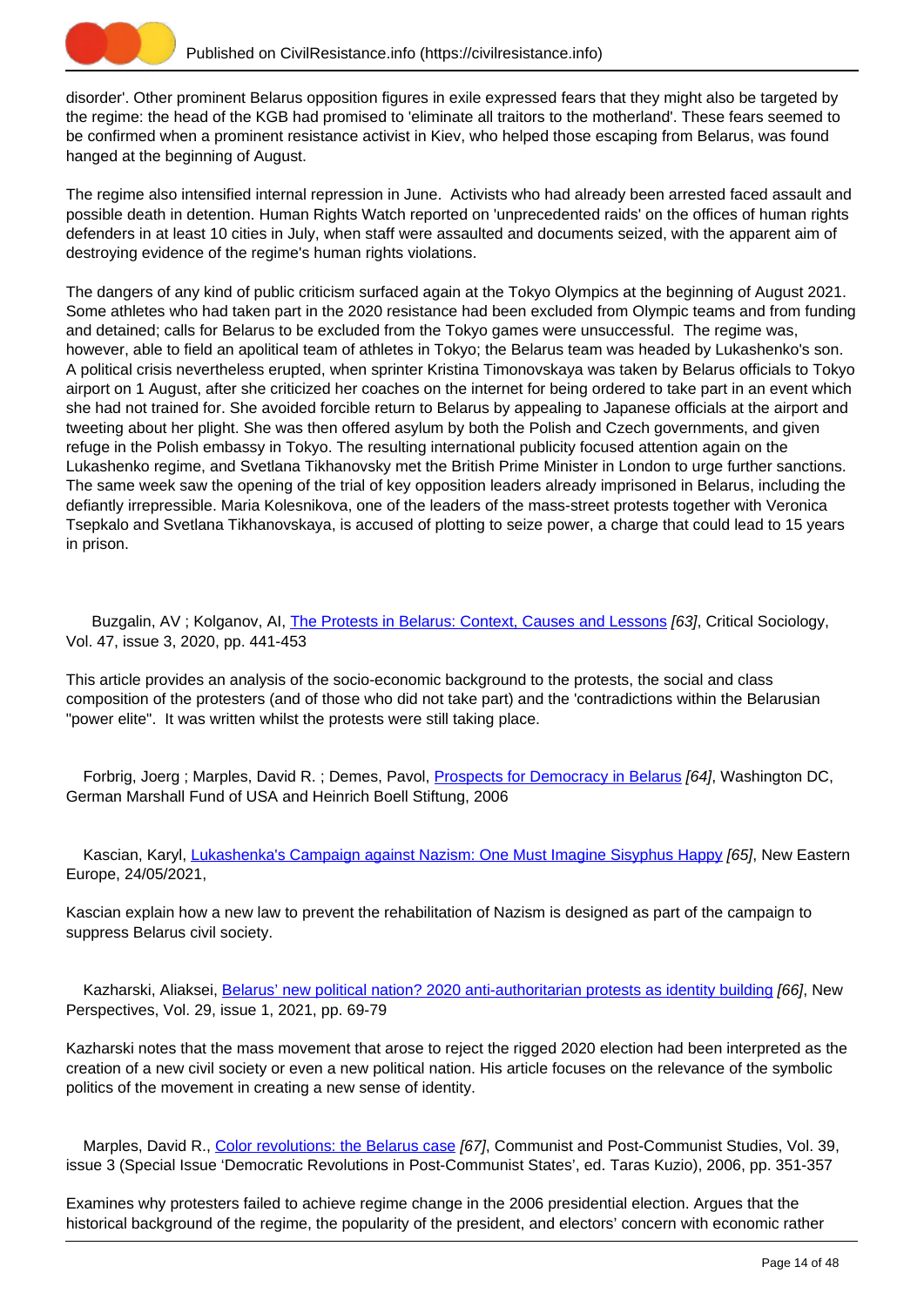

than democratic issues were all important. Also considers role of Russia and its ambivalence towards the Belarus regime.

Mudrov, sergei, [Doomed to Fail? Why Success was almost not an Option in the 2020 Protests in Belarus](https://civilresistance.info/biblio-item/2021/doomed-fail-why-success-was-almost-not-option-2020-protests-belarus) [68], Journal of Contemporary Central and Eastern Europe, 2021

Mudrov, an academic working inside Belarus, argues that despite the initial impetus of the movement against Lukashenko from August 2020, there were four main reasons why it failed. The degree of support for Lukashenko was underestimated, some social classes such as industrial and agricultural workers were not well represented in the protests, government institutions consolidated behind the government and the police and military stayed loyal to the regime. Other factors were that protest symbols alienated many people, and many were deterred by the harshness of the repression. Mudrov also argues that the protests exacerbated divisions in Belarusian society, and increased hatred and distrust. But he concludes that there is also, especially amongst the young, increasing desire for change.

Ramierez, Loic, [Can the Belarus protests Topple Lukashenko?](https://civilresistance.info/biblio-item/2020/can-belarus-protests-topple-lukashenko) [69], Le Monde diplomatique, 2020

Article assessing who the protesters in Belarus are and what they want.

See also: Richard, Helene, 'Russia's Watchful Eye on Minsk' in this issue <https://mondediplo.com/2020/10/07belarus> [70]

Richard discusses the aims of the protesters and draws comparisons with the Armenian uprising of 2018.

Sierokowski, Slawomir, [Belarus Uprising](https://civilresistance.info/biblio-item/2020/belarus-uprising) [71], Journal of Democracy, Vol. 31, issue 4, 2020, pp. 5-16

A journalist's eyewitness account of the uprising in Belarus from 4 August to 2 September, covering major demonstrations, strikes and the brutal regime response in Minsk and other parts of the country.

See also: Way, Lucan Ahmad, 'Belarus Uprising: How a Dictator Became Vulnerable', Journal of Democracy, vol. 31 no. 4. (October 2020), pp.17-27.

The author examines the mass popular response to the fraudulent presidential election, and clarifies how the protests differ from earlier 'colour revolutions', with leaders stressing not changes in foreign policy but free and democratic elections and constitutional government. He suggests that even if the uprising fails it shows that Lukashenko is vulnerable to popular challenge.

Silitski, Vitali, [Belarus: Learning from defeat](https://civilresistance.info/biblio-item/2006/belarus-learning-defeat) [72], Journal of Democracy, Vol. 17, issue 4 (October), 2006, pp. 138-152

Examines presidential election of March 2006 and argues that, although the protests against abuses apparently failed, they created a 'network of solidarity' and a 'revolution of the spirit'. Two essays by Silitski focus on the effectiveness of the authoritarian regime and why it can contain protest are: Silitski, Vitali, *Pre-empting Democracy: The Case of Belarus [73]* Journal of Democracy, 2005, pp. 83-97, and Silitski, Vitali, [Contagion Deterred: Pre-emptive Authoritarianism in the Former Soviet Union \(the Case of Belarus\)](https://civilresistance.info/biblio-item/2009/contagion-deterred-pre-emptive-authoritarianism-former-soviet-union-case-belarus) [74] In Bunce; McFaul; Stoner-Weiss, [Democracy and Authoritarianism in the Postcommunist World](https://civilresistance.info/biblio-item/2009/democracy-and-authoritarianism-postcommunist-world) [25] ([D. II.1.](https://civilresistance.info/section/d-resisting-authoritarianism-post-communist-and-post-soviet-regimes/d-ii-electoral-0) [Comparative Assessments](https://civilresistance.info/section/d-resisting-authoritarianism-post-communist-and-post-soviet-regimes/d-ii-electoral-0) [20])New York, Cambridge University Press, 2009, pp. 274-299 .

 Vock, Ido, [Newsmaker: Svetlana Tikhanovskya and the Battle for Belarus](https://civilresistance.info/biblio-item/2021/newsmaker-svetlana-tikhanovskya-and-battle-belarus) [75], New Statesman, issue 26 November-2 December 2021, 2021, pp. 9-10

This article, incorporating an interview with Tikhanovskya, the leader of the opposition to the Lukashenko regime in exile, provides a useful summary of the resistance to the rigged election in 2020 and the subsequent repression. Vock notes the ruthlessness of Lukashenko against the opposition internally and those in exile in EU countries, and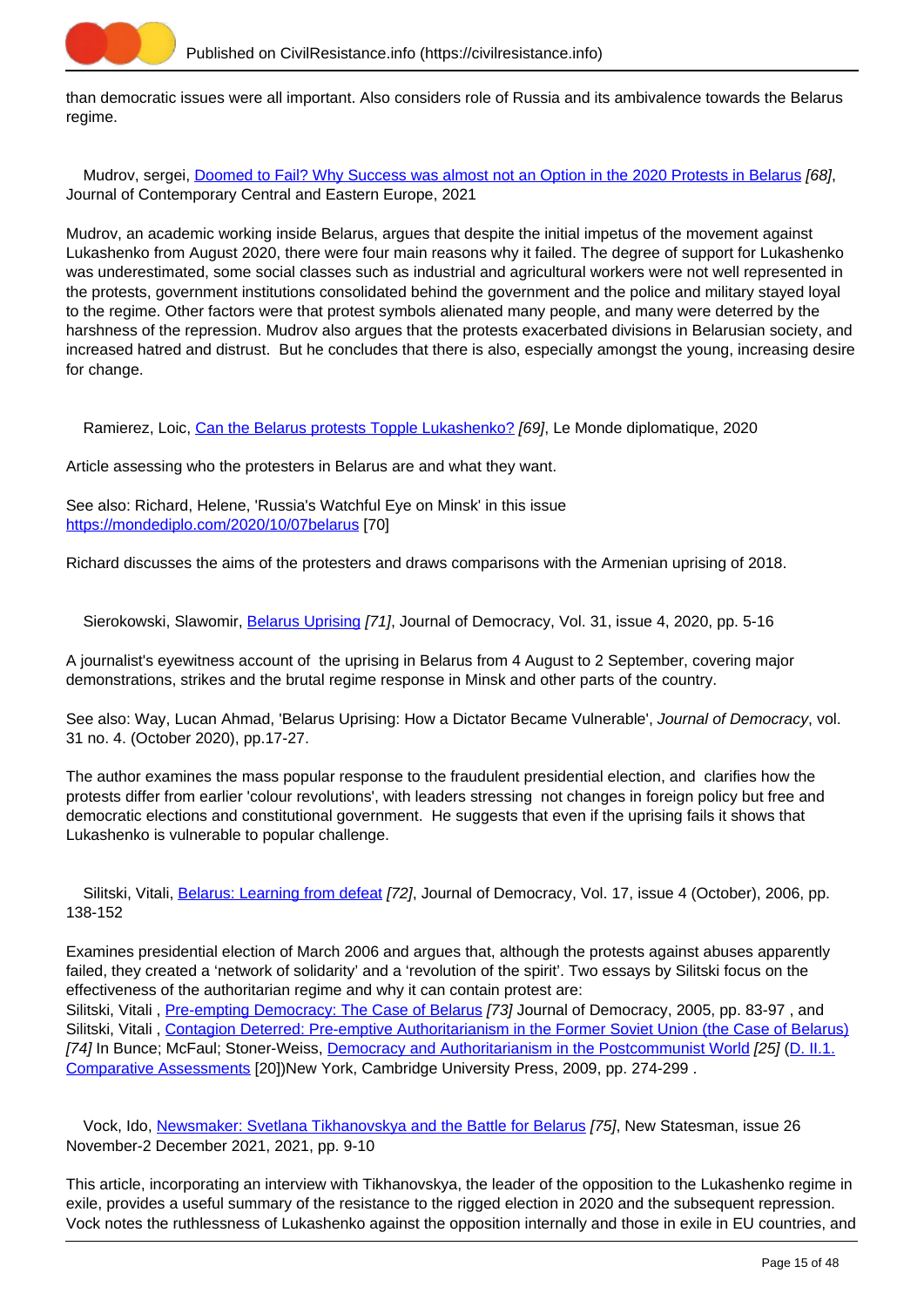

his unscrupulous use of refugees from the Middle East to challenge the Polish/EU borders. He also indicates that the Belarus opposition, which initially did not challenge ties to Russia, has become explicitly hostile to Putin's backing for Lukashenko and more dependent on EU and western support. Vok also reports that a leaked poll from inside Belarus indicates that although Tikhanovskya has significant support, two of the jailed opponents of the regime, Babaryko and Kolesnikova, are more highly regarded.

Walker, Shaun, [The Signal and the Noise](https://civilresistance.info/biblio-item/2020/signal-and-noise) [76], Guardian Weekly, 13711/2020, pp. 34-39

Walker analyzes how the protesters in Belarus in 2020 used the 'Nexta Live' channel (run by a young Belarusian man in Warsaw) on the Telegram messaging app. The app combines easy availability of information and advice allowing rapid dissemination of instructions to protesters and advance organizing - with privacy. Governments have great difficulty in blocking channels on the app. Whilst focusing on the Belarus context, Walker also notes that the app is used by protesters in Hong Kong, in Russia and by Extinction Rebellion. It has also been used by Isis fighters - though Telegram has begun to try to prevent this. The creator of the app is a Russian now living abroad.

Wilson, Andrew, Belarus - The Last European Dictatorship [77], New Haven CT, Yale University Press, 2011, pp. 256

Covers earlier Belarusian history and search for identity, but gives weight to analysis of President Lukashenka's rise to power and how he maintained it effectively for so long, including his handling of the challenge in the 2010 presidential election.

## See also:

Valerie J. Bunce; Sharon L. Wolchik, [Defeating Authoritarian Leaders in Post-Communist Countries](https://civilresistance.info/biblio-item/2011/defeating-authoritarian-leaders-post-communist-countries) [29], (D. II.1. Comparative Assessments [57]), pp. 198-211, including detailed references.

[D. II.2.d. Bulgaria 1996-1997 and 2020](https://civilresistance.info/section/d-resisting-authoritarianism-post-communist-and-post-soviet-regimes/d-ii-electoral-5) [78]

Bulgaria did not experience a full scale internal revolution in 1989 – although there was a degree of public internal dissent on economic, minority rights and ecological issues during the year. The ruling Communist Party moved to forestall major public unrest by forcing the resignation of its long term leader, Todor Zhivkov and adopting a number of resolutions on political and economic reform. The Party also agreed, after public protests mobilized by an opposition coalition demanding democratization, to hold negotiations on a new constitution. Initially, however, the Party (renamed the Bulgarian Socialist Party, but a still unreconstructed old-style party machine) was able to maintain political dominance, although it legalised private property. Bulgaria experienced a number of unstable coalition governments in the early 1990s, but in 1994 the Socialist Party returned to power and tried to promote a 'Bulgarian third way'. between state socialism and western neoliberal capitalism.

The main opposition to the Bulgarian Socialist Party was the Union of Democratic Forces (soon effectively a right wing party with strong backing from conservative parties and groups in Europe), and the final triumph of the UDF in the 1996 presidential election, and especially in the April 1997 parliamentary elections, was more clearly a victory of the ideological right than in most of the countries covered in this Section. Bulgaria was also under strong pressure from the IMF. But two factors make it relevant to include Bulgaria here: 1. the significant role of public protests, by workers, pensioners and students (organizing brief strikes, occupying buildings, threatening to block roads and using street theatre) in forcing the Bulgarian Socialist Party to hold early parliamentary elections; and 2. the role of Bulgaria in the transmission of protest tactics – learning from the Serbian protests of 1996-97, and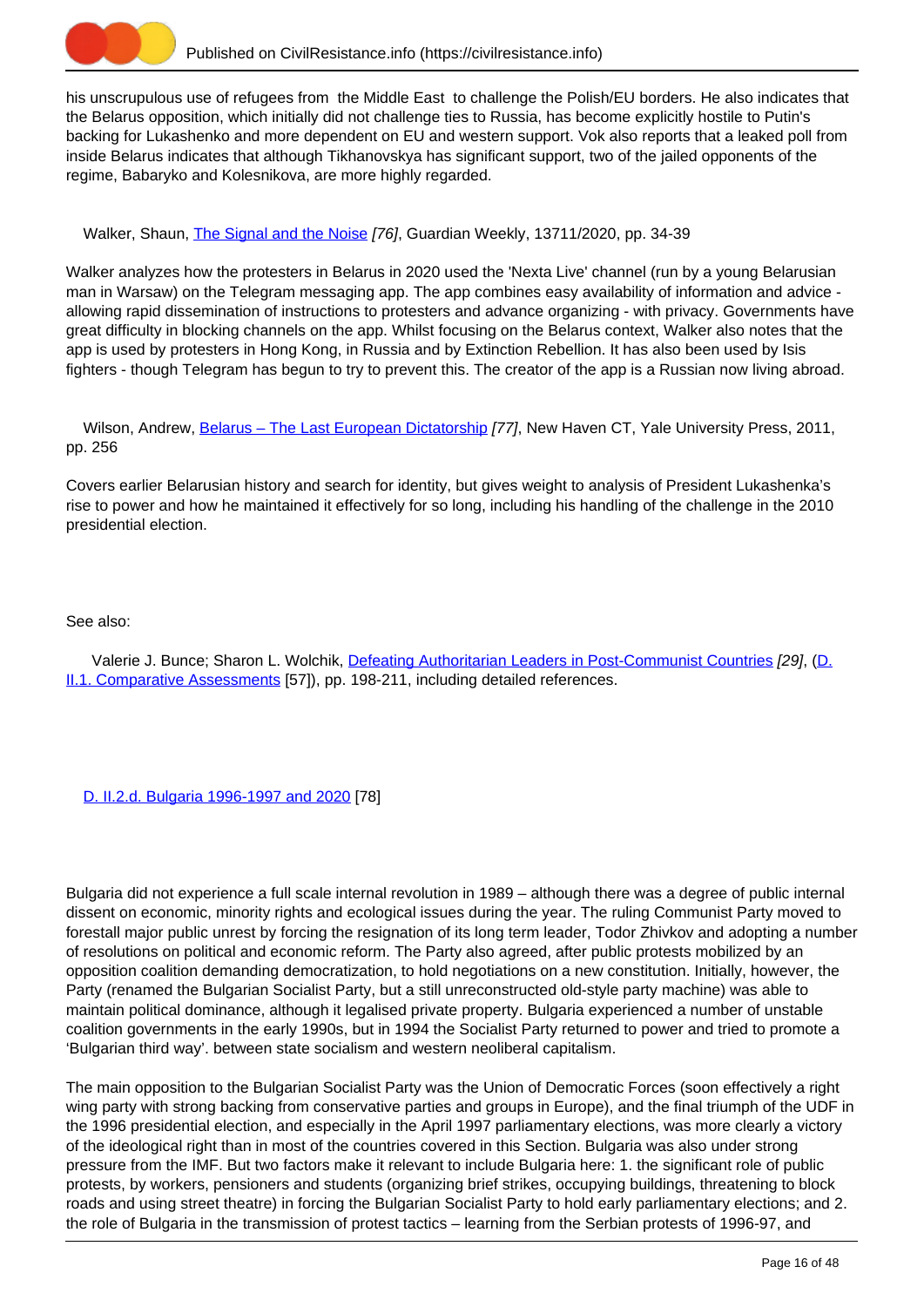

providing advice to the Slovak campaigners of 1998 (see below). The Bulgarian demonstrations were primarily centred on economic discontent, rather than on civil rights and democratization, but by January 1997 daily peaceful rallies in the capital (now led by the UDF) drew also on high school students and ordinary citizens, and were portrayed by parts of the Bulgarian media as 'the conscience of the people' opposed to the government.

# **Political Developments since 1997**

After being defeated by the right in the 1997 parliamentary elections, the Bulgarian Socialist Party began to change its economic and foreign policies - by endorsing a market economy as well as the EU and NATO - and to transform itself into a western style social democratic party. This transformation, supported by socialist parties in the west, contributed to the decision to allow Bulgaria (together with Romania) to become a member of the European Union in 2007.

Bulgaria qualified for EU membership because it had a parliamentary system based on regular elections, and a constitution embodying the principles of an independent judiciary and freedom for the media. However, subsequent political developments have shown how hollow this liberal constitutional framework is. Real power is exercised corruptly through close links between dominant economic and political interests, judicial independence has been subverted, and centralised political control of the media prevents real political debate and journalistic scrutiny. These developments are linked to the political rise of a populist strongman, former policeman and security company boss, Boyko Borissov, who came to power in 2009 at the head of his new party, GERB (Citizens for European Development of Bulgaria), which allied with various right-wing groups in parliament. Borissov has been Prime Minister for much of the time since then - though he was displaced after mass protests in February 2013, and after the May 2013 elections lost out in the parliament to a coalition led by the Socialist Party, which remained in power until August 2014. Borissov returned to power after elections in October 2014. Unlike some other authoritarian leaders in Eastern Europe, Borissov does not promote a far right ideology or policy agenda, but he does consolidate illiberal and undemocratic forms of control.

Borissov's dominance has been aided by the lack of a strong left-wing opposition. The Socialist Party is nervous of promoting economic and social policies that might evoke comparison with its Communist past, and it has failed to challenge the prevailing political culture and corruption. It is in this context that popular movements protesting about economic injustices, demanding an end to corruption, and often calling for basic political change, have erupted. There were three waves of protest in the winter, summer and late autumn of 2013. Another significant uprising demanding fundamental political change erupted in the summer and autumn of 2020.

# **The Protests of 2013 and Borissov's Resignation**

# **The 2013 movement is covered in more detail in Vol. 2 H. under 'Campaigns against Government', but a summary is relevant here as background to the movement against the Borissov regime in 2020.**

The mass protests of February 2013 were sparked by a steep rise in electricity bills issued by foreign-owned companies, unregulated by the state. (Power supplies had been privatized in 2005). The protesters who marched in most Bulgarian cities, also calling for an end to corruption, represented a wide cross section of Bulgarian society. The protests quickly escalated to involve blocking roads and setting up barricades and were met by police violence. The scale of unrest led Borissov to offer his resignation at the end of February. The President's attempts to hold talks with protesters and experts, and to form a new government broke down. His proposals to form an interim government of experts and for parliamentary elections in May angered protesters, now demanding a new kind of assembly and elections with no parties, as well as an end to the existing privatization of key services.

The May elections did however go ahead and resulted in the Socialist Party winning half of the seats and so forming an unstable coalition government. Renewed protests soon broke out against this new government, after the appointment of a controversial businessman to head the State National Security Agency. The appointment was revoked, but protests continued, raising broader issues of political corruption and the need for transparency. With some slogans attacking a 'Red Mafia'. Public anger was still being manifested in October, when students held a three week sit-in at Sofia University (as part of a wider campaign against the Socialist government), and then stents and other citizens tried to blockade parliament in early November.

# **The Protests of 2020 and Repercussions in 2021**

A new wave of popular anger and demonstrations against the corrupt and autocratic nature of Bulgarian politics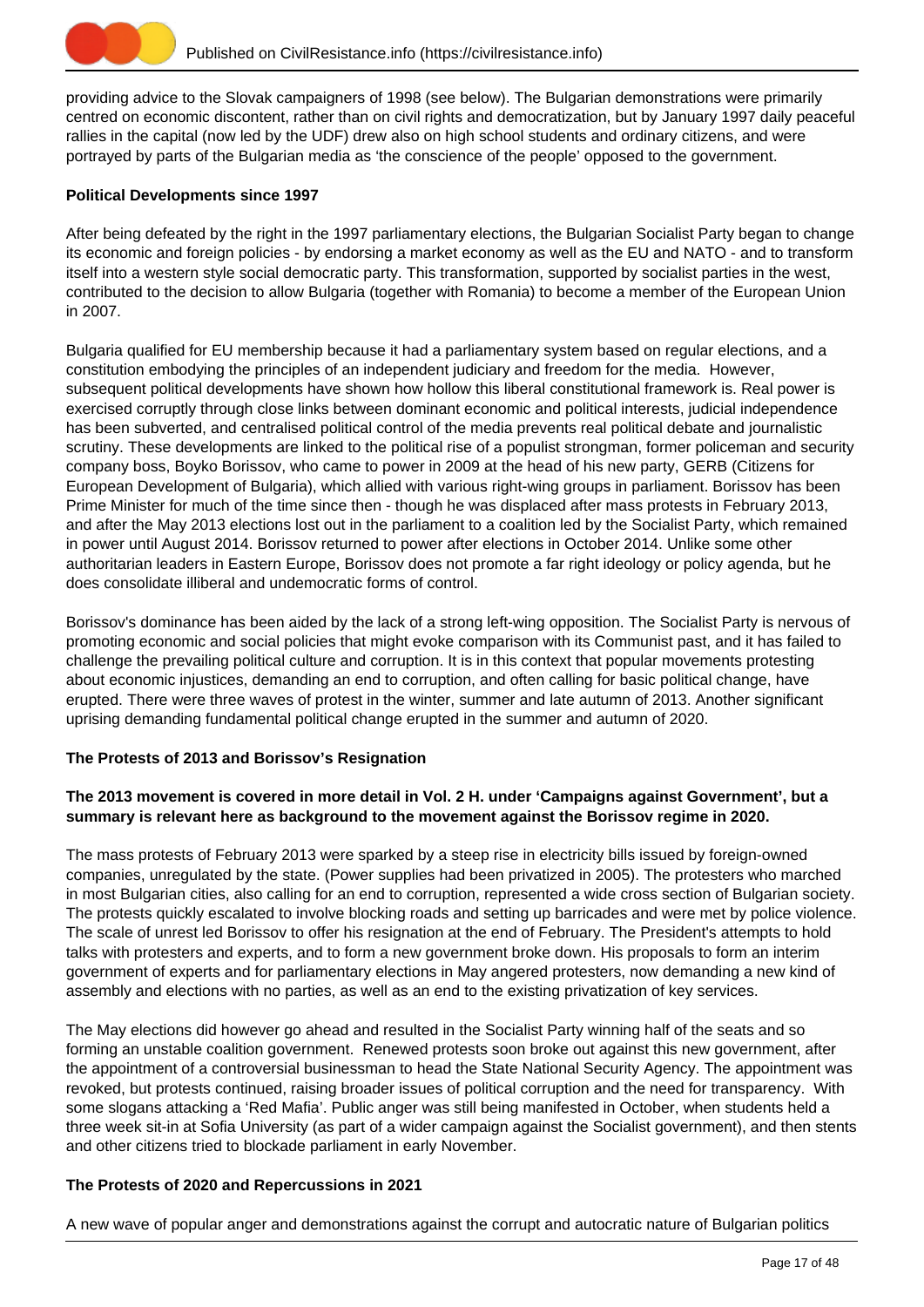

erupted in July 2020, challenging the Borissov government, and his parliamentary ally the ethnic Turkish DPS party, which included figures well known for their dubious corporate interests and political influence, in particular Ahmed Dogan, associated with many construction projects, and Delyan Peevski, who controlled much of the media. The immediate cause of public anger was a police raid on the office of the President, Rumen Radev, then engaged in a dispute with the Borissov government over provision of public security to Dogan and Peevski, after widespread publicity about security officials forcibly ejecting three protesters near Dogan's Black Sea mansion. The police arrested two of the President's aides on doubtful charges, apparently as a prelude to impeaching President Radev, who was supported by the Socialist Party. This highhanded action was seen as both a proof of levels of government corruption and as a challenge to constitutional principles. People took to the streets demanding the resignation of both Prime Minister Borissov and of the Attorney General, an end to corruption and respect for the rule of law.

The protests that began in July 2020 involved daily protest marches by thousands in the capital Sofia and some other parts the country, as well as setting up tents to block major streets in Sofia. After they had continued for 100 days, though with some reduction in numbers demonstrating, their significance and prospects were assessed by a number of commentators. The protests had not only attracted considerable active support, but also had the approval of over 65 per cent of the population. The Bulgarian diaspora in major European cities also demonstrated against the Bulgarian regime. The demonstrations remained at the top of the news inside Bulgaria, but also attracted coverage in international media (often uninterested in Bulgaria), and prompted a debate and the passing of a resolution very critical of the Bulgarian government in the European Parliament. Moreover, five of the ministers in Borissov's government, including the Justice Minister, had to resign.

Borissov himself initially canvassed various possible reform measures, but remained in power and refused to resign, pointing to the immediate Covid crisis and elections scheduled for early 2021 as reasons for his staying on. When elections were held in April 2021, including several new reform parties, the results were inconclusive. Neither GERB (which won the most seats) nor the Socialist Party were able to form a majority coalition in parliament, so the President called for new elections in July. Borissov insisted that his experience and links to some EU governments made him the most credible candidate for prime minister. However, he came under increasing pressure, especially after a parliamentary committee, investigating the past conduct of the Borissov government, heard lurid testimony about the extent of the corrupt control exercised by economic bosses close to Borissov and the behaviour of the inner circle. Borissov and those criticized denied the claims, but his opponents hoped that more details of corrupt undemocratic control would emerge before the July 2021 elections.

Because Bulgarian politics is not usually covered by international media, or widely studied by the academic community, references are limited. But a number of articles on the nature of Bulgarian politics and on the 2013 and 2020 protests are included below.

 Barnes, andrew, [Extricating the State: The Move to Competitive Capture in Post-Communist Bulgaria](https://civilresistance.info/biblio-item/2007/extricating-state-move-competitive-capture-post-communist-bulgaria) [79], Europe-Asia Studies, Vol. 59, issue 1, 2007, pp. 71-95

Barnes notes that, although academic analysis initially stressed the need to end extensive state control of the economy in post-Communist states, there was now increasing recognition that private economic interests can capture the state and prevent full-scale political reform. While no single economic group can control the political institutions, competing groups can struggle to gain leverage for their own economic benefit.

 Daimov, E., [The Awakening: A Chronicle of the Bulgarian Uprising of January-Feburary 1997](https://civilresistance.info/biblio-item/1998/awakening-chronicle-bulgarian-uprising-january-feburary-1997) [80], Sofia, Democracy Network Program: Centre of Social Practices NBU, 1998, pp. 127

Notes that Bulgaria maintained a stable Soviet-style system until the collapse of the Soviet Union, but has made a surprisingly effective transition to parliamentary government and a market economy.

Dainov, Evgenii, [How to Dismantle a Democracy: The Case of Bulgaria](https://civilresistance.info/biblio-item/2020/how-dismantle-democracy-case-bulgaria) [81], OpenDemocracy, 15/06/2020,

Dainov analyzes Borissov's style of government, noting that democracy can be destroyed not only by far right ideologues, but also by non-ideological 'macho males' like Borissov.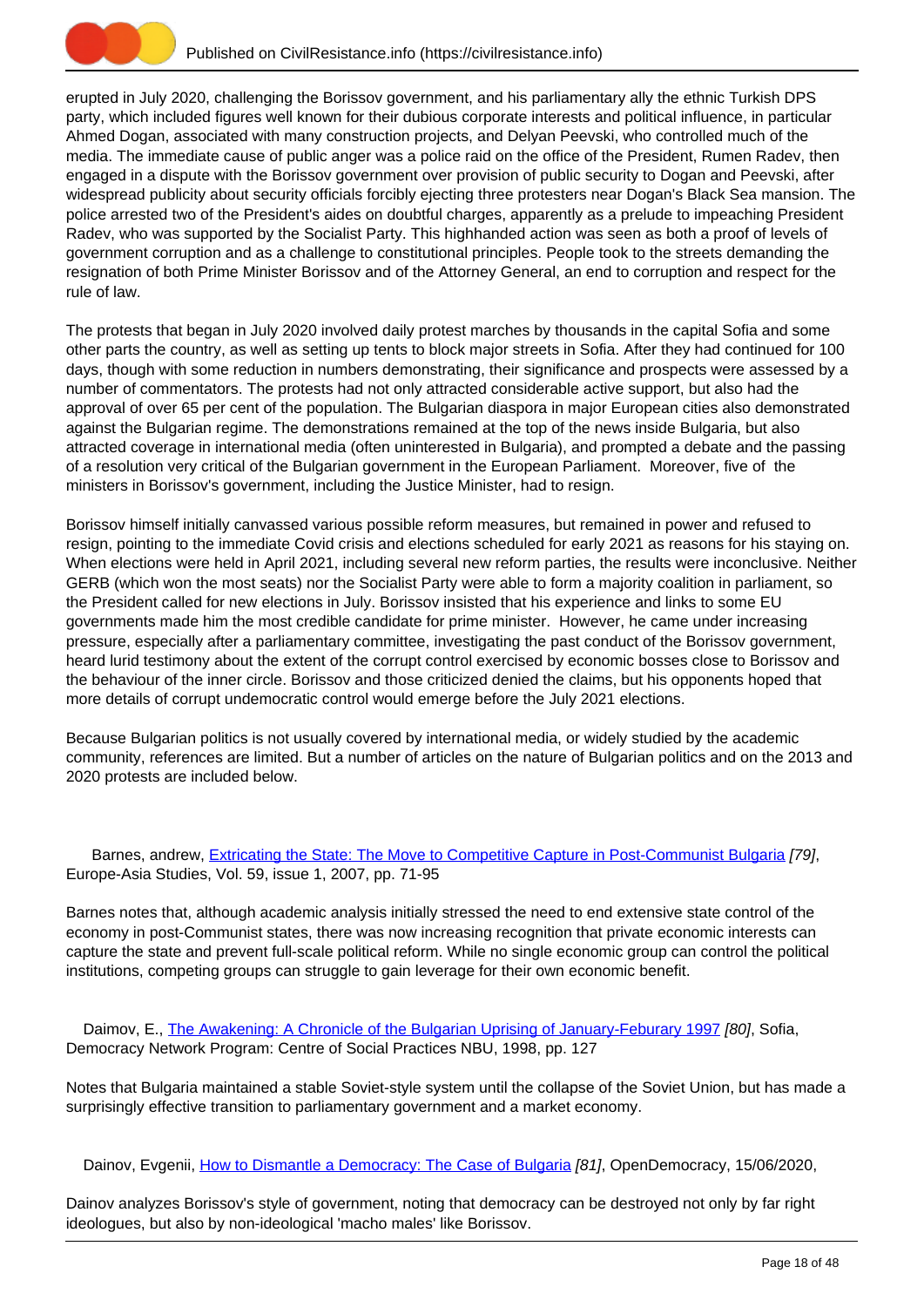

Dimitrov, Martin, [How a Flag Planted on a Beach Led to a Bulgarian Uprising](https://civilresistance.info/biblio-item/2020/how-flag-planted-beach-led-bulgarian-uprising) [82], 04/09/2020,

Bulgarian reporter Martin Dimitrov explains the events which sparked the 2020 mass protests in Bulgaria against the Borissov government and corrupt political system.

Dimitrov, Vesselin, [Bulgaria: The Uneven Transition](https://civilresistance.info/biblio-item/2001/bulgaria-uneven-transition) [83], London, Routledge, 2001, pp. 132

Charts transition to multiparty democracy and a market economy from 1989, with a focus on party coalitions and alignments.

 Ganev, Venelin, [Explaining Eastern Europe: "Soft Decisionism" in Bulgaria](https://civilresistance.info/biblio-item/2018/explaining-eastern-europe-soft-decisionism-bulgaria) [84], Journal of Democracy, Vol. 29, issue 3, 2018, pp. 91-103

The author discusses 'patterns of democratic backsliding' in Eastern Europe, but concentrates primarily on 'constitutional retrogression' in Bulgaria. The article argues that the declining political influence of the middle class has undermined respect for the rule of law, so enabling 'oligarchic networks' to capture key parts of the judiciary, and undermining media independence. Ganev describes Borissov's personalistic form of governing, suggesting this can be conceptualised as 'soft decisionism'.

Ganev, Venelin I., [Bulgaria's Symphony of Hope](https://civilresistance.info/biblio-item/1997/bulgarias-symphony-hope) [85], Journal of Democracy, Vol. 8, issue 4 (October), 1997, pp. 125-139

Hallberg, Delia; Ossewaarde, Ringo, [Protest and Recognition in the Bulgarian Summer 2013 Movement](https://civilresistance.info/biblio-item/2016/protest-and-recognition-bulgarian-summer-2013-movement) [86], In in Thomas Davies, Holly Eva Ryan and Alejandro Milciades Pena (eds), Protest, Social Movements, and Global Democracy since 2011: New Perspectives - Research in Social Movements, Conflicts an d Change, Emerald Books, pp. 85-106

Against the background of the world-wide protests of 2011, the authors discuss the Bulgarian movement in early 2013 and its stronger manifestation during the summer. They aim to draw out aspects of the prolonged protests that are unique to Bulgaria, arguing they represent a 'distinctive struggle for cultural recognition' with links to the earlier 19th century National Awakening movement when Bulgaria was part of the Ottoman Empire.

Ivancheva, Mariya, *The Bulgarian Winter of Protests [87]*, OpenDemocracy, 15/03/2013,

Article explaining the economic, social and political context of the protests that forced Boyko Borissov to resign at the end of February 2013, and the immediate repercussions. Ivancheva is highly critical of 'monopolies in the hands of private companies' within a context of no state regulation, and notes problems in electoral law making it hard for smaller parties to contest elections.

 Nikolova, Madlen, [Anti-Corruption Protests Show the Hollowness of Bulgaria's Democracy](https://civilresistance.info/biblio-item/2020/anti-corruption-protests-show-hollowness-bulgarias-democracy) [88], Jacobin Magazine, 2020

This article provides an analysis of the socio-economic and political framework within which the movement of 2020 erupted, noting that both the right and the left in Bulgarian politics were accused of corruption, which indicated the 'lack of real political alternatives'. It also notes that issues such as high unemployment, low wages and failing health system are scarcely raised in parliament, even by the Bulgarian Socialist Party. Concludes by pointing to parallels with the 2013 protests.

Petrova, Tsveta, [A Postcommunist Transition in Two Acts: The 1996-7 Antigovernment Struggle in Bulgaria as a](https://civilresistance.info/biblio-item/2009/postcommunist-transition-two-acts-1996-7-antigovernment-struggle-bulgaria-bridge) [Bridge between the 1989-92 and 1996-2007 Democratization Waves in Eastern Europe](https://civilresistance.info/biblio-item/2009/postcommunist-transition-two-acts-1996-7-antigovernment-struggle-bulgaria-bridge) [89], In Bunce; McFaul;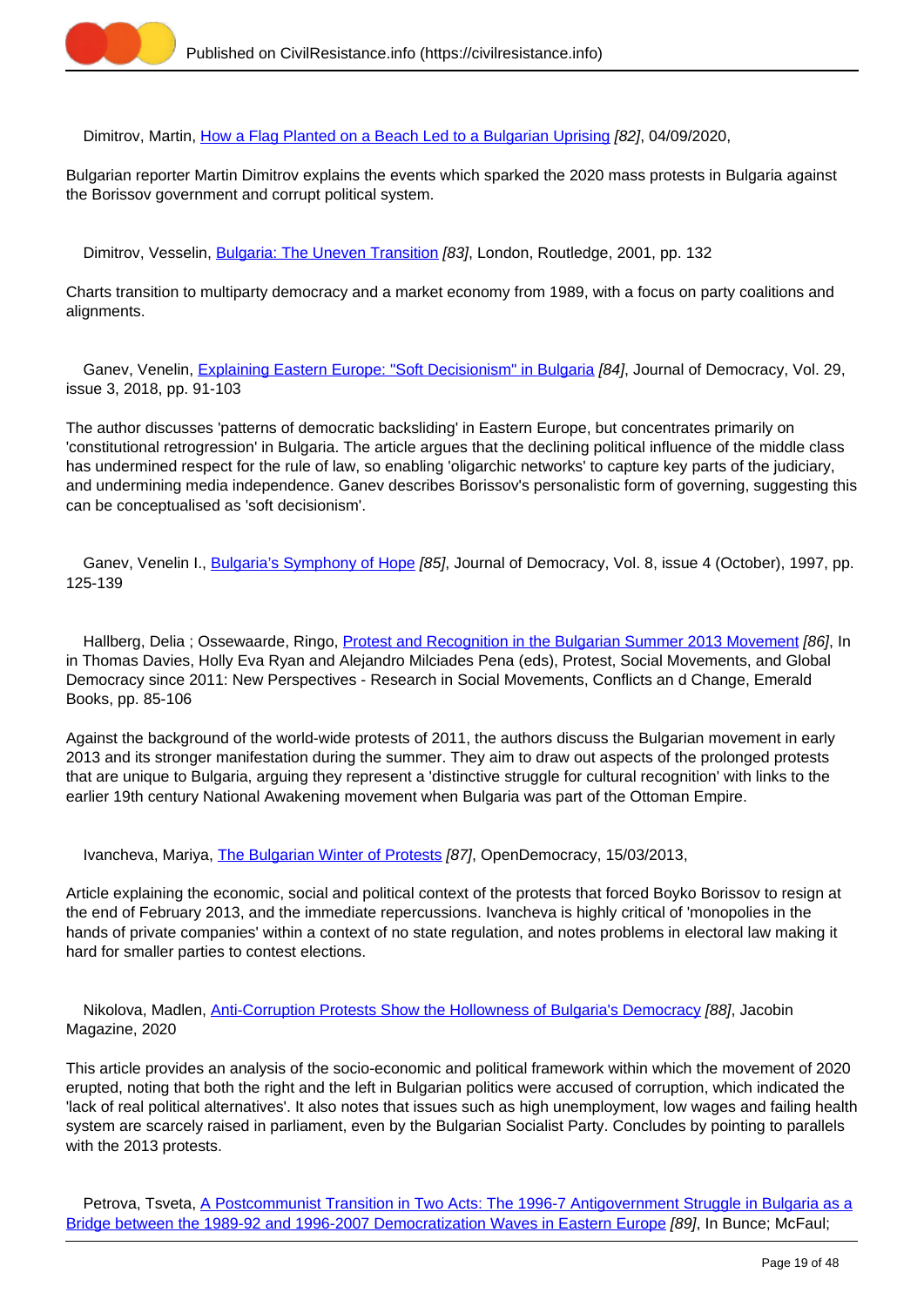

Stoner-Weiss, [Democracy and Authoritarianism in the Postcommunist World](https://civilresistance.info/biblio-item/2009/democracy-and-authoritarianism-postcommunist-world) [25] ([D. II.1. Comparative](https://civilresistance.info/section/d-resisting-authoritarianism-post-communist-and-post-soviet-regimes/d-ii-electoral-0) [Assessments](https://civilresistance.info/section/d-resisting-authoritarianism-post-communist-and-post-soviet-regimes/d-ii-electoral-0) [20]), New York, Cambridge University Press, pp. 107-133

A clear summary of developments from 1989-1997, that also lays emphasis on the role of popular mobilization and protests.

Price, Lada, [Media Corruption and Issues of Journalistic and Institutional Integrity in Post-Communist Countries:](https://civilresistance.info/biblio-item/2019/media-corruption-and-issues-journalistic-and-institutional-integrity-post-communist) [The Case of Bulgaria](https://civilresistance.info/biblio-item/2019/media-corruption-and-issues-journalistic-and-institutional-integrity-post-communist) [90], Communist and Post-Communist Studies, Vol. 52, issue 1, 2019, pp. 71-79

Drawing on in-depth interviews with 35 Bulgarian journalists, the author argues that the media in Bulgaria - far from exposing corruption as a free media should - has itself become increasingly 'an instrument to promote and defend private vested interests' and is itself corrupted.

Spirova, Maria, *[The Bulgarian Socialist Party: The Long Road to Europe](https://civilresistance.info/biblio-item/2008/bulgarian-socialist-party-long-road-europe) [91]*, Communist and Post-Communist Studies, Vol. 41, issue 4, 2008, pp. 481-495

Examines how the BSP changed from a Marxist party in the 1980s, arguing that it only altered significantly after being defeated in the 1997 elections, when it began to adopt new economic and foreign policies which made accession to the EU possible. The author also discusses the role of socialist parties in Western Europe in promoting this change.

Vassileva, Radosveta, [Europe's Blind Spot: The Movement Against Corruption in Bulgaria](https://civilresistance.info/biblio-item/2020/europes-blind-spot-movement-against-corruption-bulgaria-0) [92], Green European Journal, 04/11/2020,

Vassileva, an activist and legal scholar, responds to questions from the Green European Journal explaining the origins and causes of the protests that broke out in July 2020, including the nature of corruption and the role of the prosecutor's office.

See also:

Vassileva, Radosveta, 'Bulgaria: 100 Days of Protest', New Eastern Europe, 28 October 2020.

<https://neweasterneurope.eu/2020/10/28/bulgaria-100-days-of-protests/> [93]

Provides a brief commentary explaining how the Prosecutor raided the President's office with the aim of impeaching him (i.e. tried to 'orchestrate a coup') and so precipitated over a 100 days of protest. The author also comments on the role of the EU Parliament (unlike other EU institutions) in passing a resolution very critical of Borissov.

 Vassileva, Radosveta, [Europe's Blind Spot: The Movement Against Corruption in Bulgaria](https://civilresistance.info/biblio-item/2020/europes-blind-spot-movement-against-corruption-bulgaria) [94], Green European Journal, 04/11/2020,

Vassileva, an activist and legal scholar, responds to questions from the Green European Journal explaining the origins and causes of the protests that broke out in July 2020, including the nature of corruption and the role of the prosecutor's office.

See also:

Vassileva, Radosveta, 'Bulgaria: 100 Days of Protest', New Eastern Europe, 28 October 2020.

#### <https://neweasterneurope.eu/2020/10/28/bulgaria-100-days-of-protests/> [93]

Provides a brief commentary explaining how the Prosecutor raided the President's office with the aim of impeaching him (i.e. tried to 'orchestrate a coup') and so precipitated over a 100 days of protest. The author also comments on the role of the EU Parliament (unlike other EU institutions) in passing a resolution very critical of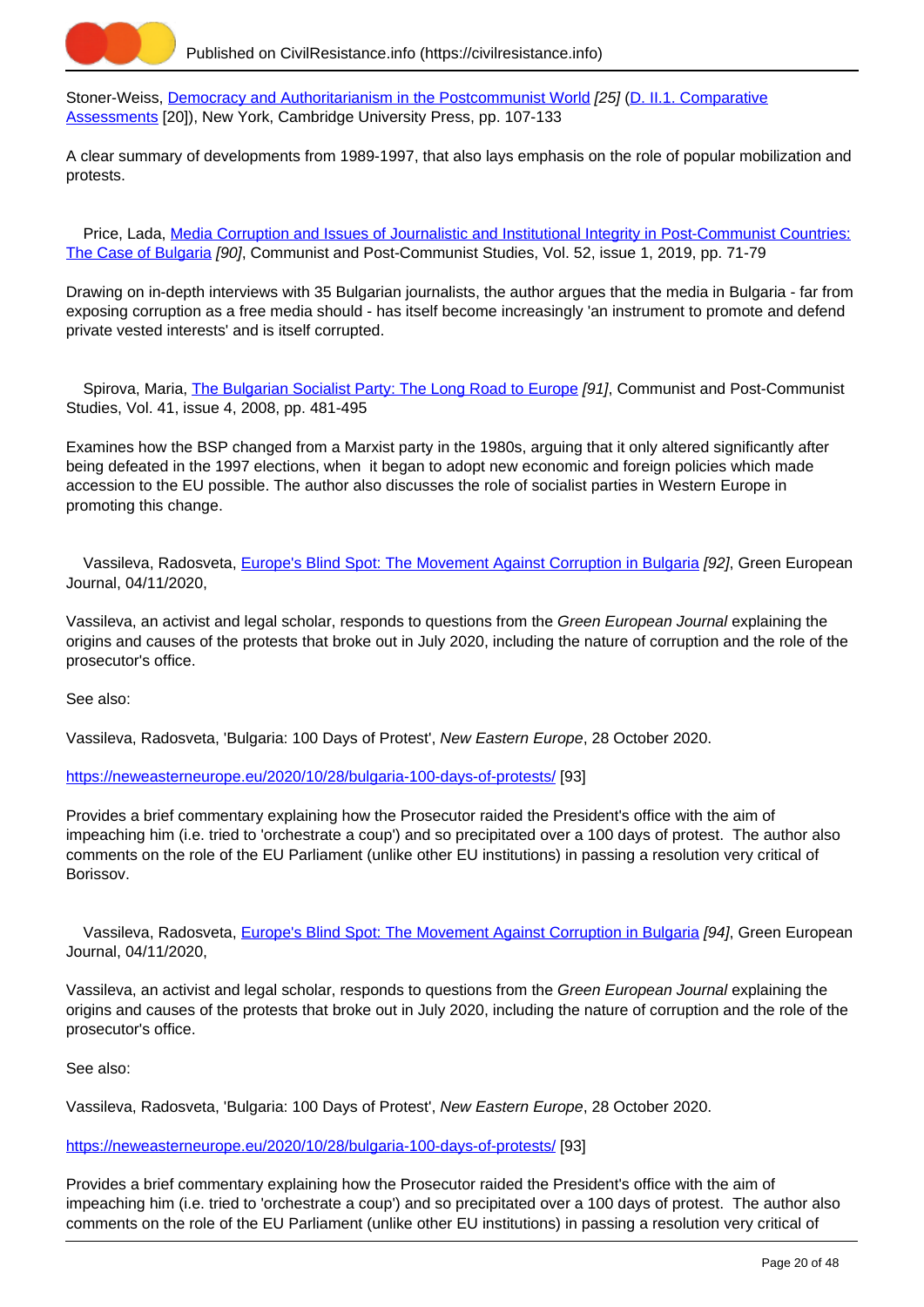

Borissov.

## [D. II.2.e. Croatia 2000](https://civilresistance.info/section/d-resisting-authoritarianism-post-communist-and-post-soviet-regimes/d-ii-electoral-6) [47]

The public campaign to defeat the ruling Croatian Democratic Union (HDZ) party in the January 2000 parliamentary and presidential elections was strongly influenced by the success in Slovakia of OK'98 (see below). But the mobilization also built on a growing internal opposition by civil society groups engaged in anti-war activity, aid to refugees and human rights (which had begun to develop under the Communist regime) and public discontent, shown by opposition success in local elections in Zagreb in 1995 (although the regime barred the opposition from taking office) and falling support for the HDZ in parliamentary elections that year.

Franjo Tudjman, who dominated Croat politics from 1990 to his death in 1999, and his HDZ party, promoted an extreme form of nationalism. The Croatian government was regularly condemned by international organizations for its role in the wars that fragmented Yugoslavia and for its treatment of the Serb minority in Croatia. Isolation also led to unemployment and high inflation.

The public mobilization to overthrow the HDZ in 2000 was led by two key organizations: Citizens Organized to Monitor Voting (GONG ) and the Civic Coalition for Free and Fair Elections (Glas 99) (both of which received significant external western aid). Campaigners targeted youth, women (women's NGOs were very active), pensioners and environmentalists. Political parties formed two separate opposition coalitions, which defeated the HDZ, and Tudjman's successors, in both parliamentary and presidential elections.

Bellamy, Alex, Croatia after Tudiman: The 2000 Parliamentary and Presidential Elections [95], Problems of Post-Communism, Vol. 48, issue 5 (September/October), 2001, pp. 18-31

 Fisher, Sharon, [Political Change in Post-Communist Slovakia and Croatia: From Nationalist to Europeanist](https://civilresistance.info/biblio-item/2007/political-change-post-communist-slovakia-and-croatia-nationalist-europeanist) [96], New York, Palgrave McMillan, 2007, pp. 272

Analyses rise of nationalist movements, how the regimes in newly independent Croatia (1991) and Slovakia (1992) promoted nationalism and the subsequent decline of nationalism and rise of democratic civil society and opposition movements.

 Irvine, Jill, [From Civil Society to Civil Servants: Women's Organizations and Critical Elections in Croatia](https://civilresistance.info/biblio-item/2007/civil-society-civil-servants-womens-organizations-and-critical-elections-croatia) [97], Politics and Gender, Vol. 3, issue 1 (March), 2007, pp. 7-32

## See also:

Joerg Forbrig; Pavol Demes, [Reclaiming Democracy: Civil Society and Electoral Change in Central and](https://civilresistance.info/biblio-item/2007/reclaiming-democracy-civil-society-and-electoral-change-central-and-eastern-europe) [Eastern Europe](https://civilresistance.info/biblio-item/2007/reclaiming-democracy-civil-society-and-electoral-change-central-and-eastern-europe) [32], (D. II.1. Comparative Assessments [57])

 Valerie J. Bunce; Sharon L. Wolchik, [Defeating Authoritarian Leaders in Post-Communist Countries](https://civilresistance.info/biblio-item/2011/defeating-authoritarian-leaders-post-communist-countries) [29], (D. II.1. Comparative Assessments [57]), pp. 78-84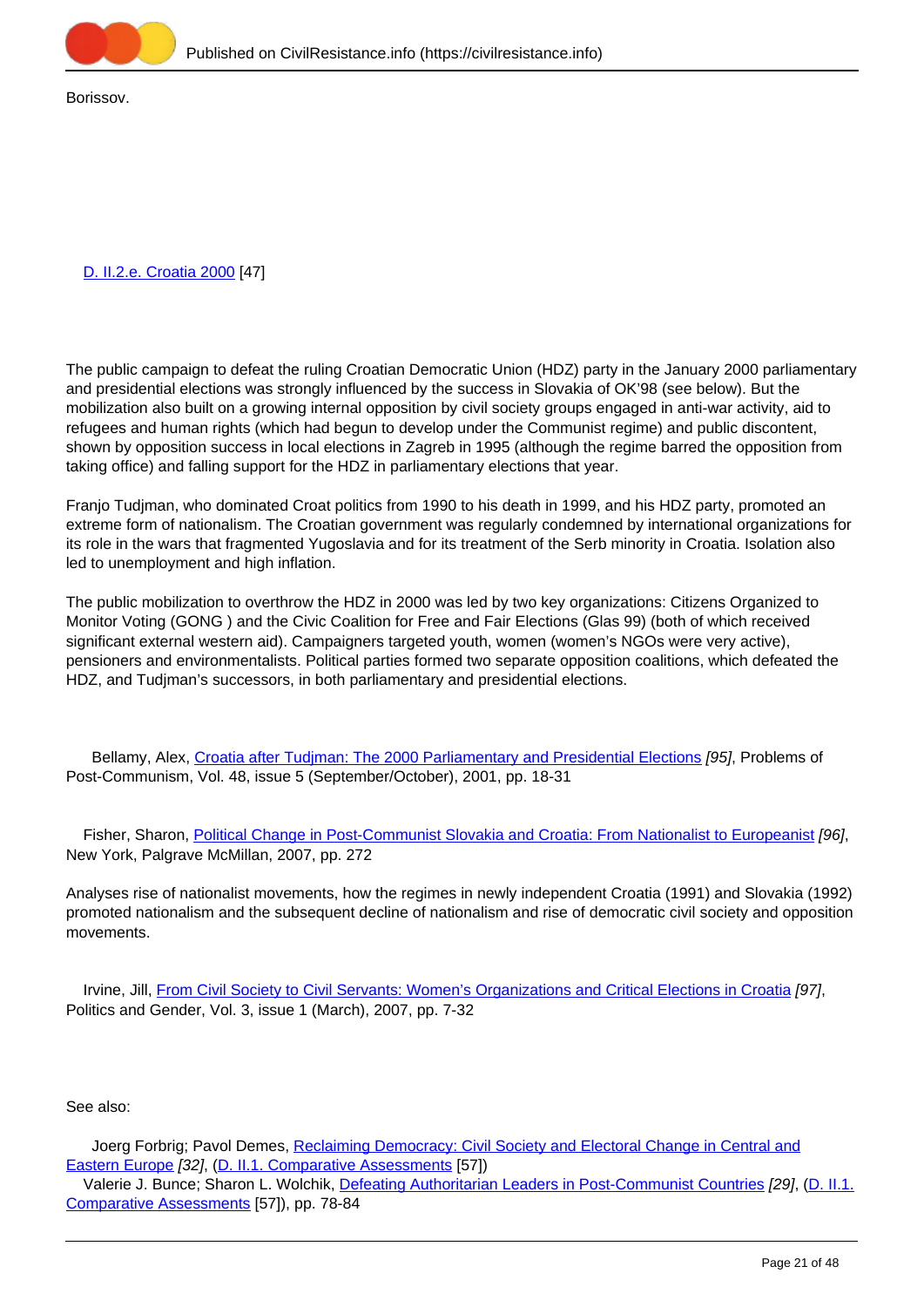

[D. II.2.f. Georgia 2003](https://civilresistance.info/section/d-resisting-authoritarianism-post-communist-and-post-soviet-regimes/d-ii-electoral-7) [98]

Georgia inherited a legacy of widespread corruption from the Soviet era and immediately after independence suffered two bitter ethnic conflicts: in 1990 the Ossetian region tried to break away and in 1993 Abkhazian separatists claimed the strategically vital area on the Black Sea. The first elected president of independent Georgia, Zviad Gamsakhurdia, was overthrown by the military in 1992 and Gorbachev's former Foreign Minister, Eduard Shevardnadze took over. He won an election in October 1992, but faced continuing civil war with supporters of Gamsakhurdia based in western Georgia.

Georgia had strong economic and political links to Russia, but the USA took an increasing interest in the region after 2001, both because of desire to extend its strategic reach and because of planned gas and oil pipelines to run from Baku through Georgia and Turkey.

When parliamentary elections were held in November 2003 opposition parties and foreign observers claimed that they were rigged. Thousands blocked the streets of the capital and then occupied the parliament building. After intensive negotiations, Shevardnadze resigned as president, and Mikhail Saakashvili, the main leader of the protests, won a landslide victory in the presidential elections of January 2004. The protesters had learned from Serbia – the activist youth group Kmara ('Enough!') had been in contact with their counterparts in Otpor – and the demonstrators stressed nonviolence and held red roses (hence the 'Rose Revolution').

Because the Georgian opposition received considerable funding and support directly and indirectly from the US Administration, and Saakashvili himself leaned strongly towards the west, the Rose Revolution is often seen as a victory for western states. Detailed studies suggest, however, a more nuanced analysis of events in November 2003. Saakashvili's policies since he achieved power have failed to meet western official standards of civil liberties and the rule of law and have created foreign policy crises (as over his attempt to re-establish control by force over the breakaway province of Ossetia in 2008).

 Anable, David, [The Role of Georgia's Media – and Western Aid – in Georgia's Rose Revolution](https://civilresistance.info/biblio-item/2006/role-georgias-media-and-western-aid-georgias-rose-revolution) [99], The Harvard Journal of Press/Politics, Vol. 11, issue 3, 2006, pp. 7-43

Also available online as Joan Shorenstein Center Working Paper no. 3, 2006.

 Boers, Laurence, ["After the Revolution": Civil society and the challenges of consolidating democracy in Georgia](https://civilresistance.info/biblio-item/2005/after-revolution-civil-society-and-challenges-consolidating-democracy-georgia) [100], Central Asian Survey, Vol. 24, issue 3, 2005, pp. 335-350

Analysis of the 'revolution' including some mention of role of nonviolence.

 Collin, Matthew, [This is Serbia Calling: Rock 'n' Roll Radio and Belgrade's Underground Resistance](https://civilresistance.info/biblio-item/2004/serbia-calling-rock-n-roll-radio-and-belgrades-underground-resistance) [101], 2nd edition, London, Five Star, 2004

Updated story of Radio B92 to 2004.

Coppierters, Bruno ; Levgold, Robert, [Statehood and Security: Georgia After the Rose Revolution](https://civilresistance.info/biblio-item/2005/statehood-and-security-georgia-after-rose-revolution) [102], Cambridge MA, MIT, 2005, pp. 406

Fairbanks, Charles H., [Georgia's Rose Revolution](https://civilresistance.info/biblio-item/2004/georgias-rose-revolution) [103], Journal of Democracy, Vol. 15, issue April, 2004, pp.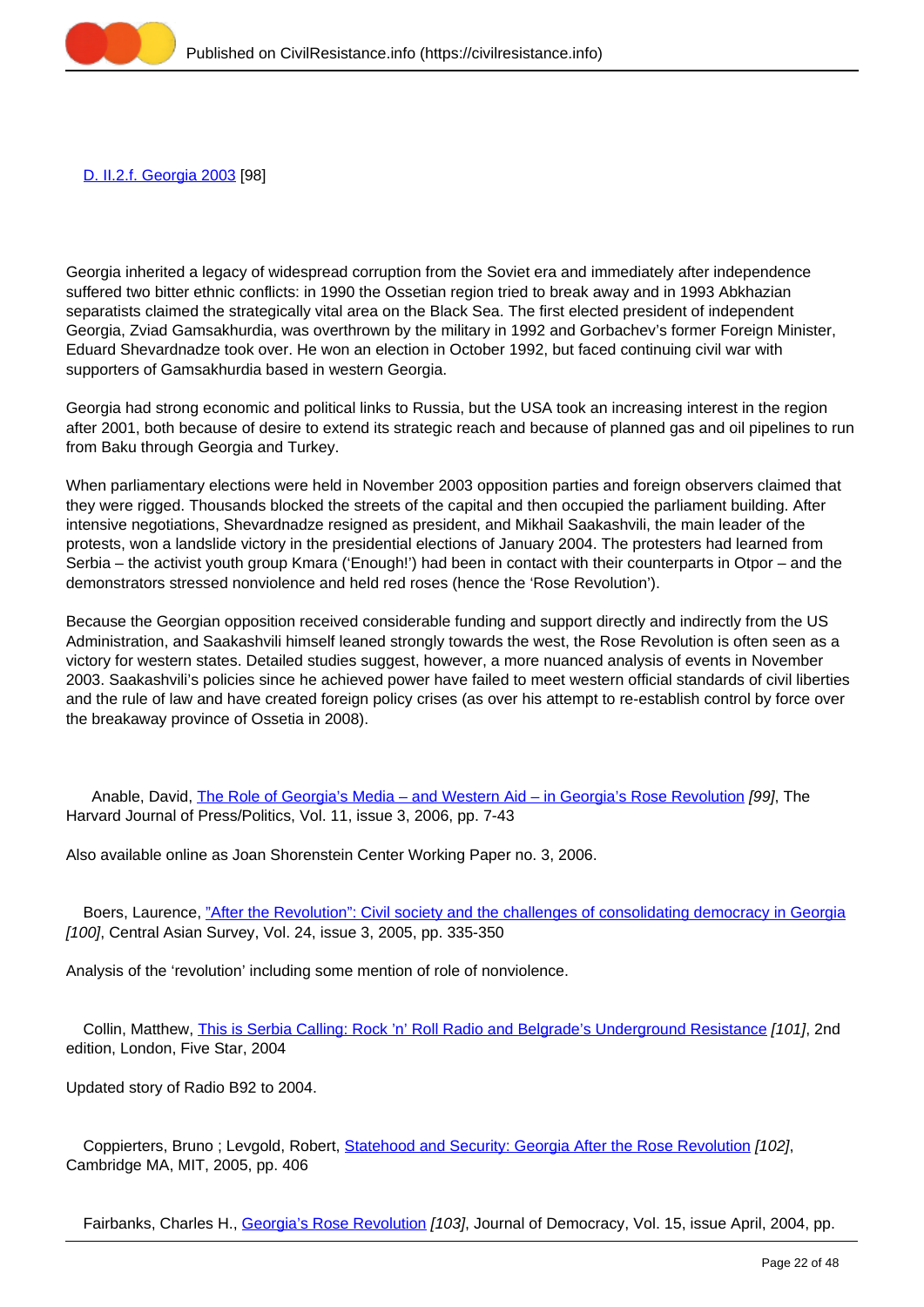

## 110-134

Explains background to the demonstrations, and elaborates on role of the US government in relation to the elections, and of the George Soros Open Society Foundation in funding opposition and promoting nonviolent prkotest. Comments also on the role of TV stations owned by private entrepreneurs.

Hash-Gonzales, Kelli, [Popular Mobilization and Empowerment in Georgia's Rose Revolution](https://civilresistance.info/biblio-item/2012/popular-mobilization-and-empowerment-georgias-rose-revolution) [104], Lanham MA, Lexington, 2012, pp. 180

Jawad, Pamela, *[Democratic Consolidation in Georgia after the "Rose Revolution"?](https://civilresistance.info/biblio-item/2005/democratic-consolidation-georgia-after-rose-revolution) [105]*, PRIF Reports No. 73, Frankfurt Main, Peace Research Institute Frankfurt, 2005, pp. 48

Jones, Stephen, [The Rose Revolution: A Revolution without Revolutionaries?](https://civilresistance.info/biblio-item/2006/rose-revolution-revolution-without-revolutionaries) [106], Cambridge Review of International Affairs, Vol. 9, issue 1, 2006, pp. 33-48

Argues that the role of civil society bodies was important, but not vital. He suggests that key factors were popular attitudes to the ideal of Europe, the impact of the global economy, the appeal of western models and the implications of the soviet legacy. See also Jones, Stephen , [Georgia's 'Rose Revolution' of 2003: Enforcing](https://civilresistance.info/biblio-item/2009/georgias-rose-revolution-2003-enforcing-peaceful-change) [Peaceful Change](https://civilresistance.info/biblio-item/2009/georgias-rose-revolution-2003-enforcing-peaceful-change) [107] In Roberts; Garton Ash, [Civil Resistance and Power Politics: The Experience of Non-violent](https://civilresistance.info/biblio-item/2009/civil-resistance-and-power-politics-experience-non-violent-action-gandhi-present) [Action from Gandhi to the Present](https://civilresistance.info/biblio-item/2009/civil-resistance-and-power-politics-experience-non-violent-action-gandhi-present) [9] [\(A. 1.b. Strategic Theory, Dynamics, Methods and Movements](https://civilresistance.info/section/introduction-nonviolent-action/1-theory-methods-and-examples/1b-strategic-theory-dynamics) [7])New York, Oxford University Press, 2009, pp. 317-334 .

Kandelaki, Giorgi, [Georgia's Rose Revolution: A Participant's Perspective](https://civilresistance.info/biblio-item/2006/georgias-rose-revolution-participants-perspective) [108], Special Report no. 167, Washington DC, US Institute of Peace, 2006, pp. 12

Account by student leader and founder of Kmara. Discusses background of Shevardnadze regime, comments on why protesters and the government avoided violence, assesses role of internal media (especially Rustavi-2) and argues that the role of foreign support was limited by lack of information and by caution. Summary and full report available online.

Karumidze, Zurab ; Wertsch, James V., [Enough! The Rose Revolution in the Republic of Georgia](https://civilresistance.info/biblio-item/2005/enough-rose-revolution-republic-georgia) [109], New York, Nova Science Publishers, 2005, pp. 143

Features interviews with a number of Georgian political figures. Most of the contents are reproduced from the Spring 2004 issue of Caucasus Context.

Lansky, Miriam; Areshidze, Georgi, [Georgia's Year of Turmoil](https://civilresistance.info/biblio-item/2008/georgias-year-turmoil) [110], Journal of Democracy, Vol. 19, issue 4, 2008, pp. 154-168

Argues there was domestic crisis in Georgia before the war with Russia. Flawed elections, a 'superpresidency' and arbitrariness towards the constitution marked politics after the Rose Revolution.

Welt, Cory, [Regime Vulnerability and Popular Mobilization in Georgia's Rose Revolution](https://civilresistance.info/biblio-item/2006/regime-vulnerability-and-popular-mobilization-georgias-rose-revolution) [111], Working Paper No 67, September, Stanford CA, Center on Democracry, Development and the Rule of Law (Stanford University), 2006, pp. 60

Discusses US involvement and assesses the 'Serbian factor' in diffusing strategic ideas. See also: Welt, Cory , [Georgia's Rose Revolution: From Regime Weakness to Regime collapse](https://civilresistance.info/biblio-item/2009/georgias-rose-revolution-regime-weakness-regime-collapse) [112] In Bunce; McFaul; Stoner-Weiss, [Democracy and Authoritarianism in the Postcommunist World](https://civilresistance.info/biblio-item/2009/democracy-and-authoritarianism-postcommunist-world) [25] [\(D. II.1. Comparative Assessments](https://civilresistance.info/section/d-resisting-authoritarianism-post-communist-and-post-soviet-regimes/d-ii-electoral-0) [20])New York, Cambridge University Press, 2009, pp. 155-188 .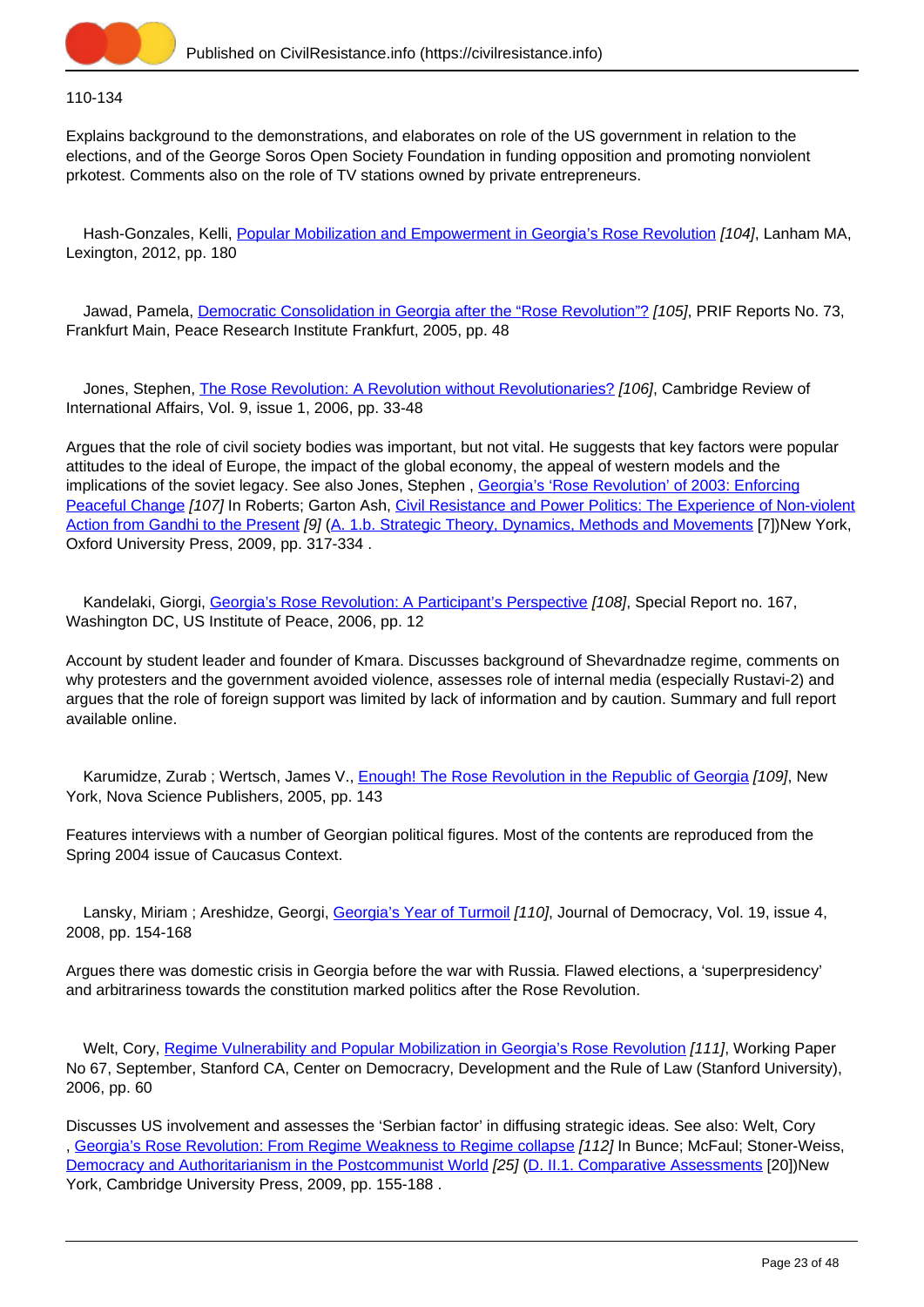

Wheatley, Jonathan, [Georgia from National Awakening to Rose Revolution](https://civilresistance.info/biblio-item/2005/georgia-national-awakening-rose-revolution) [113], London, Ashgate, 2005, pp. 252

Mostly on the period 1989-2002 and the nature of the Shevardnadze regime, but chapter 6 covers 'pressure from below' and chapter 7 the 'Rose Revolution'.

See also:

Valerie J. Bunce; Sharon L. Wolchik, [Defeating Authoritarian Leaders in Post-Communist Countries](https://civilresistance.info/biblio-item/2011/defeating-authoritarian-leaders-post-communist-countries) [29], (D. II.1. Comparative Assessments [57]), pp. 148-66.

[D. II.2.g. Kyrgyzstan 2005 and 2020](https://civilresistance.info/section/d-resisting-authoritarianism-post-communist-and-post-soviet-regimes/d-ii-electoral-8) [114]

The protests in March 2005 (the 'Tulip Revolution') were (as in Georgia) at least partially a response to rigged parliamentary elections. But the demonstrations, which erupted in the southern city of Osh before spreading to capital Bishek, also appeared to be a protest against presidential nepotism and economic hardship. The protesters were more violent than in Georgia and the Ukraine, looting and rioting as they attacked the presidential and parliamentary buildings. Some observers have queried how far the uprising was spontaneous or was organized by opposition leaders seeking power. The immediate outcome was that President Akayev fled to Russia and an opposition leader, Kurmanbek Bakiyev, became interim president and prime minister, but agreed to work with the newly elected parliament. He won a landslide victory in the presidential election in July 2005, in an election approved by OSCE monitors. In Spring 2006 there were protests demanding further reforms and in early November 2006 mass demonstrations called on the President to sign a new constitution limiting his power. He did so, but tension between pro- and anti-government demonstrators indicated continuing instability.

President Bakiyev was faced by another unarmed uprising in April 2010, sparked by economic hardship and anger at presidential corruption. Like his predecessor he fled the country as protests turned into rioting, but has been accused by the new government (and UN observers) of fomenting serious ethnic violence against Uzbeks in the south (2,000 were killed).

# **The Revolution of 2020**

The popular uprising in October 2020 was the third revolution since independence, and President Jeenbekov yet another president to be forced from office. Kyrgyzstan is, however, the only former Asian republic of the USSR that has a semblance of parliamentary democracy - it adopted a parliamentary constitution after independence and has held regular elections. Indeed, the immediate reason for protesters converging on the capital Bishek was their belief that the president had rigged the parliamentary elections of 4 October, in which two parties loyal to the president won most seats, and some of the 16 competing parties won no seats. The election was denounced by opposition leaders as the most corrupt to date, a charge illustrated by video evidence of mass vote buying. One response to the protests was that the Central Election Commission annulled the elections. A section of the protesters had however stormed government buildings and also the prison; they freed several former politicians, including former MP Sadyr Japarov, who was serving 11 years for kidnapping a local official - a charge he denied. Japarov was appointed prime minister by the former members of parliament, but within days moved into the presidency, while the Supreme Court began to review his conviction.

Although the uprising began as a protest against rigged elections, political developments were rapidly influenced by those activists prepared to use serious violence. The storming of government buildings led to at least one death and at let 680 injured, and also to burned out cars and piles of debris on the streets. Moreover, supporters of Japarov were accused of intimidating outgoing MPs: one candidate to become prime minister had been seriously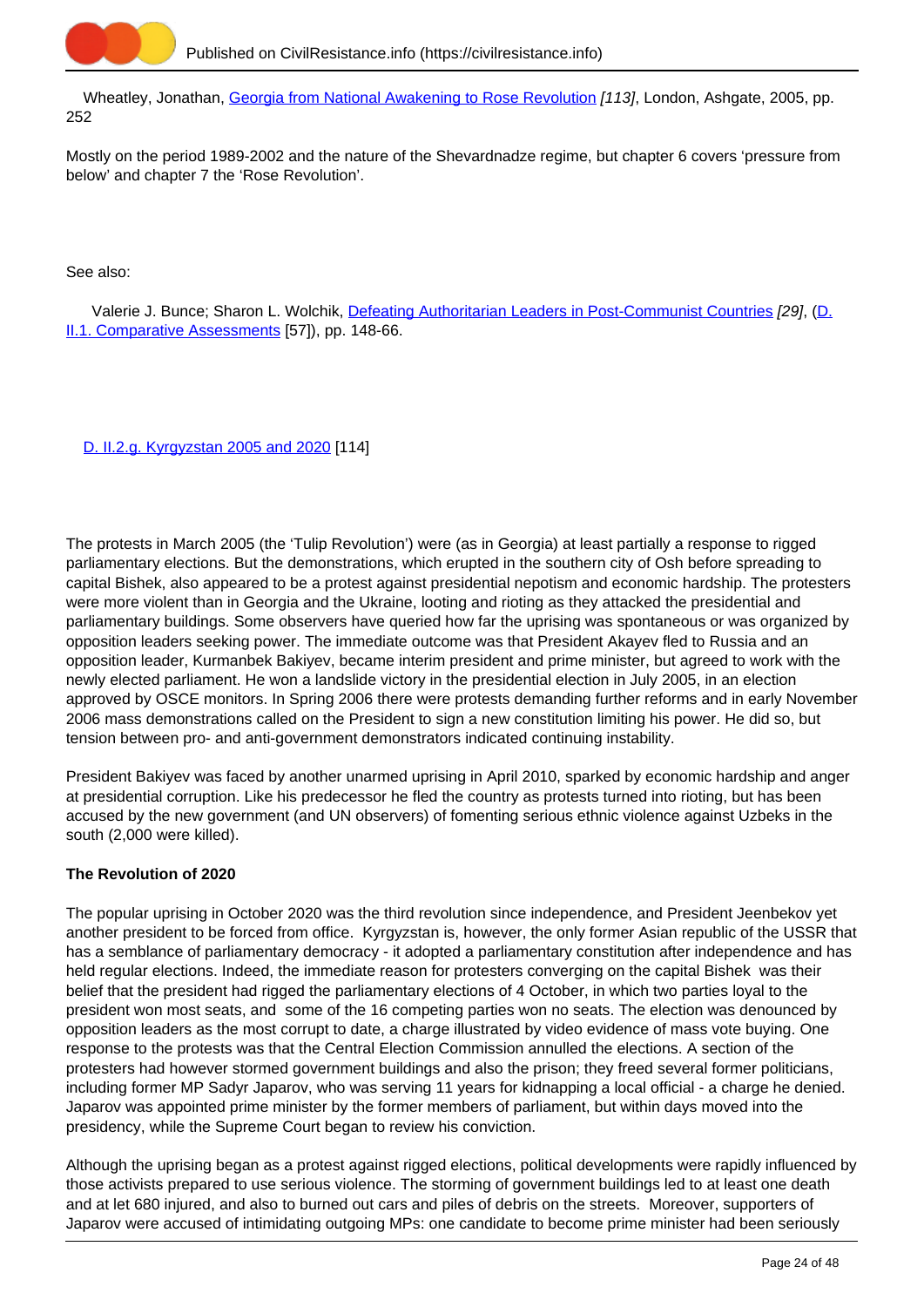

assaulted when he spoke to a rally. Japarov is a fervent Kyrgyz nationalist, which gains him a popular base, and had earlier in his political career led a crowd in an attempt to occupy parliament and the presidential office. After attaining presidential power in 2020 he delayed new parliamentary elections in order to hold a presidential election in January 2021, which he won by a landslide. He then promoted plans to rewrite the constitution, sweeping away the constitutional limits on presidential power (introduced after the mass protests of 2010) to give himself overriding control not only over the state, but over parliament and the judiciary. The proposed constitutional changes, which included scrapping the one term limit on holding the presidency, were approved by 79 percent of those voting in a referendum in April 2021 - though only 37 percent of the electorate voted. The revolution of October 2020 now looks, therefore, more like a coup d'etat.

However, strident Kyrgyz nationalism may antagonize the ethnic Uzbek minority living in the south of the country and there is political opposition to autocratic rule, so Japarov may at some stage be challenged by a further uprising.

The uprising of October 2020 and subsequent political developments were not generally well covered by international media, but a substantial analysis by the Foreign Policy Centre (which has cross-party parliamentary support in the UK) is listed below. A few journal articles exploring the political implications of the 2010 deadly riots against Uzbeks, and the context of Kyrgyz nationalism in 2020 are also listed.

[Country Profile: Kyrgyzstan](https://civilresistance.info/biblio-item/2021/country-profile-kyrgyzstan) [115], New Internationalist, 2021, pp. 38-39

Brief but informative overview of the historical background and socio-economic conditions in the country, plus a summary of political developments since 1991.

 Fuhrmann, Matthew, [A Tale of Two Social Capitals: Revolutionary Collective Action in Kyrgyzstan](https://civilresistance.info/biblio-item/2007/tale-two-social-capitals-revolutionary-collective-action-kyrgyzstan) [116], Problems of Post-Communism, Vol. 53, issue 6, 2007, pp. 16-29

Hager, Anselm, *Ethnic Riots and Prosocial Behavior: Evidence from Kyrgyzstan [117]*, American Political Science Review, Vol. 113, issue 4, 2019, pp. 1029-1044

The author examines the aftermath of the 2010 riots in Osh, when 400 Uzbeks were killed in the city by Kyrgyz from outside. Hager tests the thesis that riots heighten cohesion within the ethnic group but reduce cooperation across ethnic divides. He found that - contrary to the theory - the neighbourhoods attacked in 2010 had low social cohesion and there was a sense of being abandoned by fellow Uzbeks.

Heuer, Vera; Hierman, Brent, [Substate Populism and the Challenge to the Centre in Post-Riot Asian Contexts](https://civilresistance.info/biblio-item/2018/substate-populism-and-challenge-centre-post-riot-asian-contexts) [118], Journal of Peacebuilding and Development, Vol. 13, issue 3, 2018, pp. 40-54

The article compares Narendra Modi (when Chief Minister of Gujurat, India, after deadly anti-Muslim riots) with the Mayor of Osh in Kyrgystan after the 2010 Kyrgyz attacks on Uzbeks, to examine the use of populist rhetoric to cement local political support and undermine external attempts at reconciliation.

Hug, Adam, [Retreating Rights - Kyrgyzstan: Introduction](https://civilresistance.info/biblio-item/2021/retreating-rights-kyrgyzstan-introduction) [119], Foreign Policy Centre, 2021

This introduction to a substantial report on the latest phase in Kyrgyz politics provides an analysis of the events of October 2020 to February 2021 against the background of the recent political past, including the legacy of the anti-Uzbek violence in 2010.

Kamila, Eshaliyeva, [Is Anti-Chinese Mood Growing in Kyrgyzstan?](https://civilresistance.info/biblio-item/2019/anti-chinese-mood-growing-kyrgyzstan) [120], Open Democracy, 2019

Article discussing Kyrgyz protests in 2019 against migrant Chinese workers (both illegal and legal), in the context of alarm about Chinese government treatment of ethnic Kyrgyz inside China. The author considers how far fears of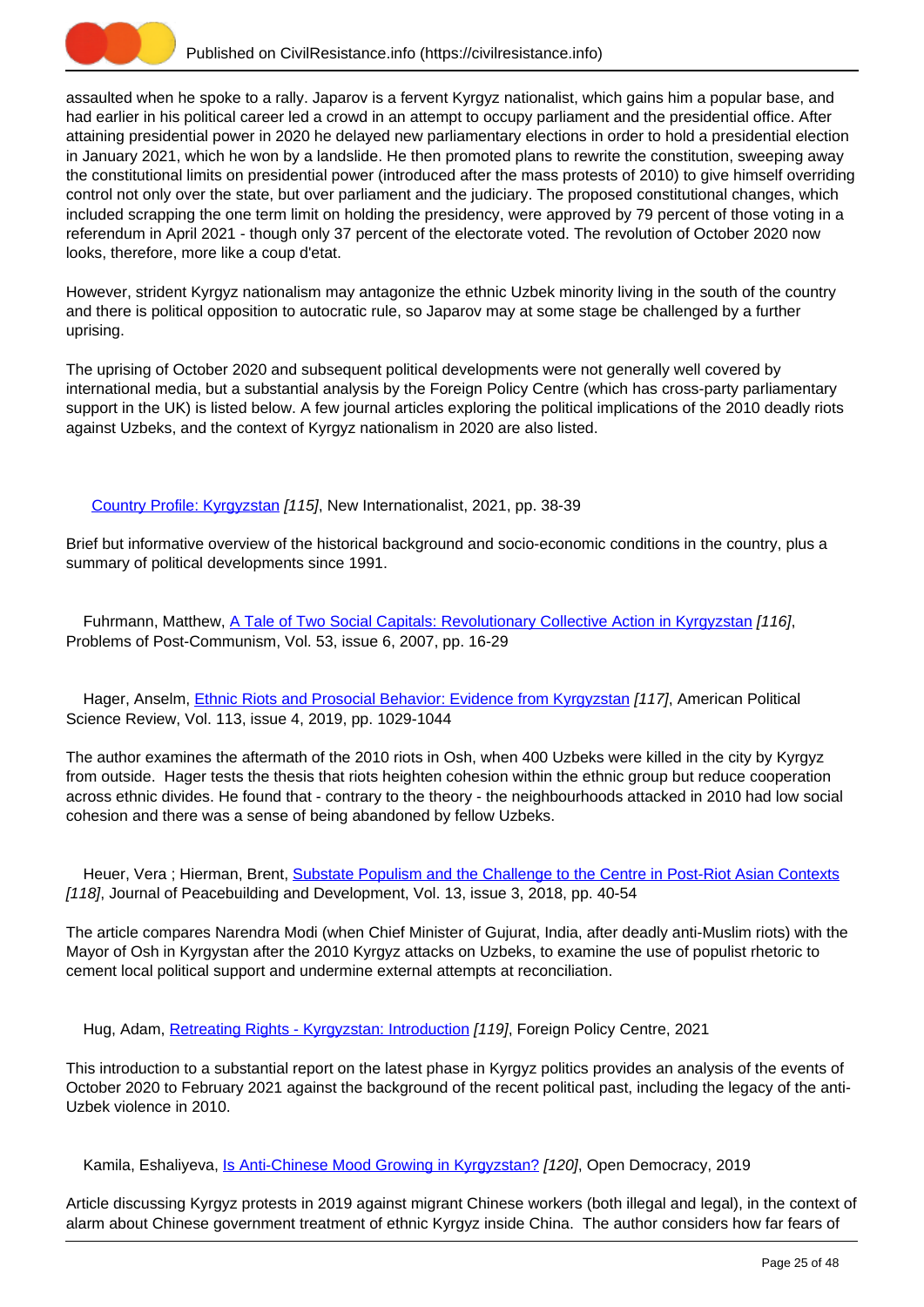

large numbers of migrants could be substantiated and what the relationship was between protesters and state bodies.

Kulikova, Svetlana V.; Perlmutter, David D., [Blogging Down the Dictator? The Kyrgyz Revolution and Samizdat](https://civilresistance.info/biblio-item/2007/blogging-down-dictator-kyrgyz-revolution-and-samizdat-websites) [Websites](https://civilresistance.info/biblio-item/2007/blogging-down-dictator-kyrgyz-revolution-and-samizdat-websites) [121], International Communication Gazette, Vol. 69, issue February, 2007, pp. 29-50

Marat, Erica, [The Tulip Revolution: Kyrgyzstan One Year After](https://civilresistance.info/biblio-item/2006/tulip-revolution-kyrgyzstan-one-year-after) [122], Washington DC, The Jamestown Foundation, 2006, pp. 151

Chronological collection of articles from Jamestown's Eurasia Daily Monitor.

 Radnitz, Scott, [What really happened in Kyrgyzstan?](https://civilresistance.info/biblio-item/2006/what-really-happened-kyrgyzstan) [123], Journal of Democracy, Vol. 17, issue April, 2006, pp. 132-146

Stresses that the 'Tulip Revolution' was very different from other 'colour revolutions' and notes the importance of localism. See also: Radnitz, Scott, [A Horse of a Different Color: Revolution and Regression' in Bunce](https://civilresistance.info/biblio-item/2009/horse-different-color-revolution-and-regression-bunce) [124] In Bunce; McFaul; Stoner-Weiss, [Democracy and Authoritarianism in the Postcommunist World](https://civilresistance.info/biblio-item/2009/democracy-and-authoritarianism-postcommunist-world) [25] [\(D. II.1.](https://civilresistance.info/section/d-resisting-authoritarianism-post-communist-and-post-soviet-regimes/d-ii-electoral-0) [Comparative Assessments](https://civilresistance.info/section/d-resisting-authoritarianism-post-communist-and-post-soviet-regimes/d-ii-electoral-0) [20])New York, Cambridge University Press, 2009, pp. 300-324 , arguing that the events of 2005 better seen as a 'coup'.

## See also:

 Valerie J. Bunce; Sharon L. Wolchik, [Defeating Authoritarian Leaders in Post-Communist Countries](https://civilresistance.info/biblio-item/2011/defeating-authoritarian-leaders-post-communist-countries) [29], (D. II.1. Comparative Assessments [57]), pp. 166-76.

[D. II.2.h. Serbia 1996-97 and 2000](https://civilresistance.info/section/d-resisting-authoritarianism-post-communist-and-post-soviet-regimes/d-ii-electoral-9) [46]

The Dayton Accords of 1995 ended the bloody wars over the secession of Croatia and the future of Bosnia Hercegovina. In this period western powers saw Milosevic as central to achieving a settlement of the conflicts. From 1996, however, the USA and Western European states began to give increasing support to opposition groups in the form of western diplomatic and economic aid and of external training and advice about the tactics of unarmed resistance. The importance of this is one of the key issues debated about the subsequent overthrow of Milosevic in October 2000.

For a much cited source on the disintegration of Yugoslavia, and of Serbia under Milosevic, see:

• Ramet, Sabrina Petra, [Balkan Babel: The Disintegration of Yugoslavia from the Death of Tito to the Fall of](https://civilresistance.info/biblio-item/2002/balkan-babel-disintegration-yugoslavia-death-tito-fall-milosevic) [Milosevic](https://civilresistance.info/biblio-item/2002/balkan-babel-disintegration-yugoslavia-death-tito-fall-milosevic) [125] 4th editionBoulder CO, Westview Press, , 2002, pp. 426

For resistance to Serbia's wars, see:

Women in Black, [Women for Peace](https://civilresistance.info/biblio-item/1994/women-peace) [126] , 1994 , published in English, Spanish and Serbian since 1994.

After the end of fighting a range of groups inside Serbia (including students and intellectuals and extreme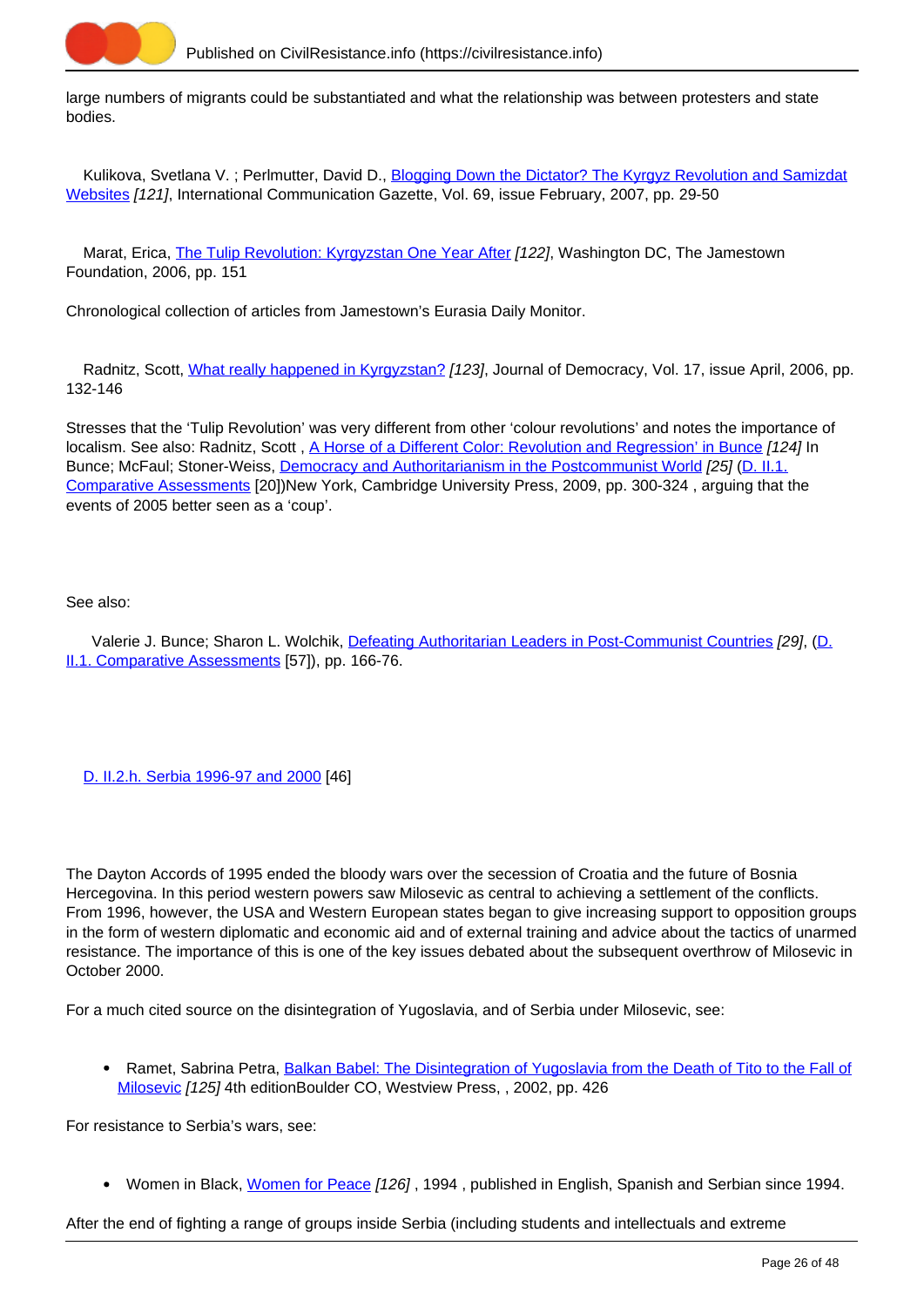

nationalists) began to rally against the increasingly corrupt and authoritarian regime of Slobodan Milosevic. There were daily mass demonstrations in the winter 1996-97, especially in the capital Belgrade, over the rigging of town hall elections, and after OSCE intervention Milosevic conceded defeat in 13 cities and nine municipalities of Belgrade. The youth group Otpor was created in 1998 by students who had been active in the 1996-97 protests and played an important role in promoting an almost united opposition to Milosevic in the elections of 2000 and in the resistance to his attempt to rig the results. But the role of miners and other groups from the provinces was crucial in the final days of protest leading to the fall of Milosevic. The most detailed account of his fall, hard to obtain outside Belgrade, is:

• Bujosevic, Dragan ; Radovanovic, Ivan , [OCTOBER 5 - A 24 - Hour Coup](https://civilresistance.info/biblio-item/2000/october-5-24-hour-coup) [127] Belgrade, Medija Centar Beograd, , 2000, pp. 315 , which is based on interviews with 60 people and includes photos and map of Belgrade.

Ilic, Vladimir, [Otpor – In or Beyond Politics](https://civilresistance.info/biblio-item/2001/otpor-or-beyond-politics) [128], Helsinki Files No. 5, Belgrade, Helsinki Committee for Human Rights in Serbia, 2001

Similar material is contained in: Ilic, Vladimir, [Otpor - An Organization in Action](https://civilresistance.info/biblio-item/2002/otpor-organization-action) [129], 2002, pp. 54.

Jovanovich, Milja, [Rage Against the Regime: the OTPOR Movement in Serbia](https://civilresistance.info/biblio-item/2005/rage-against-regime-otpor-movement-serbia) [130], In von Tongeren, Paul ; Brenk, Malin ; Hellema, Marte ; Verhoeven, Juliette , [People Building Peace II: Successful Stories of Civil Society](https://civilresistance.info/biblio-item/2005/people-building-peace-ii-successful-stories-civil-society) [131] Boulder CO, Lynne Rienner, , 2005, pp. 545-551

Krnjevic-Miskovic, Damjan, [Serbia's prudent revolution](https://civilresistance.info/biblio-item/2001/serbias-prudent-revolution) [132], Journal of Democracy, Vol. 12, issue July, 2001, pp. 96-110

Lazi?, Mladen, [Protests in Belgrade: Winter of Discontent](https://civilresistance.info/biblio-item/1999/protests-belgrade-winter-discontent) [133], Budapest and New York, Central European University Press, 1999, pp. 242

Based on interviews with more than 1,000 participants in the 1996-97 protests.

Lebor, Adam, [Milosevic: A Biography](https://civilresistance.info/biblio-item/2002/milosevic-biography) [134], London, Bloomsbury, 2002, pp. 386

Chapter 24 – 'Toppling Milosevic from Budapest', pp. 298-312 – covers Otpor demonstrations in 2000, but focuses on role of outside powers in toppling Milosevic and ensuring TV coverage.

Nenadic, Danijela ; Belcevic, Nenad, Serbia - Nonviolent struggle for democracy: The role of Otpor [135], In Clark, [People Power: Unarmed Resistance and Global Solidarity](https://civilresistance.info/biblio-item/2009/people-power-unarmed-resistance-and-global-solidarity) [136] ([A. 1.b. Strategic Theory, Dynamics,](https://civilresistance.info/section/introduction-nonviolent-action/1-theory-methods-and-examples/1b-strategic-theory-dynamics) [Methods and Movements](https://civilresistance.info/section/introduction-nonviolent-action/1-theory-methods-and-examples/1b-strategic-theory-dynamics) [7]), London, Pluto Press, pp. 26-35

Former Otpor activists assess its role and criticism made of the group. Accompanied by critical reflections on 'Serbia eight years after' by Ivana Franovic (pp. 35-38).

Smiljanic, Zorana, [Plan B: Using Secondary Protests to Undermine Repression](https://civilresistance.info/biblio-item/2003/plan-b-using-secondary-protests-undermine-repression) [137], St. Paul, MN, New Tactics in Human Rights/Centre for Victims of Torture, 2003, pp. 23

Specifically on Otpor's demonstrations at police stations to mark the arrest of activists.

Thomas, Robert, [Serbia Under Milosevic: Politics in the 1990s](https://civilresistance.info/biblio-item/1999/serbia-under-milosevic-politics-1990s) [138], London, Hurst, 1999, pp. 443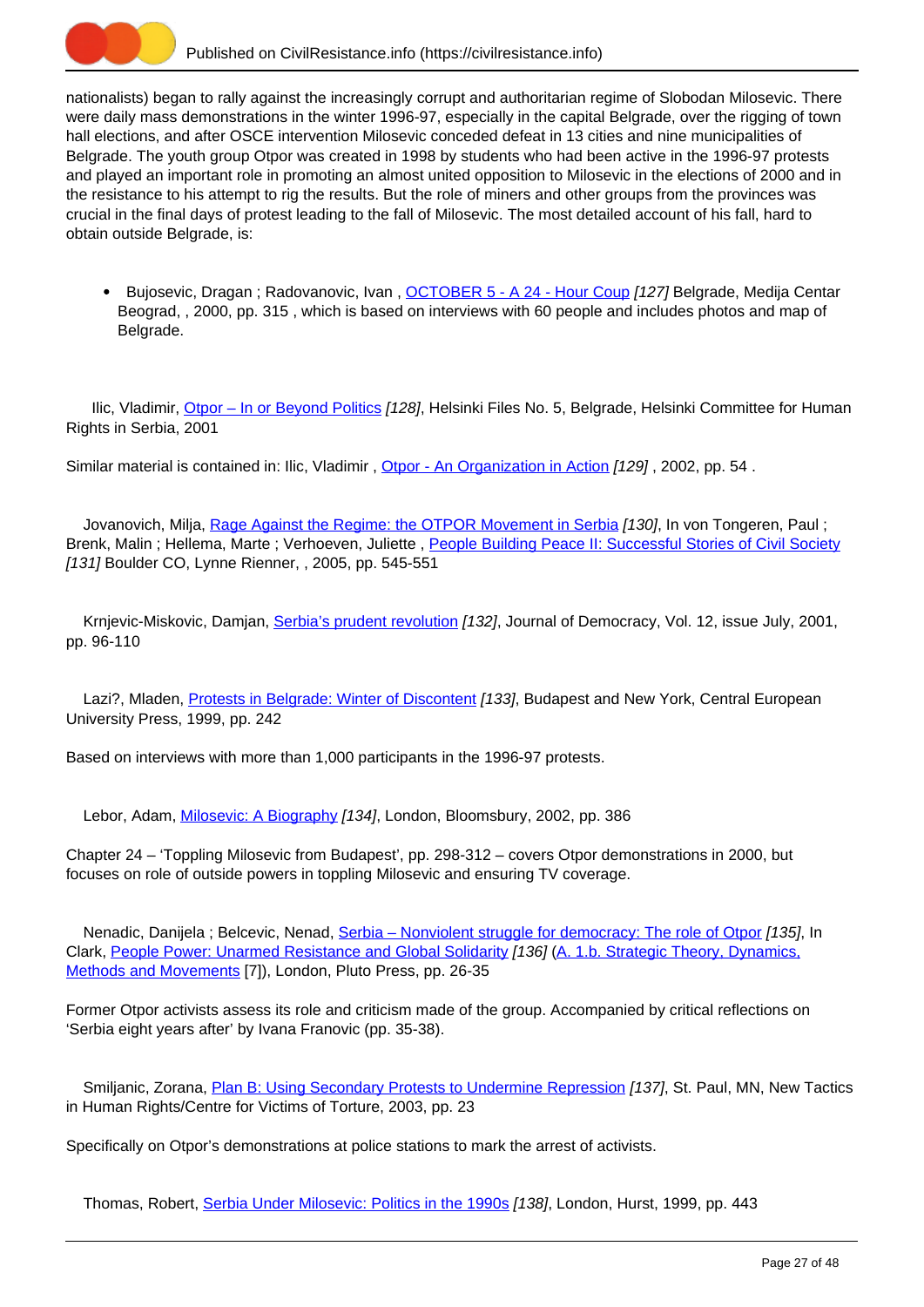

See especially pp. 263-318 on formation of united opposition and mass protests from March 1996 to February 1997. Account goes up to 1998.

Thompson, Mark R. ; Kuntz, Phillipp, [Stolen elections: The Case of the Serbian October](https://civilresistance.info/biblio-item/2003/stolen-elections-case-serbian-october) [139], Journal of Democracy, Vol. 15, issue 4 (October), 2003, pp. 159-172

(see also Thompson, [Democratic Revolutions: Asia and Eastern Europe](https://civilresistance.info/biblio-item/2004/democratic-revolutions-asia-and-eastern-europe) [140] [\(A. 1.b. Strategic Theory, Dynamics,](https://civilresistance.info/section/introduction-nonviolent-action/1-theory-methods-and-examples/1b-strategic-theory-dynamics) [Methods and Movements](https://civilresistance.info/section/introduction-nonviolent-action/1-theory-methods-and-examples/1b-strategic-theory-dynamics) [7]) , pp. 84-97).

Analysis of Milosevic regime and reasons for the October 2000 uprising, plus brief reflections on links between stolen elections and the democratic revolutions in the Philippines 1986, Madagascar 2002 and Georgia 2003. Useful references to other literature.

 Veyvoda, Ivan, [Civil Society versus Slobodan Milosevic: Serbia 1991-2000](https://civilresistance.info/biblio-item/2009/civil-society-versus-slobodan-milosevic-serbia-1991-2000) [141], In Roberts; Garton Ash, [Civil](https://civilresistance.info/biblio-item/2009/civil-resistance-and-power-politics-experience-non-violent-action-gandhi-present) [Resistance and Power Politics: The Experience of Non-violent Action from Gandhi to the Present](https://civilresistance.info/biblio-item/2009/civil-resistance-and-power-politics-experience-non-violent-action-gandhi-present) [9] [\(A. 1.b.](https://civilresistance.info/section/introduction-nonviolent-action/1-theory-methods-and-examples/1b-strategic-theory-dynamics) [Strategic Theory, Dynamics, Methods and Movements](https://civilresistance.info/section/introduction-nonviolent-action/1-theory-methods-and-examples/1b-strategic-theory-dynamics) [7]), New York, Oxford University Press, pp. 295-316

#### See also:

 Taras Kuzio, [Civil society, youth and societal mobilization](https://civilresistance.info/biblio-item/2006/civil-society-youth-and-societal-mobilization) [37], (D. II.1. Comparative Assessments [57]) Gene Sharp, [Waging Nonviolent Struggle: 20th Century Practice and 21st Century Potential](https://civilresistance.info/biblio-item/2005/waging-nonviolent-struggle-20th-century-practice-and-21st-century-potential) [142], (A. 1.b. Strategic Theory, Dynamics, Methods and Movements [143]), pp. 315-39

 Helena Flam, [Anger in Repressive Regimes: A Footnote to Domination and the Arts of Resistance by James](https://civilresistance.info/biblio-item/2004/anger-repressive-regimes-footnote-domination-and-arts-resistance-james-scott) [Scott](https://civilresistance.info/biblio-item/2004/anger-repressive-regimes-footnote-domination-and-arts-resistance-james-scott) [144], (A. 1.c. Small Scale, Hidden, Indirect and 'Everyday' Resistance [145]), which discusses how protesters in 1996-97 used 'ambivalent, amusing, satirical, carnivalesque forms of protest'

 Paul D'Anieri, [Explaining the success and failure of post-communist revolutions](https://civilresistance.info/biblio-item/2006/explaining-success-and-failure-post-communist-revolutions) [31], (D. II.1. Comparative Assessments [57])

Valerie J. Bunce; Sharon L. Wolchik, [Defeating Authoritarian Leaders in Post-Communist Countries](https://civilresistance.info/biblio-item/2011/defeating-authoritarian-leaders-post-communist-countries) [29], (D. II.1. Comparative Assessments [57]), pp. 85-113.

Sidney Tarrow, [The New Transnational Activism](https://civilresistance.info/biblio-item/2005/new-transnational-activism) [146], (A. 6. Nonviolent Action and Social Movements [147]), Chapter 6, on Otpor

 Anika Locke Binnendijk; Ivan Marovic, [Power and persuasion: Nonviolent strategies to influence state security](https://civilresistance.info/biblio-item/2006/power-and-persuasion-nonviolent-strategies-influence-state-security-forces-serbia) [forces in Serbia \(2000\) and Ukraine \(2004\)](https://civilresistance.info/biblio-item/2006/power-and-persuasion-nonviolent-strategies-influence-state-security-forces-serbia) [24], (D. II.1. Comparative Assessments [57])

Sidney Tarrow, [Power in Movement: Social Movements and Contentious Politics](https://civilresistance.info/biblio-item/1998/power-movement-social-movements-and-contentious-politics) [148], (A. 6. Nonviolent Action and Social Movements [147]), Chapter 6, on 1996-7

[D. II.2.i. Slovakia 1998](https://civilresistance.info/section/d-resisting-authoritarianism-post-communist-and-post-soviet-regimes/d-ii-electoral-10) [149]

Slovakia (part of Czechoslovakia since the Versailles settlement of 1919) broke away to form a separate state in 1992. Since this was motivated by a sense of a distinct historical and cultural identity and political difference, the new regime dominated by Vladimir Meciar was unsurprisingly nationalist in tone, and also relatively authoritarian. Its path towards EU membership was slowed down by its tendency to harass political opponents, ignore civil liberties and discriminate against ethnic minorities.

Meciar had won parliamentary elections in 1992 at the head of a new party, Movement for a Democratic Slovakia – he had broken with Public Against Violence (parallel to the Czech Civic Forum) associated with the 1989 'velvet revolution'. Although Meciar briefly lost office in 1994, during the parliamentary elections that year the opposition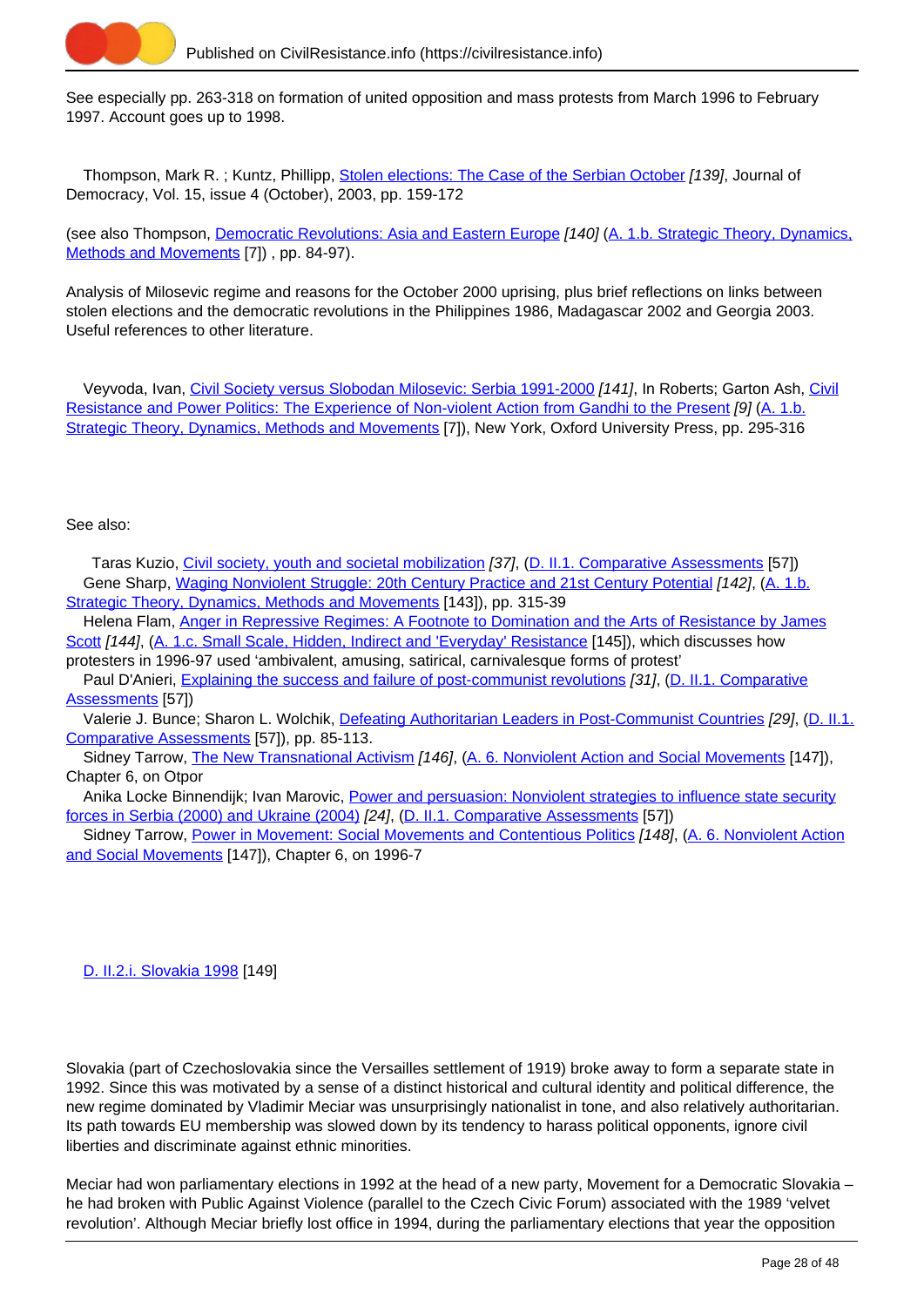

was divided and easily defeated by his party. But by 1996 opposition parties began to cooperate, for example to campaign for direct elections to the presidency, and also to work with a strong civil society sector. As a result by the 1998 parliamentary elections political parties from the Christian Democrats to the Social Democrats and the Greens and a party of the Hungarian minority came together in a coalition to defeat Meciar. Electoral tactics were backed by a strong public campaign to inform the public and get out the vote, including local meetings with candidates and rock concerts, and also to organize electoral monitoring. A coalition of civil society bodies 'Civic Campaign '98' (OK '98) was responsible for this campaign, building on earlier experiences of campaigns and demonstrations, and managed to involve trade unions in electoral activity.

OK '98 received advice from Romanian and Bulgarian activists – and was in turn to become an important model for subsequent civil society campaigns in Croatia and Serbia. The Slovak campaigners also received substantial financial aid and some technical advice from the US and other governments (including Bulgaria) and from unofficial external groups.

Meciar had assumed the office of President in 1998 (when the previous incumbent stepped down) as well as Prime Minister, initiated changes in electoral law and stepped up harassment of opponents, so it seemed likely that he would try to rig the elections – hence the emphasis on independent monitoring. The opposition did not expect that Meciar would try to retain power by force (despite his support within the police and security services) and in the event (unlike Milosevic in Serbia) he immediately accepted electoral defeat.

Butora, Martin; Meseznikov, Grigorij; Butrova, Zora; Fisher, Sharon, [The 1998 Parliamentary Election and](https://civilresistance.info/biblio-item/1999/1998-parliamentary-election-and-democratic-rebirth-slovakia) [Democratic Rebirth in Slovakia](https://civilresistance.info/biblio-item/1999/1998-parliamentary-election-and-democratic-rebirth-slovakia) [150], Bratislava, Institue for Public Affairs, 1999, pp. 215

Written by protagonists and supporters of the anti-Meciar campaign. Chapters on mobilization of trade unions, Slovak churches and other civil society bodies to turn out the vote for the anti-Meciar coalition, especially among the young (10% of the electorate were first time voters).

See also: Butora, Martin ; Butrova, Zora, [Slovakia's Democratic Awakening](https://civilresistance.info/biblio-item/1999/slovakias-democratic-awakening) [151] Journal of Democracy, 1999, pp. 80-93; and Butora, Martin, [OK'98: A Campaign of Slovak NGOs for Free and Fair Elections](https://civilresistance.info/biblio-item/2007/ok98-campaign-slovak-ngos-free-and-fair-elections) [152] In Forbrig; Demes, [Reclaiming Democracy: Civil Society and Electoral Change in Central and Eastern Europe](https://civilresistance.info/biblio-item/2007/reclaiming-democracy-civil-society-and-electoral-change-central-and-eastern-europe) [32] [\(D. II.1.](https://civilresistance.info/section/d-resisting-authoritarianism-post-communist-and-post-soviet-regimes/d-ii-electoral-0) [Comparative Assessments](https://civilresistance.info/section/d-resisting-authoritarianism-post-communist-and-post-soviet-regimes/d-ii-electoral-0) [20])Washington DC, German Marshall Fund of USA, 2007, pp. 21-52 . Butora was a founder member of Public Against Violence and a former Slovak ambassador to the USA.

 Meseznikov, Grigorij ; Ivantysyn, Michal ; Nicholson, Tom, [Slovakia 1998-1999: A Global Report on the State of](https://civilresistance.info/biblio-item/1999/slovakia-1998-1999-global-report-state-society) [Society](https://civilresistance.info/biblio-item/1999/slovakia-1998-1999-global-report-state-society) [153], Bratislava, Institue for Public Affairs, 1999, pp. 439

Pridham, Geoffrey, [Complying with the European Union's Democratic Conditionality: Transnational Party](https://civilresistance.info/biblio-item/1999/complying-european-unions-democratic-conditionality-transnational-party-linkage-and) [Linkage and Regime Change in Slovakia, 1993-1998](https://civilresistance.info/biblio-item/1999/complying-european-unions-democratic-conditionality-transnational-party-linkage-and) [154], Europe-Asia Studies, Vol. 51, issue 7 (November), 1999, pp. 1221-1244

Reichardt, David, [Democracy Promotuion in Slovakia: An Import or an Export business?](https://civilresistance.info/biblio-item/2002/democracy-promotuion-slovakia-import-or-export-business) [155], Perspectives: Central European Review of International Affairs, Vol. 18, issue Summer, 2002, pp. 5-20

Rhodes, Matthew, [Slovakia after Meciar: A Midterm Report](https://civilresistance.info/biblio-item/2002/slovakia-after-meciar-midterm-report) [156], Problems of Post-Communism, Vol. 48, issue 4 (summer), 2002, pp. 3-13

## See also:

Sharon Fisher, [Political Change in Post-Communist Slovakia and Croatia: From Nationalist to Europeanist](https://civilresistance.info/biblio-item/2007/political-change-post-communist-slovakia-and-croatia-nationalist-europeanist) [96], (D. II.2.e. Croatia 2000 [157])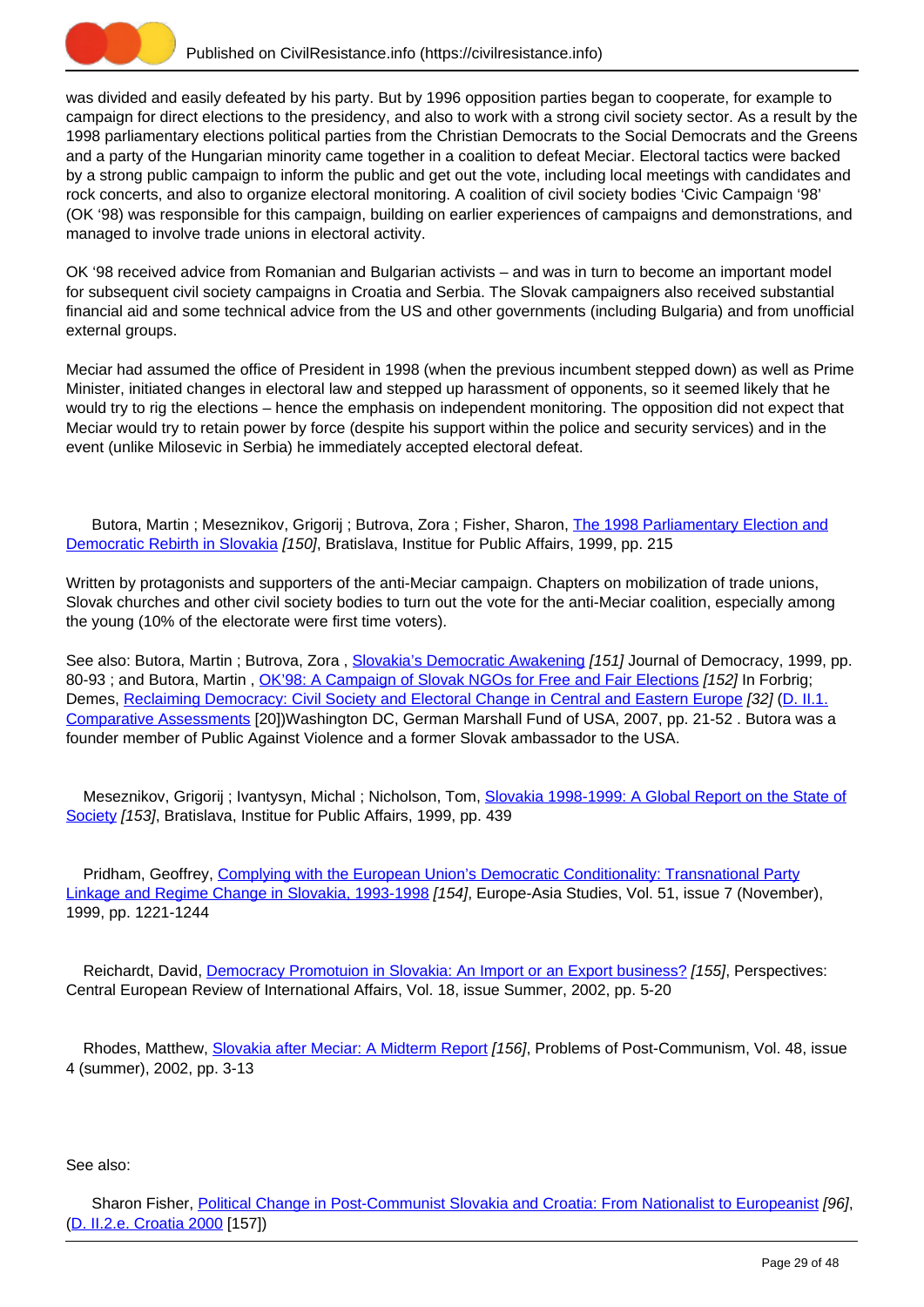

 Valerie J. Bunce; Sharon L. Wolchik, [Defeating Authoritarian Leaders in Post-Communist Countries](https://civilresistance.info/biblio-item/2011/defeating-authoritarian-leaders-post-communist-countries) [29], (D. II.1. Comparative Assessments [57]), pp. 63-79.

NB. Materials on subsequent developments in Slovakia (in English as well as Slovak) can be found on the *Institute* [for Public Affairs \(Bratislava\) website](http://www.ivo.sk/106/en/home) [158].

# [D. II.2.j. Ukraine 2004-2005](https://civilresistance.info/section/d-resisting-authoritarianism-post-communist-and-post-soviet-regimes/d-ii-electoral-11) [159]

Ukrainian politics is influenced by divisions between those who for historical and cultural reasons desire to maximise Ukrainian independence from Russia and others who feel close historic and cultural ties to Russia (including some ethnic Russians). These deep divisions were manifested during the Orange Revolution of 2004-2005, both in the polls and in opposing demonstrations, and have marked Ukrainian politics since then, for example in controversy over renewing the contract for a Russian naval base.

After 1991 Ukraine was governed by former Communist leaders who espoused cultural nationalism. Under pressure from opposition parties, parliamentary elections were held in 1994, but the government continued to be dominated by a coalition between Communists and financial oligarchs in a corrupt and semi-authoritarian regime.

Initial protests in the Ukraine focused on corruption and lack of freedom. In 2000 journalists launched the 'Wave of Freedom' protests, starting in the western city of Lvov and developing in Kiev. One of its key organizers, investigative journalist Gyorgy Gongadze, was later found murdered, and secret tape recordings suggested President Leonid Kuchma had been complicit. An opposition member of parliament, who released the tapes, demanded the President's impeachment. Demonstrators representing both right wing and leftist parties marched in Kiev in early February 2001to demand Kuchma's resignation and set up a protest camp in the centre of the city. The government tore down the camp on March 1 and was able to suppress the relatively small protests in April. Viktor Yushchenko, who had been trying to end corruption and introduce controversial economic reforms, was forced from office, whilst thousands of supporters outside demanded the impeachment of Kuchma.

These issues came to the fore again in November 2004, when Yushchenko, despite an attempt to poison him, stood in the presidential elections against the then prime minister, Viktor Yanukovych (backed by Kuchma who was retiring). In the second round of the elections, Yanukovych was declared the winner, but Yushchenko's supporters and OSCE observers claimed that the poll was marked by intimidation and ballot rigging. Thousands of demonstrators set up a protest camp in Kiev, which they maintained for days despite freezing temperatures. Other similarities with Georgia (and Serbia) was the role of an active youth group (Pora), symbolic branding of protests (using the colour orange), internal electoral monitoring and foreign funding.

Three western Ukrainian cities, where thousands also took to the streets, declared Yushchenko the winner, despite the official results. However counter-demonstrations in favour of Yanukovych were held in Kiev. After prolonged protests, parliamentary debates and top level negotiations (in which President Putin of Russia, who openly backed Yanukovych, was involved), and a referral to the Supreme Court, a re-run ballot was organized. Yushchenko won, although the voting was close. (Yanukovych refused to concede defeat, claiming evidence of fraud, and took his case unsuccessfully to both the Central Election Committee and the Supreme Court.)

Political divisions in the Ukraine have been demonstrated in subsequent elections, when Yanukovych managed to return to power. So the 'Orange Revolution' was never the result of an overwhelming majority rebelling against authoritarianism. The events illustrated the strong involvement (official and semi-official) by both Russia and the USA in funding and advising the opposed parties, media outlets and 'civil society' bodies. Some leftist western commentators suggested that the 'Orange Revolution' was closer to a western-backed coup. (See for example Jonathan Steele, '*[Ukraine's postmodern coup d'etat](http://www.theguardian.com/world/2004/nov/26/ukraine.comment)* [160]', Guardian, 26 November 2004, and host of letters representing different viewpoints, 27 November 2004, and follow-up article by Steele replying to critics, 31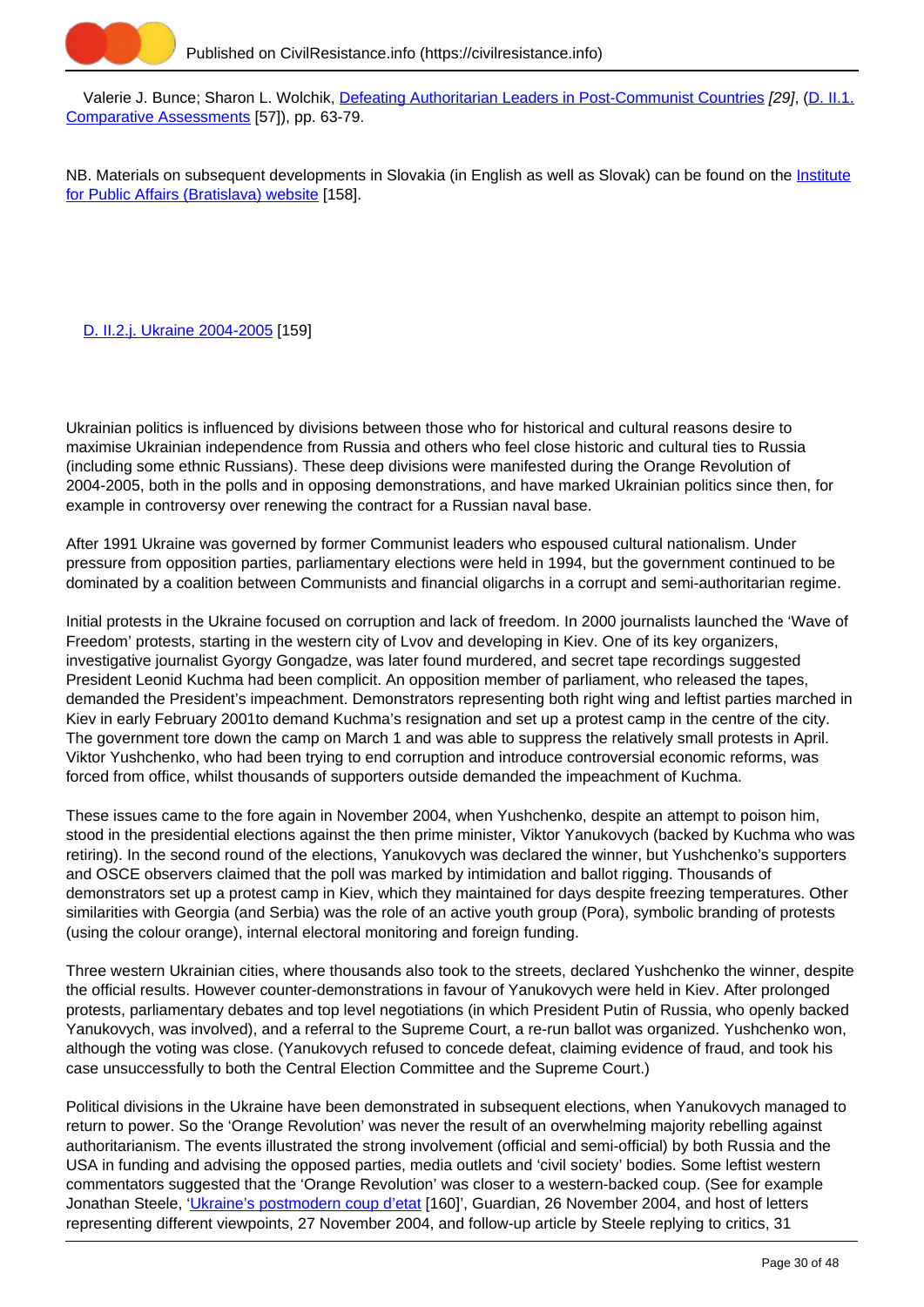

December 2004.)

Aslund, Anders; McFaul, Michael, [Revolution in Orange: The Origins of Ukraine's Democratic Breakthrough](https://civilresistance.info/biblio-item/2006/revolution-orange-origins-ukraines-democratic-breakthrough) [161], Washington DC, Carnegie Endowment, 2006, pp. 216

Selection of essays including assessments of the role of civil society and of the youth group Pora, an examination of western influence, and a concluding analysis of the 'revolution' in comparative perspective.

D'Anieri, Paul, [What has changed in Ukrainian politics? Assessing the implications of the Orange Revolution](https://civilresistance.info/biblio-item/2005/what-has-changed-ukrainian-politics-assessing-implications-orange-revolution) [162], Problems of Post-Communism, Vol. 52, issue 3 (September/October), 2005, pp. 82-91

Garton Ash, Timothy, [Orange Revolution in Ukraine](https://civilresistance.info/biblio-item/2009/orange-revolution-ukraine) [163], In Garton Ash, Timothy, [Facts Are Subversive:](https://civilresistance.info/biblio-item/2009/facts-are-subversive-political-writing-decade-without-name) [Political Writing from a Decade Without a Name](https://civilresistance.info/biblio-item/2009/facts-are-subversive-political-writing-decade-without-name) [164] London, Atlantic Books, , 2009, pp. 30-45

Places the Orange Revolution in a sequence of 'velvet revolutions' based on strict nonviolence.

Goldstein, Joshua, [The Role of Digital Networked Technologies in the Ukrainian Orange Revolution](https://civilresistance.info/biblio-item/2007/role-digital-networked-technologies-ukrainian-orange-revolution) [165], Research Publication No 2007-14 (Dec. 2007), Cambridge MA, Berkman Center for Internet and Society, 2007, pp. 20

Kurth, Helmut ; Kempe, Iris, [Presidential Election and Orange Revolution: Implications for Ukraine's Transition](https://civilresistance.info/biblio-item/2005/presidential-election-and-orange-revolution-implications-ukraines-transition) [166], Kyiv, Friedrich-Ebert-Stiftung, 2005, pp. 152

 Kuzio, Taras, [Special issue 'Kuchmagate Crisis to Orange Revolution: Civil Society, Elections and](https://civilresistance.info/biblio-item/2007/special-issue-kuchmagate-crisis-orange-revolution-civil-society-elections-and) [Democratisation in Ukraine'](https://civilresistance.info/biblio-item/2007/special-issue-kuchmagate-crisis-orange-revolution-civil-society-elections-and) [167], The Journal of Communist Studies and Transition Politics, Vol. 23, issue 1 (March), 2007

Eight contributions analysing various aspects of Ukrainian society from schools to rock 'n' roll, from politics to gender.

Kuzio, Taras ; D'Anieri, Paul, [Special Issue 'Ukraine: Elections and Democratisation'](https://civilresistance.info/biblio-item/2005/special-issue-ukraine-elections-and-democratisation) [168], Communist and Post-Communist Studies, Vol. 38, issue 2 (June), 2005, pp. 131-292

Much of this issue analyses the previous Kuchma regime and parliamentary elections in 1994, 1998 and 2002, but there are two articles on the 2004 presidential elections and impact of the 'Orange Revolution', one by Kuzio, Taras, [From Kuchma to Yushchenko](https://civilresistance.info/biblio-item/2005/kuchma-yushchenko) [169] Communist and Post-Communist Studies, 2005, pp. 229-244.

 McFaul, Michael, [Importing Revolution: Internal and External Factors in Ukraine's 2004 Democratic](https://civilresistance.info/biblio-item/2009/importing-revolution-internal-and-external-factors-ukraines-2004-democratic) [Breakthrough](https://civilresistance.info/biblio-item/2009/importing-revolution-internal-and-external-factors-ukraines-2004-democratic) [170], In Bunce; McFaul; Stoner-Weiss, [Democracy and Authoritarianism in the Postcommunist](https://civilresistance.info/biblio-item/2009/democracy-and-authoritarianism-postcommunist-world) [World](https://civilresistance.info/biblio-item/2009/democracy-and-authoritarianism-postcommunist-world) [25] [\(D. II.1. Comparative Assessments](https://civilresistance.info/section/d-resisting-authoritarianism-post-communist-and-post-soviet-regimes/d-ii-electoral-0) [20]), New York, Cambridge University Press, pp. 189-225

Wilson, Andrew, *[Ukraine's Orange Revolution](https://civilresistance.info/biblio-item/2005/ukraines-orange-revolution) [171]*, New Haven CT, Yale University Press, 2005, pp. 232

Lively analysis by academic expert on the country, stressing the complexity of Ukraine's regional politics and of the 'Orange Revolution' itself. See also Wilson, Andrew, *[Ukraine's "Orange Revolution" of 2004: The Paradoxes of](https://civilresistance.info/biblio-item/2009/ukraines-orange-revolution-2004-paradoxes-negotiation)* [Negotiation](https://civilresistance.info/biblio-item/2009/ukraines-orange-revolution-2004-paradoxes-negotiation) [172] In Roberts; Garton Ash, [Civil Resistance and Power Politics: The Experience of Non-violent](https://civilresistance.info/biblio-item/2009/civil-resistance-and-power-politics-experience-non-violent-action-gandhi-present) [Action from Gandhi to the Present](https://civilresistance.info/biblio-item/2009/civil-resistance-and-power-politics-experience-non-violent-action-gandhi-present) [9] [\(A. 1.b. Strategic Theory, Dynamics, Methods and Movements](https://civilresistance.info/section/introduction-nonviolent-action/1-theory-methods-and-examples/1b-strategic-theory-dynamics) [7])New York, Oxford University Press, 2009, pp. 335-353 .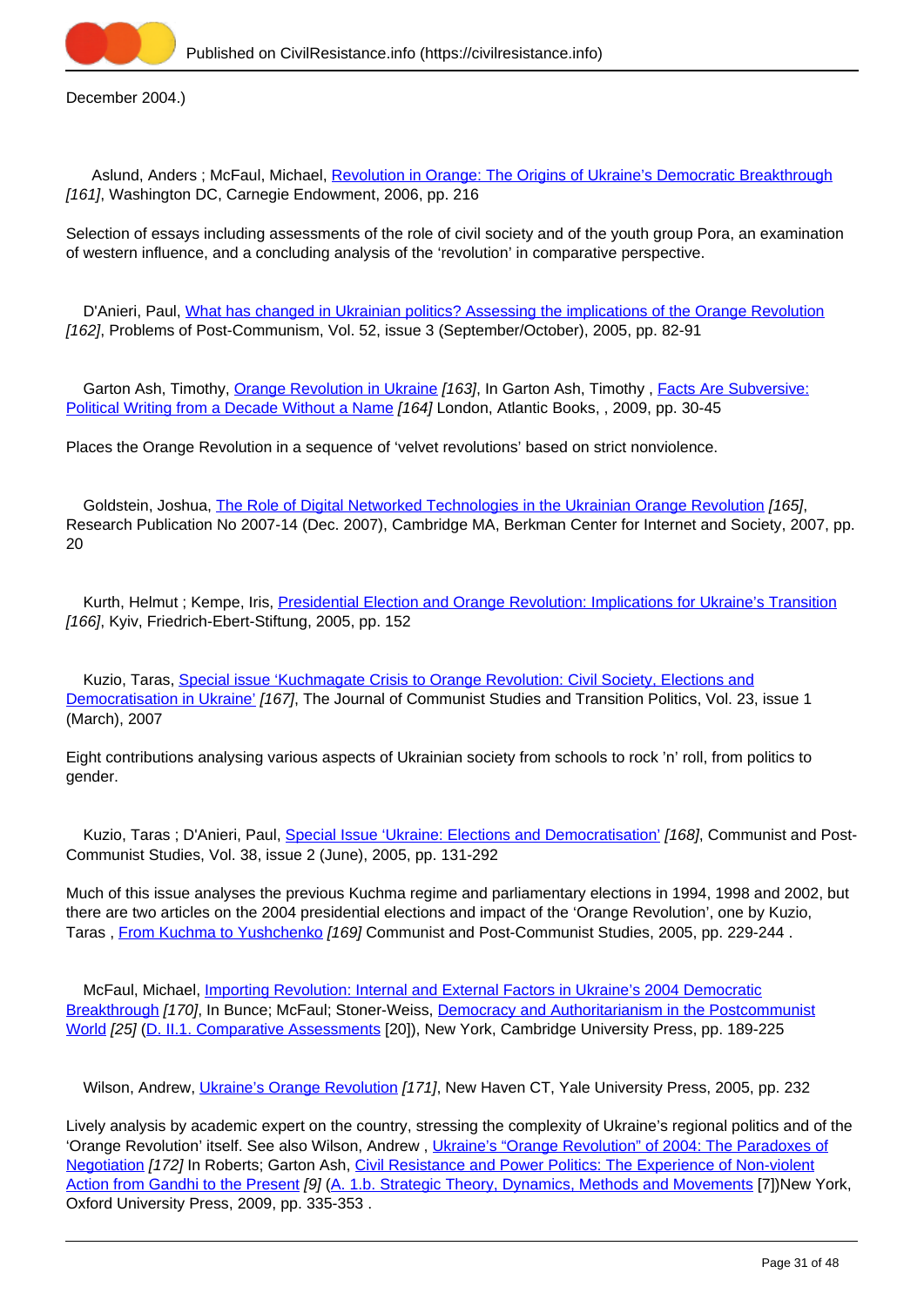

See also:

Taras Kuzio, [Civil society, youth and societal mobilization](https://civilresistance.info/biblio-item/2006/civil-society-youth-and-societal-mobilization) [37], (D. II.1. Comparative Assessments [57]) Paul D'Anieri, [Explaining the success and failure of post-communist revolutions](https://civilresistance.info/biblio-item/2006/explaining-success-and-failure-post-communist-revolutions) [31], (D. II.1. Comparative Assessments [57])

Valerie J. Bunce; Sharon L. Wolchik, [Defeating Authoritarian Leaders in Post-Communist Countries](https://civilresistance.info/biblio-item/2011/defeating-authoritarian-leaders-post-communist-countries) [29], (D. II.1. Comparative Assessments [57]), pp. 114-47

Anika Locke Binnendijk; Ivan Marovic, [Power and persuasion: Nonviolent strategies to influence state security](https://civilresistance.info/biblio-item/2006/power-and-persuasion-nonviolent-strategies-influence-state-security-forces-serbia) [forces in Serbia \(2000\) and Ukraine \(2004\)](https://civilresistance.info/biblio-item/2006/power-and-persuasion-nonviolent-strategies-influence-state-security-forces-serbia) [24], (D. II.1. Comparative Assessments [57])

[D. II.2.j.i. Ukraine, Euromaidan Rebellion and Aftermath, 2013-2014](https://civilresistance.info/section/d-resisting-authoritarianism-post-communist-and-post-soviet-regimes/d-ii-electoral-12) [173]

The 'Euromaidan' rebellion began on 21 November 2013 and ended on 21/22 February 2014, when President Yanukovytch fled from Kiev (allegedly taking \$32 billion with him). It was not, as the 'Orange Revolution' had been, a challenge to the outcome of an election achieved by electoral malpractice, but began as a reaction against Yanukovytch's sudden decision to suspend negotiations on a political and trade Association Agreement with the EU. This appeared to be a decisive turn towqards Putin's Russia, which was putting pressure on other former Soviet states to renounce ties with the EU. The initial demonstrators looked at the the EU as a symbol of freedom and democracy, and called for Ukraine to sign the EU Association Agreement. Later, the gorwing movement also attacked the spectacular corruption of Yanukovytch's Presidency since 2010, and demanded respect for human rights and a return to the Constitution as amended in 2004, which limited presidential powers and gave greater powers to Parliament, including the appointment of the Prime Minister.

Yanukovytch had been seen as both authoritarian and pro-Russian by the activists in 2004, who forced him to accept the election of the more liberal Yushenko. But, in the following years, Yanukovytch (who had always had a significant support base, especially in Eastern Ukraine) made an electoral come back, first as Prime Minister and then again as President in 2010. The conduct of the 2010 election (unlike in 2004) was not seriously criticised. But in office Yanukovytch tried to discredit a former leader of the Orange Revolution, also a former Prime Minister and his rival in the 2010 election, Yulia Timoshenko. After she was charged in May 2011 with exceeding her authority in signing a 2009 gas agreement with Russia (she used the trial to ridicule the prosecution), Timoshenko was arrested in August 2011 for 'contempt of court', and remained in prison until 21 February 2014, when Parliament voted her release. Yanukovytch also put pressure on the Constitutional Court , which in 2010 declared tje 2004 Amendments unconstitutional and restored the 1996 Constitution, which entrenched his position. There were geuine constitutional issues related to the hasty 2004 Amendments, but in both 2004 and 2010 political requirements dominated.

The 'Orange Revolution' was a disciplined nonviolent movement against electoral corruption and authoritarianism, which was peacefully resolved, although it did not lead to fundamental systematic chenge. It also had a geopolitical dimension (some left wing commentators stressed the role of Western organisations and funding), but did not result in a decisive swing by Ukraine towards the West. Euromaidan, on the other hand, although it developed into an impressive self-organised and nonviolent protest in November and December 2013, erupted into a more violent confrontation in the later stages from 19 January until 23 February 2014. The Euromiadan movement met with serious violence from government security forces, mincluding covert attacks on supporters by special police and unofficial governement-funded mercenary agents, the 'titushki'. There were brutal beatings of demonstartors, and at the end snipers shot into the crowd. By 23 February 2014, 112 protesters were dead, over 600 injured and another 200 were still classed as missing in March 2014. An estimated 17 police mebers died in the fighting in the last three days, and nearly 200 were injured. Euromaidan was also much more revolutionary in its outcome, and threw Crimea and Eastern Ukraine into a geopolitical crisis.

# **Evolution of events**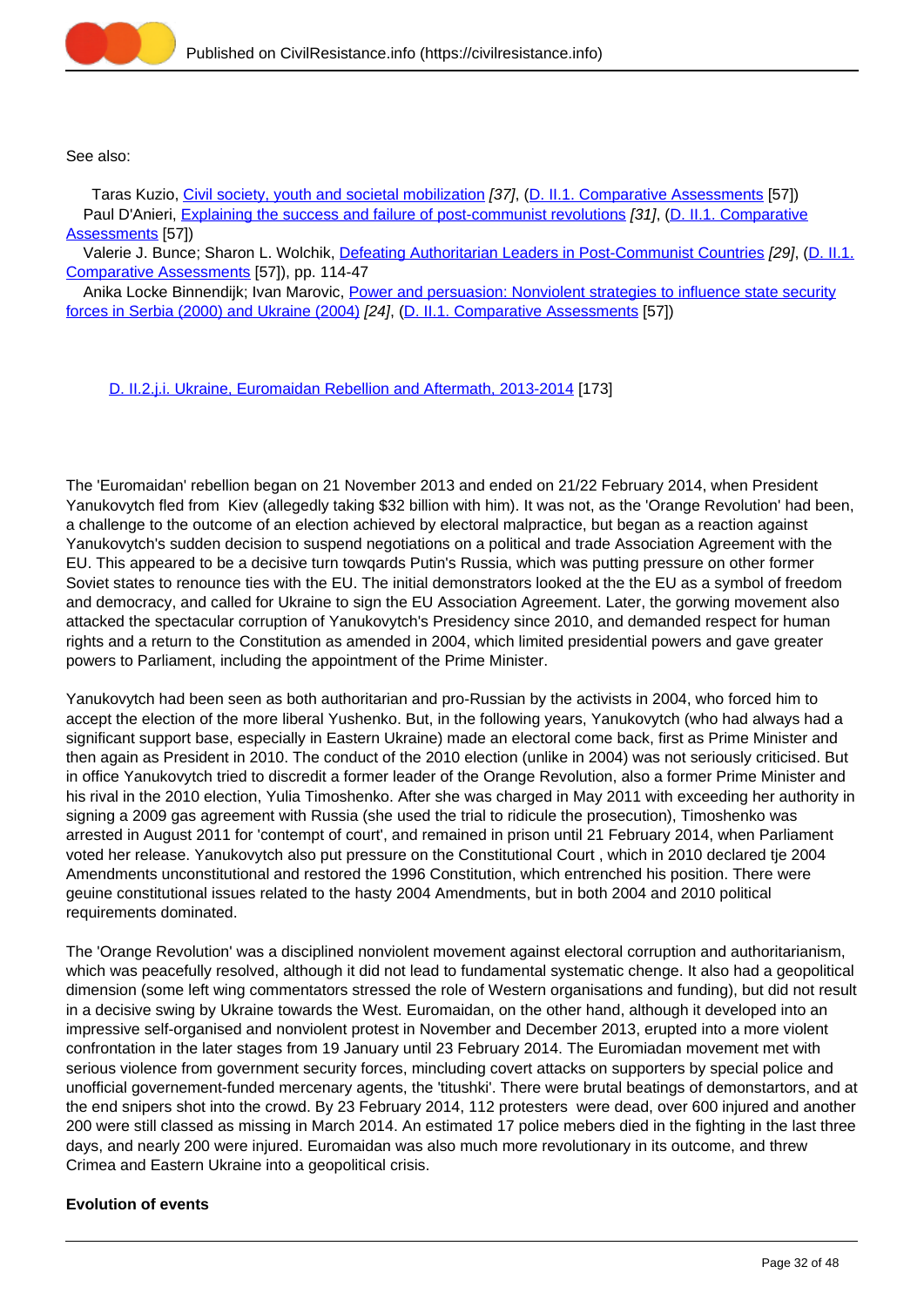

The Euromaidan protests began with a few hundred students and middle class demonstrators, but grew rapidly into rallies of around 100,000 and a tent occupation of the Maidan, Kiev's Independence Square. It also spread to other cities such as Lviv. The government escalated confrontation on 30 November, when it sent in the Berkut special police force who brutally attacked the few hundred protesters occupying the square overnight. In response an estimated 700,000 people rallied in Kiev and thousands more elsewhere. Groups, probably of agents provocateurs, fought with the police, but did not manage to discredit the main demonstration. When the government sent in Berkut again to clear the square at 1am on 11 December (joining shields and pushing demonstrators back), the protesters resisted with the mass of their bodies and began to set up barricades, but did not retaliate with violence. There were weekly Sunday rallies: on 29 December a Manifesto of the Maidan was put to the crowd, which included calls to disband the Berkut special force, dismiss legal charges against protesters, free all political prisoners, and for the resignation of the Interior Minister and others responsible for security force violence. In late December a new organization, 'Auto Maidan', used their cars to transport and provision the protesters, patrol the streets and, at times, block security forces. During January the regime stepped up covert violence against demonstrators, including the drivers of Auto Maidan, whilst the opposition developed new tactics: a widespread economic boycott of companies owned by prominent regime members, and setting up of neighbourhood watch groups.

Yanukovytch's public response to the protests was to announce on 17 December 2013 an agreement with President Putin that involved Russia cutting the price of natural gas supplies by a third and buying up many Ukrainian bonds, thus both indicating the economic gains from ties with Russia and rejection of the EU. Unable to quell the protests, Yanukovytch prompted Parliament (where he had a majority) to pass a stringent anti-protest legislation on 16 January 2014. In response there were further mass demonstrations and militant protests in many other parts of Ukraine, including seizures of government buildings. An impromptu march on Parliament from the Maidan after a rally on 19 January 2014 precipitated into serious fights between protesters and police.

In the final phase of the movement there was an escalation both in the violence used against protesters (including the wounded in hospital) and in the militancy of protest. Key buildings in Kiev and other cities were seized - often by the direct action group Common Cause, which was trying to focus attention on opposing the regime itself. There was also a turn towards greater willingness by some protesters to use violence. In the four days of confrontation from 19 January protesters threw stones and molotov cocktails, and there were reports of home-made weapons such as slings and ad hoc rocket launchers. During the final days of 18-23 February guns were also in evidence. Common Cause had authorized members with military training to shoot if the government did so first (according to Oleksander Danylyuk in an interview with Andrew Wilson). Police stations were occupied in Lviv, which led to over 1,000 guns going missing (it was not clear who acquired them), and the Right Sector advertised their possession of arms on stage at the Maidan on 21 February. But the great majority of protesters were not armed.

The Yanukovytch government adopted a dual strategy in the final phase. It negotiated with leaders of the protesters and offered apparent concessions, for example on freeing prisoners if occupations of buildings ended, and on a possible new Constitution (although Yanukovytch refused to reinstate the 2004 constitution as the protesters were demanding). His party in Parliament joined with the opposition on 28 January to repeal most of the laws against protest recently passed, and the Prime Minister resigned. But the government was also making preparations to crush the rebellion by force. On 18 February there were violent confrontations between protesters and regime forces in the streets and security forces tried unsuccessfully to clear the Maidan. On 20 February riot police again tried to clear the square while snipers on high buildings shot and killed demonstrators. The regime was apparently planning to use much greater military force on 21 February, but the government was losing its parliamentary majority, as members of Yanukovytch's Party went over to the opposition, and late on 20 February parliament voted for security forces to leave Kiev. There were also military defections in the final days, both at the top and in the ranks - many summoned to Kiev stayed in their barracks. Activists reportedly also blocked both railway lines and roads carrying troops.

The Interior Minister and other top officials left the country on 20 February, just ahead of Yanukovytch. An interim coalition government was created - Parliament endorsed an ally of Yulia Timoshenko as a temporary president on 23 February and soon after accepted a new Prime Minister. The interim coalition was committed to holding new presidential elections in May. On 25 May 2014 Poro Poroshenko, a wealthy businessman who had supported the Orange Revolution and become prominent during the Maidan protests, was elected as the new President.

# **Important and Debatable Issues**

Interpretations of both Euromaidan and the subsequent developments vary with different ideological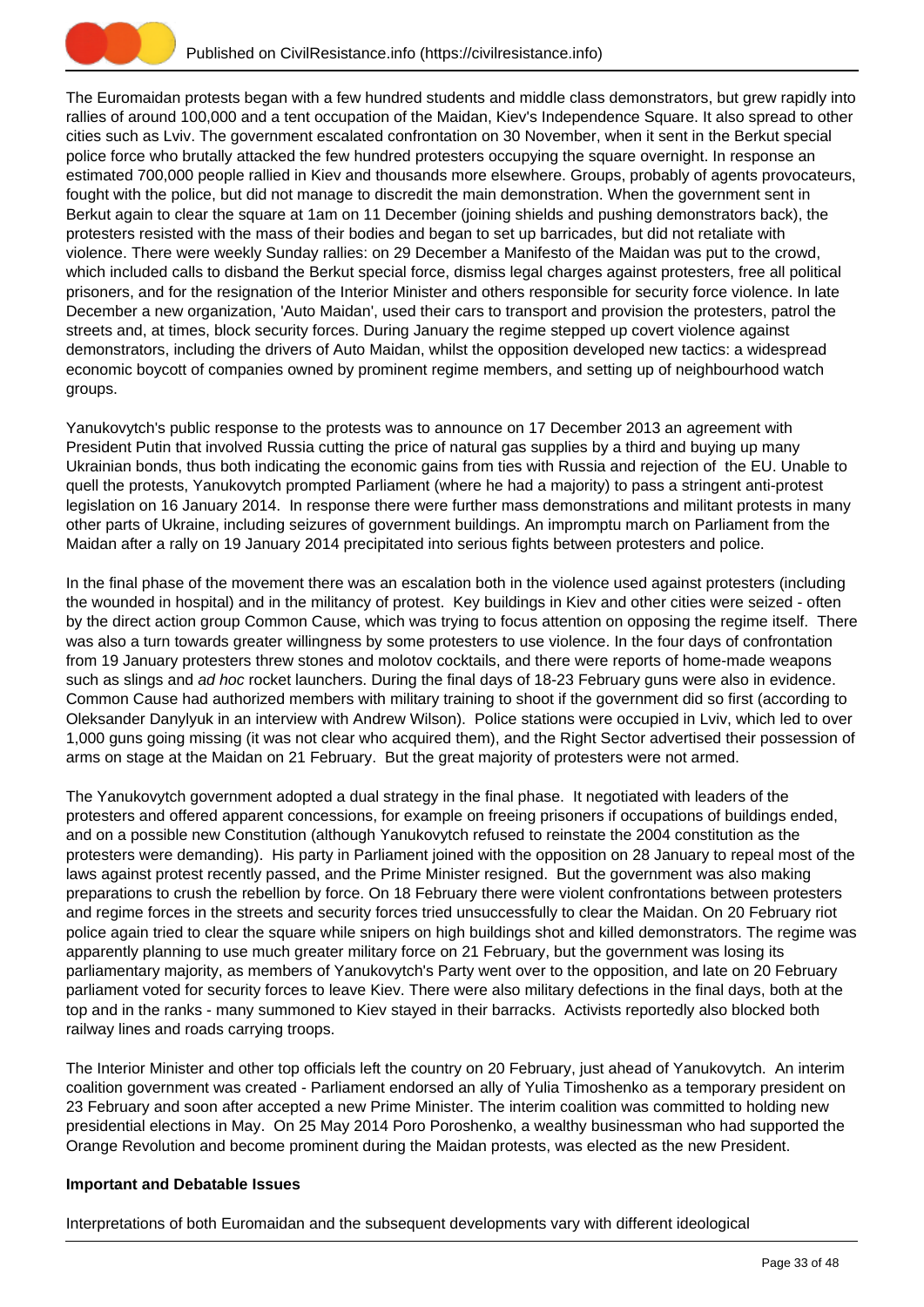

perspectives. One especially sensitive issue is the role of the far right in the protests. For brief analysis of the different rightist groups see Wilson (2014, pp. 70-72), and Ischenko (2014, pp. 5-6 & 8), both listed below. It is generally agreed that far right groups (though in a minority) were quite prominent in the square and in the movement across the country in the later stages, but their impact on events is less clear. Their role was highlighted by the Russian media. The far-right did have some influence in the temporary coalition government, although the leading role was played by Timoshenko's Party. For example, the far right Party Svoboda (founded in 1991), which first gained representation in Parliament in 2012, held four seats in the cabinet.

A second source of confusion concerns who started the shooting in the Maidan on 20 February, when snipers fired at and killed demonstrators. Protest leaders continued to blame the security services and previous government, and it was also claimed that Russian security forces were involved. But there were rumours too of a third force trying to provoke trouble, and accusations against protesters. A leaked telephone call of 4 March 2014 between the Estonian Foreign Minister and the EU foreign affairs representative, Catherine Ashton, revealed that a doctor in Kiev had suggested that snipers shooting both protesters and policemen came from the opposition (MacAskill, Ewen, 'Ukraine Crisis: Bugged Call Reveals Conspiracy Theory about Kiev Snipers', Guardian (5 March 2014). A BBC documentary a year later interviewed a man who claimed he was a protester in the square, was given a gun, and began to shoot at policemen, though he said he was trying to force them back, not to kill them. The report also noted conflicting evidence from various groups involved (Gatehouse, Gabriel, 'The Untold Story of the Maidan Massacre', BBC News Magazine, 12 February 2014: <http://www.bbc.co.uk> [174]).

A third question is how to assess the formal agreement reached in the evening on 21 February by three parliamentary opposition leaders with Yanukovytch (brokered by the EU foreign ministers from France, Germany and Poland) in the context of subsequent developments. The agreement was endorsed by Russia. It was accepted (under pressure from the Polish Foreign Minister) by the Maidan Council, which included many politicians, by 34 votes to 2. Under this compromise Yanukovytch would (among other concessions to demands of protesters) reinstate the 2004 Constitution immediately, but could remain in office until new elections to be held by December 2014 (three months ahead of the already scheduled elections in March 2015). Parliament voted unanimously that evening to reinstate the 2004 Constitution and to remove the Minister of the Interior. The protesters in the square had been radicalized further by the violence used against them in the preceding days, and there was booing when the terms were read out. There was also obvious support for a much reported speech of passionate rejection by a 26-year old man, who called for seizure for government buildings in Kiev unless Yanukovytch resigned by 10 am the next day. But there was no formal vote in the square on the terms of the agreement.

Yanukovytch, whose household had been recorded by security cameras packing up for several days, left very early on 22 February for Kharkov in Eastern Ukraine (perhaps to try to rally support), and then travelled on to Russia, where he was treated as the legitimate president of Ukraine. The Kiev Parliament voted by a majority on 22 February to remove him from the presidency, but did not follow the more prolonged constitutional procedure for impeachment, and the reported majority of 328 out of 450 fell slightly short of the constitutionally required three quarters. Moscow has continued to stress the legitimacy of the 21 February internationally endorsed agreement and accused the subsequent Ukrainian government of breaching it. Western states have backed the new government in Kiev.

A week after Yanukovytch and other senior government members fled, armed groups seized the Crimean Parliament and set up a pro-Russian 'government' in the Crimea. This led to Russian military annexation, given a semblance of legitimacy by a hasty referendum. Uprisings in other parts of eastern Ukraine against Kiev (interpretation of these is also disputed) led to a state of war between the new government and breakaway areas such as Donetsk, and threatened a revival of serious conflict between Russia and the West. As a result it is now difficult to assess Euromaidan without taking account of the immediate aftermath. Some of the references listed below cover both, although others focus on the Euromaidan movement.

Bachmann, Klaus ; Lyabashenko, Igor, [The Maidan Uprising, Separatism and Foreign Intervention. Ukraine's](https://civilresistance.info/biblio-item/2014/maidan-uprising-separatism-and-foreign-intervention-ukraines-complex-transition) [Complex Transition](https://civilresistance.info/biblio-item/2014/maidan-uprising-separatism-and-foreign-intervention-ukraines-complex-transition) [175], Frankfurt-am-Main, Peter Lang GmbH , 2014, pp. 523, hb.

Collection of 17 essays by academics, journalists, lawyers, policy makers and activists covering Euromaidan and the election of President Poroshenko in May 2014, and also developments in Crimea, from a multidisciplinary perspective. It is sponsored by the Polish National Research Institute, but inlcudes also contributions from Germany, Sweden and the USA. Thre are chapters on post-1991 Ukrainian politics, on the Orange Revolutions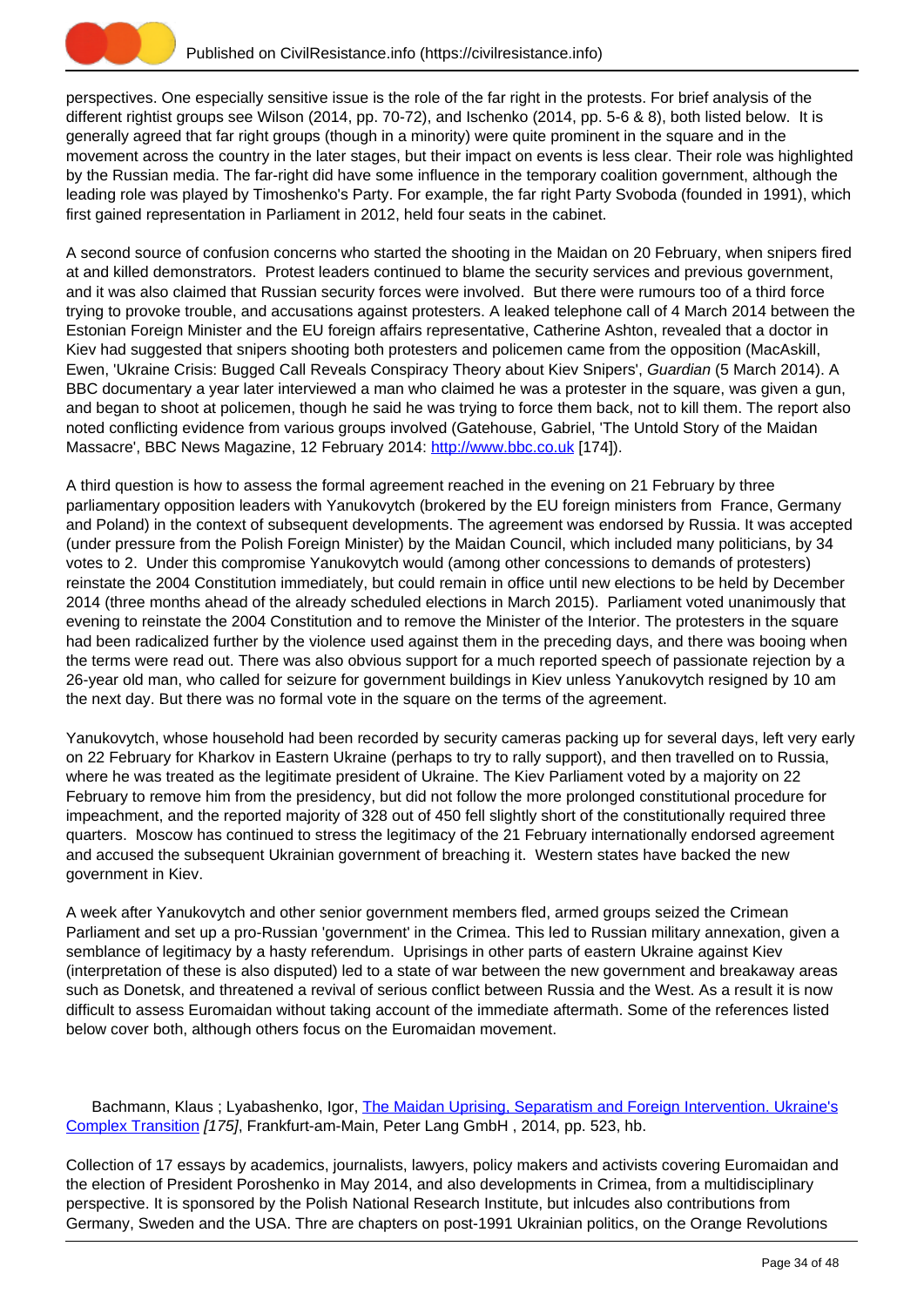

and Euromaidan (focusing only on Kiev).

Bartkowski, Maciej J.; Stephan, Maria J., [How Ukraine Ousted an Autocrat: The Logic of Civil Resistance](https://civilresistance.info/biblio-item/2014/how-ukraine-ousted-autocrat-logic-civil-resistance) [176], Atlantic Council, 01/08/2014,

This work discusses the Euromaidan movement from a perspective of nonviolent strategy, highlighting the role of 'backfire' when the police attacked peaceful students' sit-ins, nonviolent tactics used to combat covert intimidation and the importance of the army's refusal to crush the protest. It also comments on the negative impact of the 'radical flank' that turned to violence.

See also: Ackerman, Peter, Maciej J. Barkowski and Jack Duvall, '[Ukraine: A Nonviolent Victory](http://www.opendemocracy.net/civilresistance/peter-ackerman-maciej-bartkowski-jack-duvall/ukraine-nonviolent-victory) [177] ', OpenDemocracy (3 March 2004)

Chapman, Annabelle, [Ukraine's Big Three: Meet the Opposition Leaders at the Helm of Euromaidan](https://civilresistance.info/biblio-item/2014/ukraines-big-three-meet-opposition-leaders-helm-euromaidan) [178], Foreign Affairs, Snapshot, 21/01/2014,

A journalist expert on Ukraine assesses the three opposition politicians - Vitaly Klitschko, Oleh Tyahnybok, and Arseniy Yatsenyuk - who, after the 2012 parliamentary elections, created a 'united opposotion' and put themselves forward as 'leaders' of the Euromaidan protests.

Diuk, Nadia, [Euromaidan: Ukraine's Self-Organizing Revolution](https://civilresistance.info/biblio-item/2014/euromaidan-ukraines-self-organizing-revolution) [179], World Affairs, issue March/April, 2014

Report by a Vice-President of Endowment for Democracy covering the developments of Ukraine's demonstrations until the end of December 2014. It stresses the creative and disciplined popular organisation; the unwillingness to rely on politicians; the breadth of support not only in Kiev but in other cities of eastern Ukraine; how provocateurs have been kept out of Maidan and how violence was avoided when responding to brutal attempts to clear the square. Available on line: [http://www.worldaffairsjournal.org/article/euromaidan-ukraine%E2%80%99s-self](http://www.worldaffairsjournal.org/article/euromaidan-ukraine%E2%80%99s-self-organizing-revolution)[organizing-revolution](http://www.worldaffairsjournal.org/article/euromaidan-ukraine%E2%80%99s-self-organizing-revolution) [180]

Fishwick, Carmen, ['We were so naive and optimistic': Ukraine Euromaidan protesters tell us what's changed for](https://civilresistance.info/biblio-item/2014/we-were-so-naive-and-optimistic-ukraine-euromaidan-protesters-tell-us-whats-changed) [them](https://civilresistance.info/biblio-item/2014/we-were-so-naive-and-optimistic-ukraine-euromaidan-protesters-tell-us-whats-changed) [181], The Guardian, 04/03/2014,

Interviews with three protesters, two of whom were then protesting against Russian military intervention.

See also: Stelmakh and Tom Bamforth, '[Ukraine's Maidan Protests - One Year On](http://www.theguardian.com/world/2014/nov/21/-sp-ukraine-maidan-protest-kiev) [182]', The Guardian, 21 November 2014

Ischenko, Volodymyr, *Interview: Ukraine's Fractures [183]*, New Left Review, issue 87 (May/June), 2014

Assessment by a Marxist sociologist in Ukraine who demonstrated in 2000 against the Kuchma regime. Topics include: the role of the far right in Euromaidan (he argues that an organised and effective minority was promoting nationalist slogans); the changing of the social composition of protesters; the *interim* goverment; the cultural roots of the eastern Ukrainian uprisings for independence, and the election of President Poroshenko.

Kurkov, Andrey, [Ukraine Diaries: Dispatches From Kiev](https://civilresistance.info/biblio-item/2014/ukraine-diaries-dispatches-kiev) [184], London, Harvill Secker, 2014, pp. 272

Account by an enthusiastic Russian Ukrainian novelist, best known for his surreal Deat of a Penguin, who was a symphatetic observer of protests, and stresses popular anger at the systematic corruption of Yanukovytch regime and the spontaneous self-organising nature of the Euromaidan movement.

Marples, David R.; Mills, Frederick V., [Ukraine's Euromaidan: Analyses of a Civil Revolution](https://civilresistance.info/biblio-item/2015/ukraines-euromaidan-analyses-civil-revolution) [185], Stuttgart and Hannover, Ibidem Press, 2015, pp. 304, pb.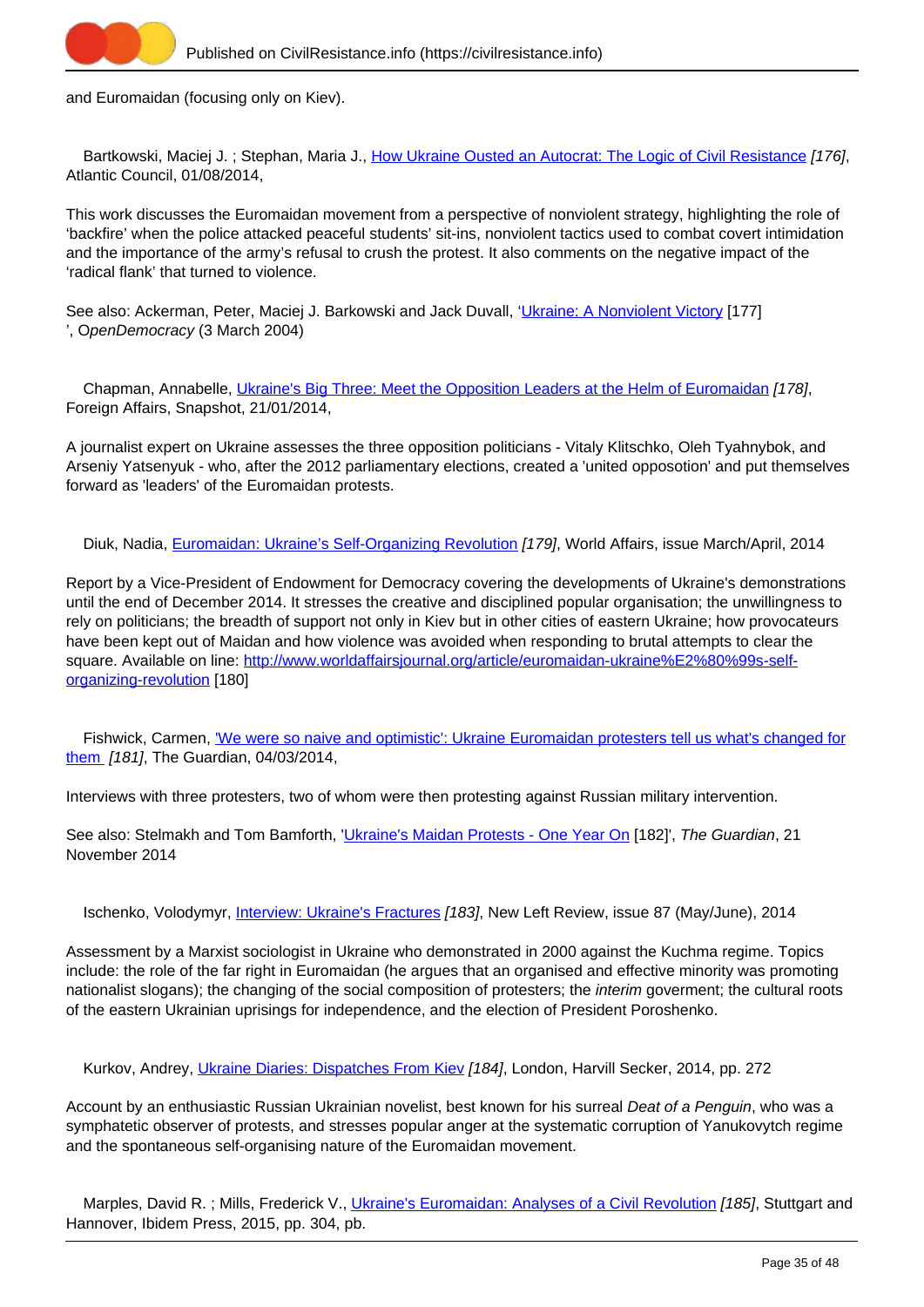

Collection of essays edited by two historians at the University of Alberta. Topics cover the role of nationalism, the issue of the Russian language, the mass media, the motives and aims of the protesters, gender issues, and the impact of Euromaidan on politics in Ukraine, the EU, Russia and also Belarus. The Russian annexation of Crimea, and the creation of pro-Russian republics in the east of Ukraine and ensuing wars are covered in an epilogue.

Popova, Maria, [Why the Orange Revolution Was Short and Peaceful and Euromaidan Long and Violent](https://civilresistance.info/biblio-item/2014/why-orange-revolution-was-short-and-peaceful-and-euromaidan-long-and-violent) [186], Problem of Post-Communism, Vol. 61, issue 6, 2014, pp. 64-70

Focuses on the lack of institutional channels to resolve the crisis and politicisation of the judiciary, and argues that the violence used strenghtened the role of the far right.

Sakwa, Richard, [Frontlinhe Ukraine: Crisis in the Borderlands](https://civilresistance.info/biblio-item/2015/frontlinhe-ukraine-crisis-borderlands) [187], London and New York, I.B.Tauris, 2015, pp. 220

A book by long-term academic expert on the Soviet Union/Russia, which situates coverage of Euromaidan and the subsequent local rebellions in Crimea and other parts of eastern Ukraine within a context of different cultural and ideological strands in Ukrainian society, and within the wider context of Russian-Western relations. Sakwa is very critical of Western policies after 1991 and, more recently, towards Putin, and also challenges the bias of much western reporting on the evolving Ukrainian crisis.

Wilson, Andrew, [Ukraine Crisis: What It Means for the West](https://civilresistance.info/biblio-item/2014/ukraine-crisis-what-it-means-west) [188], New Haven and London, Yale University Press, 2014, pp. 224, pb.

British academic expert on Ukraine (author of books on the Orange Revolution) covers both the Euromaidan protests, which he witnessed (stressing variety of protesters and arguing that the far right played a minor role), and the subsequent developments in both western and eastern Ukraine. He concludes with a discussion of Russian policy. Wilson also wrote brief assessments during the course of the Maidan protests, for example: '[The Ukrainian](http://www.ecfr.eu/article/commentary_the_ukrainian_euromaidan230) **[#Euromaidan](http://www.ecfr.eu/article/commentary_the_ukrainian_euromaidan230)** [189]', by the European Council on Foreign Relations, 5 December 2013.

A film on the demonstration in the Maidan by Ukrainian Director Sergei Loznitsa (duration 134 minutes) was released in London in February 2015.

[D. III. Russia under Putin](https://civilresistance.info/section/d-resisting-authoritarianism-post-communist-and-post-soviet-regimes/d-iii-russia-under-putin) [190]

In this bibliography, the Russian government figures primarily as a supporter of authoritarian regimes in former Soviet states. Now it also warrants its own sub-section on the potential of internal resistance. After an uncertain political course under Boris Yeltsin from 1991-2000, Vladimir Putin (first elected President in March 2000) has promoted greater economic and political stability and an efficient form of authoritarianism, which allows degrees of individual and social freedom but represses significant dissent from individuals and from organized groups.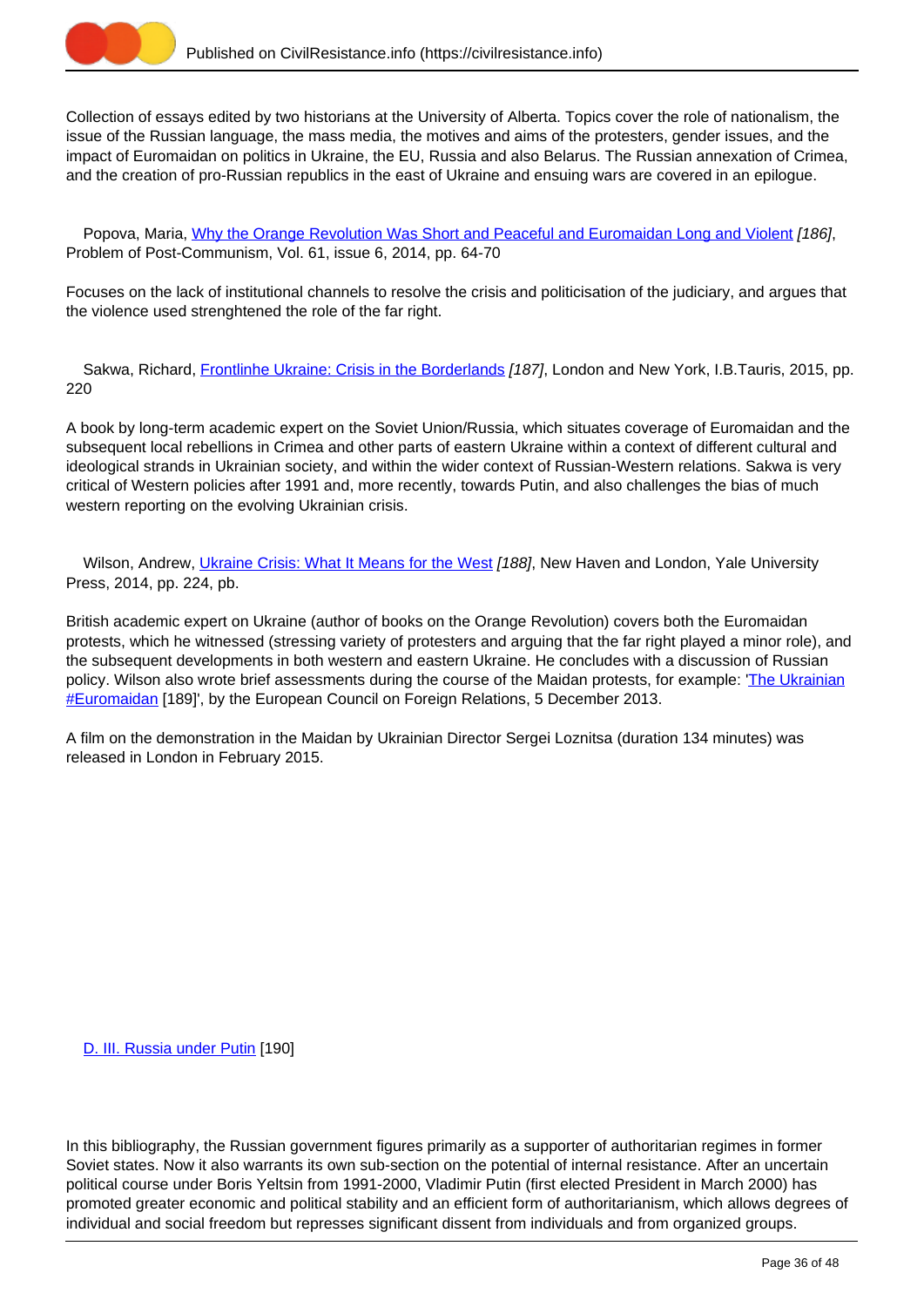

Opposition parties are allowed to contest elections, but on unequal terms. Putin has served two terms as President, one four year term as Prime Minister (with an obviously subordinate ally as President) and was re-elected President (this time for six years) in May 2012. Putin undoubtedly has had widespread popular support for restoring stability, clamping down on some of the individuals who amassed fortunes in the 1990s by seizing the assets of the Soviet state, and appealing to Russian nationalism.

In general there was more protest, including strikes, under Yeltsin, whereas Putin has been more effective in repressing opposition demonstrations, mobilizing expressions of popular support for himself, and in channeling dissent. Key sources of opposition have been some investigative journalists – more than 20 of whom have been murdered – human rights defenders and ecological activists. It was not until the run-up to the elections of May 2012, and in their aftermath, that major protests erupted claiming the process was rigged. Hundreds were arrested. In the west considerable publicity has also been given to the feminist punk band Pussy Riot: their brief controversial protest before an altar in the Russian Orthodox Cathedral in Moscow (to oppose the political support given to Putin by the Russian Orthodox) has earned two members two years in prison. The regime in the latter part of 2012 initiated measures to tighten control of the internet and undermine civil society groups. The references listed below include assessments of the nature of Putin's authoritarianism as well as a few articles on the May 2012 protests.

## **Political Developments: 2012-2020**

Vladimir Putin took a number of steps after 2012 to pursue his personal goals and consolidate his power and prominence within the Russian state. After the 2008-9 financial crisis, and a fall in the price of the oil and gas Russia exported, the regime's ability to win widespread popular support through its economic policies was weakened. The 2011-12 protests against the handling of the parliamentary and presidential elections also revealed the dangers of liberal opposition. Putin responded by adopting a more unequivocally anti-liberal, anti-western and nationalistic policy and ideology internally and externally. His foreign policy reasserted Russian political and military power internationally, for example through military intervention on the side of the Assad regime in the Syrian civil war in September 2015. It also cemented internal popular backing for his government. The 2014 annexation of Crimea (for long a part of Russia) from the Ukraine appeared in particular to have widespread public support.

The regime also continued to use official measures to weaken internal dissent. For example, Putin's United Russia Party in the Duma (parliament) passed a law in June 2016 that made it a crime for individuals not to give the authorities 'reliable' information about terror attacks and a range of other crimes, and undermined individual privacy by obliging telephone and internet companies to store personal information and assist intelligence agencies to decode them. The regime also continued to imprison and harass intellectuals and artists, arresting for example a prominent avant garde theatre director, Kiril Serebrennikov, whose productions raised sexual and political issues, on suspicion of fraud in March 2017.

Some of the most vocal opposition to Putin is conducted from abroad, by defecting intelligence agents like Alexander Litvinov, and exiled oligarchs like Mikhail Khodorkovsky. The latter, an extremely rich former energy company executive (jailed in Russia in 2005 and allowed to leave prison in 2014), set up a Dossier Centre which leaks secret information about Russian government activities to the media.

Putin is frequently accused of unofficially sanctioning (though not necessarily initiating) the murder of key opponents. Russian security officials are apparently designated to kill defecting members of the security services like Litvinov (poisoned with polonium in 2006) or Sergei Kripal (seriously harmed, though not killed, by Russian military intelligence operatives using the Novichok nerve agent in Salisbury, England in 2017). Other political killings may be carried out by members of the Russian criminal underworld with links to the regime (see Galleotti, The Vory, referenced below) or ordered by the brutal ruler of Chechnya, Ramzan Kadyrov, who has been backed by Putin since the crushing of the Chechen wars for independence from Russia. Investigative journalists have been a primary target: the shooting in 2006 of Anna Politkovskaya (who had publicized Russian military atrocities in Chechnya) is the best known, but the Committee to Protect Journalists recorded in 2016 that since then 20 Russian journalists had been killed. Many more suffered violent attacks. Prominent political opponents of the regime who have died are Boris Nemtsov and Sergei Magnitsky. Nemstov was a former deputy prime minister, and leader of the 2011-12 protests and presidential electoral challenge, who was shot in 2015,100 metres from the Kremlin. Magnitsky was a lawyer, who died - apparently from beatings in jail - in November 2009, days before he was due to be either released or put on trial, whose name was used to promote sanctions against prominent Russian officials, legislated for by the US and other western government.

Between 2013 and 2017 there was little evidence of widespread discontent with Putin's rule or policies. Among the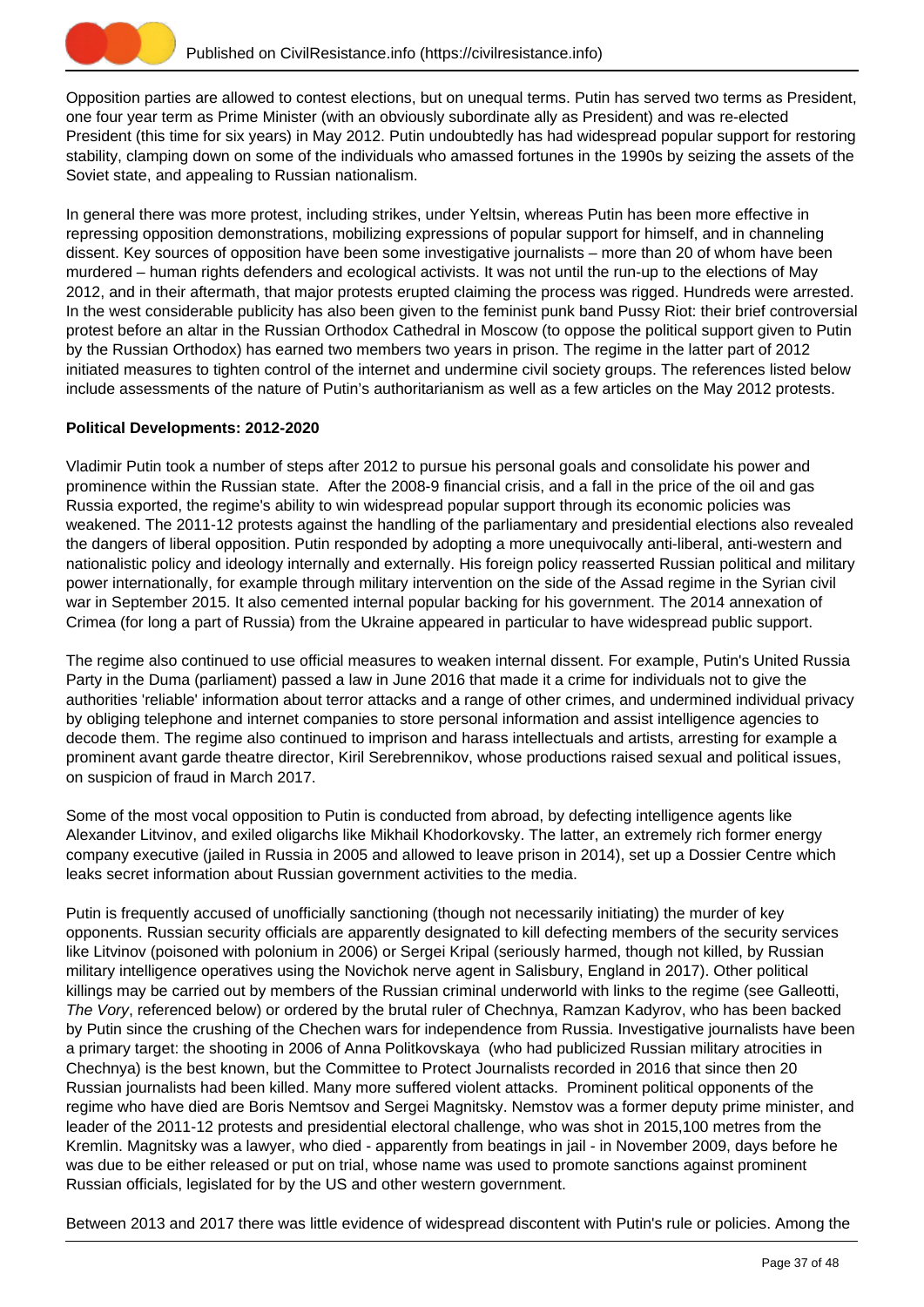

intelligentsia only a small minority, for example human rights campaigners and opposition activists, risked serious dissent. The regime allowed enough personal freedoms (for example to travel or to use social media) to defuse general dissatisfaction. Even some forms of media independence and electoral political opposition were tolerated if they did not go too far: they in fact provided a degree of legitimacy to the regime and the electoral process. Many among the general population also seemed to support Putin's promotion of Russian nationalist identity and pride.

Putin's decision in 2013 to target the small Russian LGBT community through hostile media portrayals, local bans on 'gay propaganda' succeeded by a national law against gay propaganda at the end of 2013, meshed with an antiliberal and anti-European assertion of Russian nationalism. Public reaction appeared to manifest itself through a rise in violence against gays and lesbians. Putin denounced gays as not truly Russian, and during the 2014 Sochi Olympics suggested gays and lesbians from abroad might abuse children in Russia. Linking Russian nationalism to the patriarchal family, and promotion of a rising birth rate, was taken a step further in February 2017, when the government decriminalized domestic abuse of women and children (unless beatings resulted in broken bones), a step approved by an official of the Russian Orthodox Church on the grounds of protecting family privacy.

# **Evidence of Growing Opposition**

Given the regime's stance, the decision in 2019 to arrest a feminist artist, Yulia Tsvetkova, who is also a LGBT activist, for 'distributing pornography' by portraying women's bodies was unsurprising. However, the strong campaign on Tsvetkova's behalf by fellow artists and writers, LGBT groups and feminists, who held rallies and pickets, put on exhibitions and used social media, despite arrests and threats, represented a significant fight back against repression. There was an even more unexpected response by journalists and media figures in June 2019 to the arrest of an investigative reporter, Ivan Golunov, known for exposing corruption, on drug-dealing charges carrying a possible 20-year prison sentence. His arrest was based on evidence planted by the police and he was beaten up by them in custody. This treatment of Golunov was strongly and prominently condemned across a broad range of media, including those that usually supported the Kremlin line, and thousands demonstrated (despite a police ban) against the arrest. The regime rapidly backed down, and the interior minister admitted that there was no convincing evidence for the charge. (Forensic testing revealed no trace of drugs on his person, and photographs published by police of a drug laboratory at his flat were subsequently revealed to have no connection with Golunov)

Since 2018 the regime has also faced growing disillusion and sometimes anger not only among the intelligentsia, some of whom have become more willing to protest openly again, but also among some sections of the broader population. Opposition has also spread from Moscow to different regions of Russia. During 2018-19 Putin's previously very high official popularity ratings had dropped to 64 per cent by the summer of 2019, according to the only independent polling service in Russia. When he conducted a TV phone-in during June 2019, one caller asked him when he was going to leave office. The major popular protests in Armenia in 2018 and in Belarus in 2020 also provide reminders of the potential for mass unrest.

The largest protests by the liberal intelligentsia since 2012 took place in Moscow in the summer of 2019, sparked by handling of elections to the largely powerless, but highly symbolic, Moscow local council. The decision to disqualify not only official opposition candidates, but all independent candidates, led one candidate, who had collected the required thousands of signatures, lawyer Ljubov Sobol, to conduct a hunger strike for weeks. There were major public protests, which were at first tolerated. But after protesters put up a few tents suggesting a long term occupation, the security services reacted by beating up demonstrators, arresting about 1,400, and threatening parents with the removal of their children. Anger at the security services resulted in the protest broadening into a demand for basic rights and a rise in support for the small human rights groups. University staff and students also mobilized to sign open letters of protest and picket police stations, when 21 year old Moscow student Egor Zhukov was arrested for his 1 August blog, which claimed that the secret services response to protests showed they had seized power in Russia. About 50,000 people joined the next political demonstration on 10th August. In early September Zhukov was moved to house arrest.

Commentators and journalists suggest potential disaffection among a number of social groups. One is the welleducated younger generation in their twenties or thirties frustrated by the corruption, political style and lack of competence of the existing regime. Some may desire a more open and rule governed system in which to pursue their careers; others are angry at blatant manipulation of the electoral system and regime violence. Reportedly young people were much more prominent in the summer 2019 Moscow protests than in 2012. The rise of the internet as a source of alternative news has also weakened the previously key role of major TV channels under Putin's control to slant the information received by the public, especially those under 50. There has also been a rise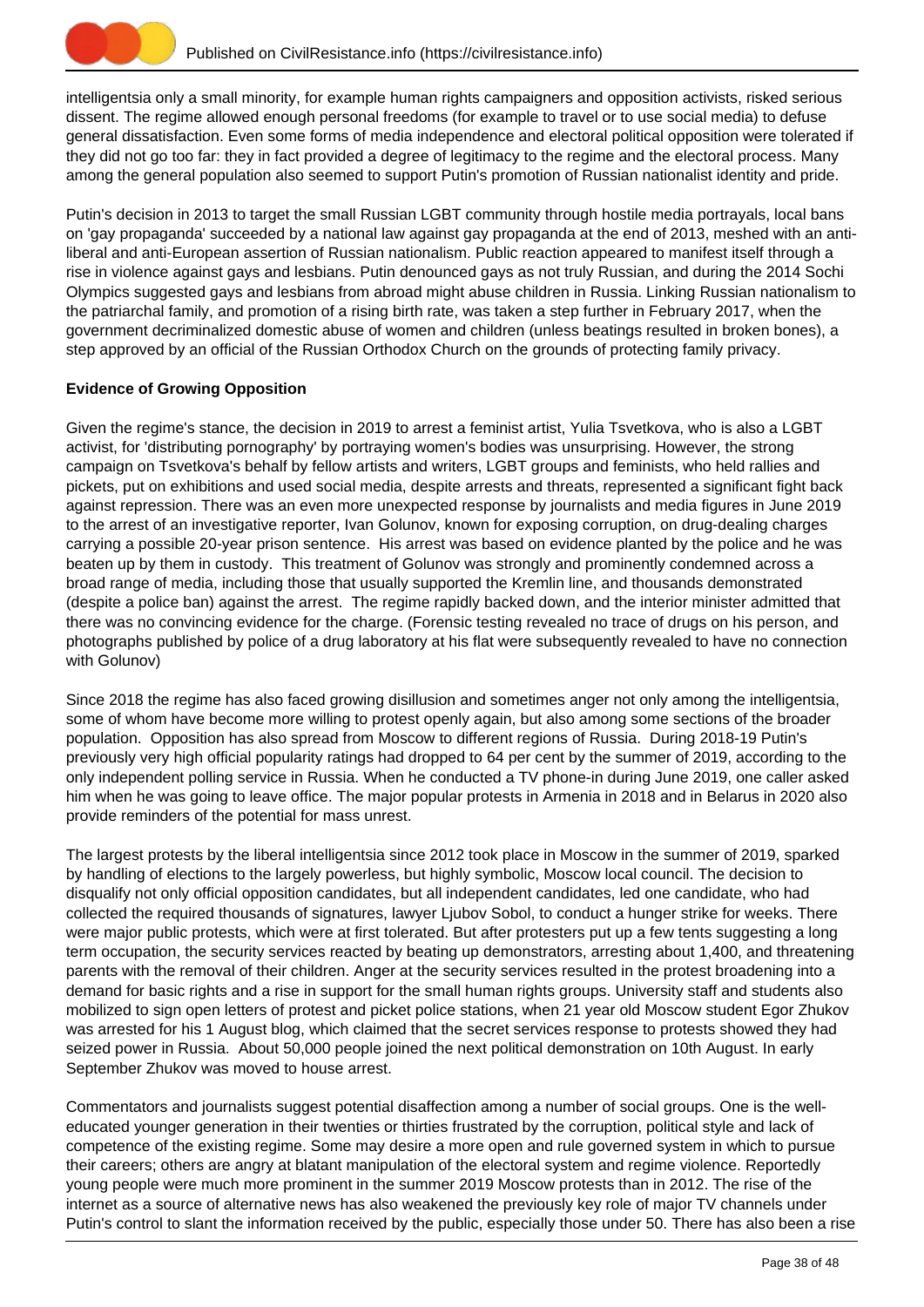

in Internet activism on a range of social issue across Russia. On the other hand, access to the net, whilst it may promote scepticism about the official line does not necessarily translate into a desire to change the regime, as interviews conducted by the Economist with mostly contented 18 year-olds across Russia before the 2018 presidential election revealed ('The Puteens'. Economist, 17 March, pp.31-2).

Evidence of social and economic discontent in parts of Russia distant from the capital suggests a potential weakening of The control exerted by Putin and his United Russia party. Regional and local elections provide an opportunity to register anger at corruption, opposition to cutbacks in social services and proposed raising of the retirement age, and disillusion with the ruling United Russia party. The potential for local protest has also been created by the regime's weakening of regional power and the ability of regional governments to control their own resources. In the 2018 regional election for governors, four United Russia candidates were defeated. One candidate in the local elections of 2019 who managed to capitalize on these sentiments was Sardana Avksentieva, elected mayor of Yakutsk in Siberia, who immediately cut back on the number of official cars, international travel and expensive hospitality of previous mayors, and stressed her personal frugal lifestyle and affinity with the local people. The most dramatic example of resistance to the Putin regime occurred in the city of Khabarovsk in the Far East (bordering China), when about 30,000 marched through the streets in July 2020 in defence of their governor, Sergei Furgal, who had been seized by security services and flown to Moscow to face charges linked to a 15 year old murder. Fugal was one of the opposition candidates elected in 2018 and his arrest aroused regional pride and anger at Moscow, with protesters waving regional flags. The protests continued for weeks.

Some of this opposition has been prompted, or intensified, by the tireless campaigning of Alexei Navalny, who since the death of Nemstov has been the leading figure in the political opposition. He trained as a lawyer, but has played an active role in electoral politics since the 2000s, and in organizing protests against electoral fraud. In his early years in politics he espoused right wing nationalist views (for example supporting the 2008 war against Georgia), but has since worked closely with liberals and also embraced social justice issues. He has long focused on exposing corruption, waging a vigorous campaign through You Tube video blogs against the endemic corruption of top figures in business and politics. This theme strikes a chord both with the general public and with some younger tech savvy entrepreneurs who want opportunities for fair competition. When, for example, Fedor Ovchinnikov, who ran a pizza business, was accused of drug dealing after criminals (protected by the police) planted drugs in one of his Moscow outlets, Navalny took up the case on You Tube and the prosecution dropped charges.

Navalny tried to stand in the 2018 presidential elections but was disqualified in December 2017 by fraud charges brought by the regime. He then urged a boycott of the poll. But he had already, while continuing to investigate and expose corruption, started to highlight social and economic concerns, for example assisting independent unionization, especially in the medical profession and among teachers. (The official trade union bodies are linked to the Putin regime) He has also pursued a strategy of challenging the regime in local and regional elections throughout Russia, setting up local organizations and travelling widely to publicize corruption and support candidates opposing United Russia.

Navalny has frequently been arrested and detained on bogus charges; he partially lost sight in one eye after green liquid was thrown at him in 2017, and believes he was poisoned whilst in custody in 2019. Nevertheless, his collapse into a coma on an aircraft at the end of August 2020, when returning from Siberia where he had been supporting local opposition candidates, indicated the regime's decision to move from intimidation to assassination. In response to internal and external pressure, the government eventually allowed Navalny to be moved from a Russian hospital to Germany for treatment. German scientists identified that Navalny had been poisoned with a new version of the Novichok military nerve agent. Navalny himself has suggested the reason for this attempt to kill him is his role in promoting opposition in regions like Siberia. Two of his associates were elected to city councils in Tomsk and Novosibirsk in September 2020.

# **Putin's Strategy to Remain in Power**

The assassination attempt against Navalny suggests nervousness about the future of the regime. Putin's strategy for remaining in power has evolved over time with changing circumstances. Since 2017 he has emulated earlier tsars and portrayed himself as guardian of the people, ready to strike down subordinates who exceed their powers. One platform for doing this is periodic TV phone-ins when people can complain to him direct. A favoured tactic is to dismiss and bring proceedings against individual officials on charges of corruption and to publicize the individual's downfall. For example, Mikhail Abyzov, a former minister, was arrested in March 2019 accused of embezzling 4 billion roubles. In 2020 the regime also tried to modernize and update its political elite, launching a training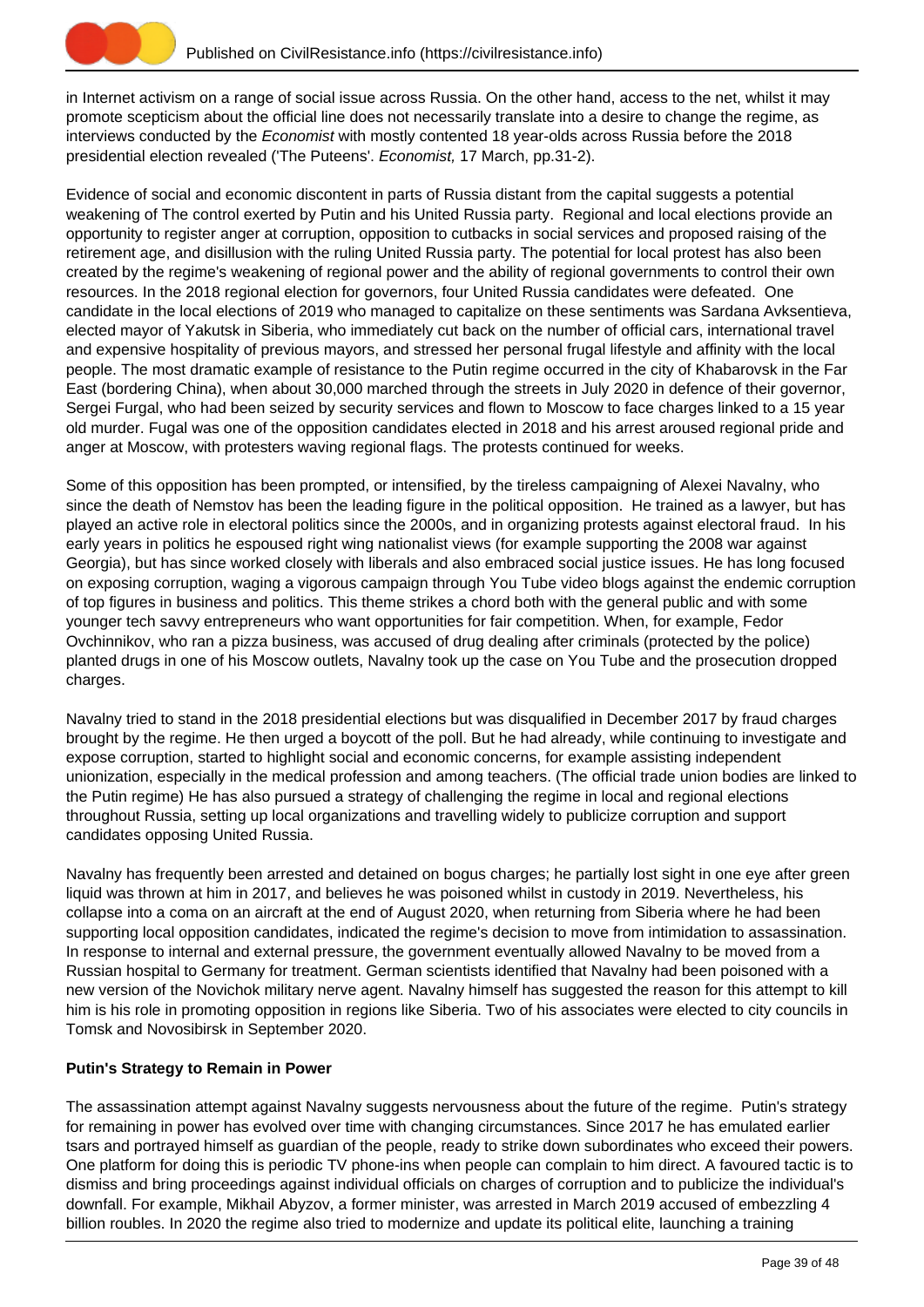

programme 'Leaders of Russia' to promote a younger and more expert, but loyal, new political elite. New tame opposition groups were also promoted to create a semblance of electoral competition. But this latter tactic could backfire. In the 2020 local elections in a village about 300 miles from Moscow the United Russia official asked a cleaner, Marina Udgodskaya, to run against him; although she did not try to campaign, she won 62 per cent of the vote and replaced him.

Putin was due under the constitutional rules to retire from the presidency in 2024, when he would have served two more consecutive six-year terms as president since 2012 (when Dimitri Medvedev, who had swapped roles for four years, reverted to being prime minister). By January 2020, however, Putin publicly indicated that he was considering his future, mooting various possible changes to Russia's constitution which might redistribute power to the prime minister and the Duma. Medvedev then 'resigned' from his long running post as prime minister, and was demoted to a more minor role. The impact of Covid-19, however, enabled Putin to abandon complex constitutional redrafting. Instead he held a referendum in June 2020 (extending voting over seven days and to a wide range of venues, such as playgrounds, which made checking impossible) on a range of proposals, which included a constitutional amendment nullifying the limit of two consecutive terms as president, and authorizing Putin to stand for two more six year terms from 2024. The referendum result announced was that almost 78 per cent of Russians supported this proposal. By the end of 2020, therefore, Putin appeared to have secured the presidency for life, but faced potential resistance in the provinces and a revived liberal political opposition.

## **Navalny's Return and Major Russian Protests**

Alexei Navalny returned to Moscow, after recuperating in Germany for five months from being poisoned by Novichok, on 17 January 2021. He was arrested at the airport and temporarily sentenced the next day to 30 days for violating parole (while in Germany), until further charges were brought. Immediately after Navalny's sentence his supporters made public a two-hour video about Putin's financial affairs. The most arresting revelations were pictures secured by a camera on a drone, which showed the extensive grounds and luxury palace (including a casino) in a secret estate on the Black Sea, which it was alleged belong to Putin. (He subsequently denied ownership and a close associate claimed the property was his, but Navalny maintains Putin is the real owner). The film, unlike earlier revelations of economic corruption and excess, which focused on Putin's circle, directly attacked the president himself. It immediately attracted millions of viewers, intrigued by details of the palace furnishings, such as the gold-plated lavatory brushes. By early Febuary the video had apparently been watched by 100 million people and a poll by the Levada Centre found that trust in the president had dropped to 29 per cent of those questioned.

Navalny in his first court appearance called for people to lose their fear and for demonstrations across Russia on 23 January to demand better political future. This call met with an impressive response with thousands taking to the streets not only in Moscow and St Petersburg, but in Vladivostok on the Pacific and Yakutsk, where demonstrators turned out despite the - 50 centigrade temperature. A total of 180 cities and towns, including in Crimea, had protesters out on the streets and the range of social groups involved appeared much wider than in 2011-12. Many of the demonstrators called on Putin to resign. Students at Moscow university had been warned not to protest, but some did so. Police carrying truncheons forced protesters out of squares in several cities, and in both Moscow and St Petersburg marchers broke through police lines and fought back. The demonstrations were repeated on 31 January, some protesters waving gilded lavatory brushes. Demonstrators took part again on 7th February in further rallies across Russia demanding Putin's resignation. In Moscow protesters, some shouting 'Putin is a thief', tried to reach the prison where Navalny was held. The police were filmed using stun guns and beating women with batons, and in St Petersburg a policeman was revealed pulling his pistol. There were 5,100 arrests - Navalny's wife and brother, and many of his associates, had been arrested earlier.

The regime engaged in a barrage of hostile propaganda against Navalny, accusing him of criminal behaviour and acting as an agent of the West, pointing to official condemnation by the US, EU and UK governments of the treatment of Navalny. He was also described as a Nazi in the media. The authorities have brought him to trial on a series of charges. On 2 February he was sentenced to two years and eight months incarceration on the same charges that had led to a suspended sentence in 2014. His court appearance was marked by 350 further arrests in Moscow, not only of protesters but also journalists, who were targeted by the riot police. Navalny was in court again on 5 February, charged with insulting a war veteran. Western reporters suggested that more serious charges might be pending. By late February it was estimated a total of 10,000 protesters had been arrested - in Moscow the courts and detention centres were swamped and many had to be kept in police vans overnight.

Despite the mass arrests in February 2021, the moves by the government to outlaw Navalny's movement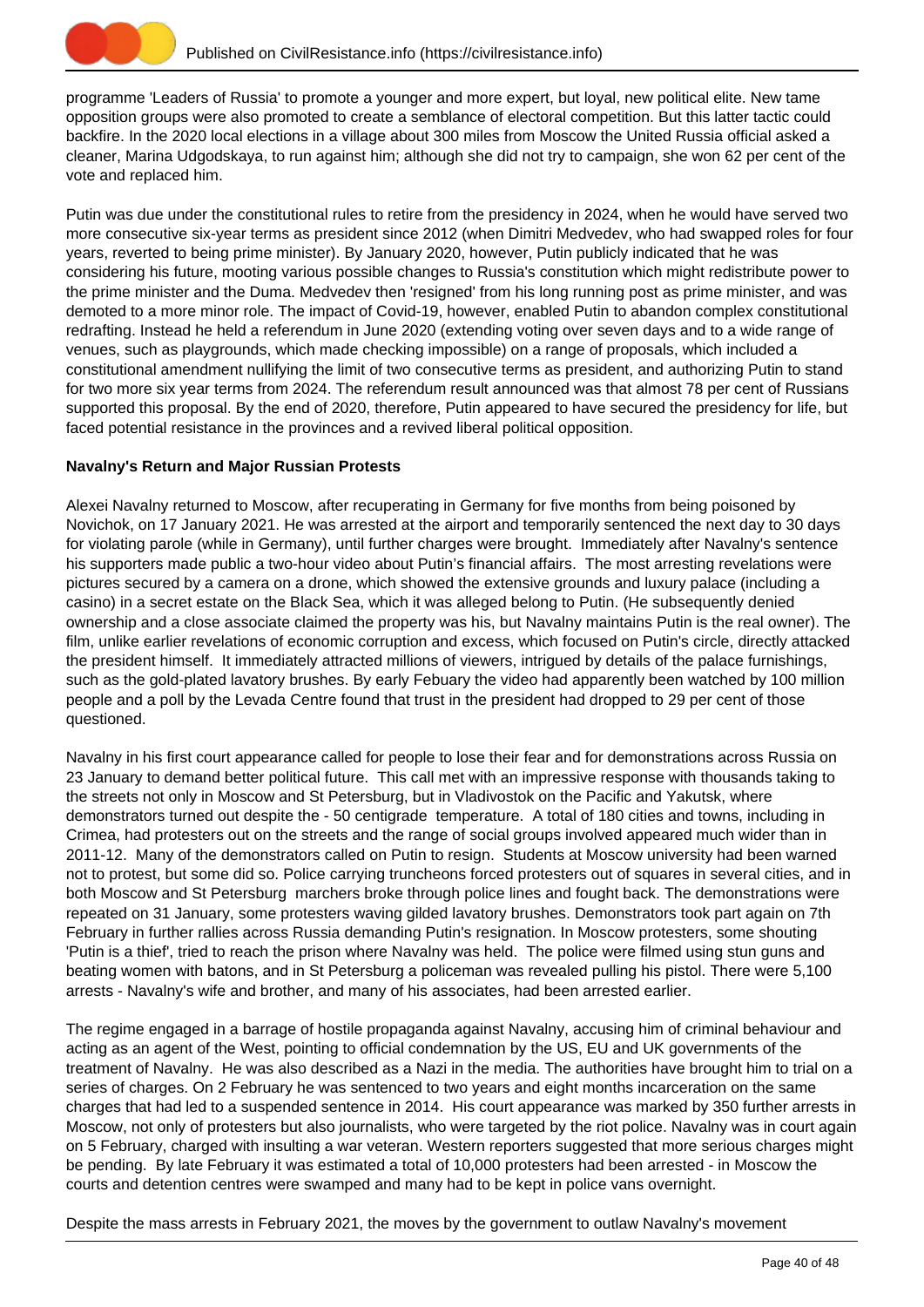

throughout Russia, and the departure into exile of some of his key aides not yet imprisoned, tens of thousands protested in Moscow on 21 April in support of Navalny, who was on hunger strike in prison. The authorities did not (as expected) attack or detain the Moscow marchers, although police assaulted those protesting at the same time in St Petersburg. But Navalny's aides recognized that these might be the last major manifestations of public defiance for some time. The regime's move towards greater repression reflects fear of declining public support for Putin personally and for his United Russia parliamentary party - poll support for the partys was down to 27 per cent in late April. The parliamentary elections due in September 2021 added to Putin's desire to discredit and destroy political opposition.

# [The Kremlin Emboldened](https://civilresistance.info/biblio-item/2017/kremlin-emboldened) [191], Journal of Democracy, Vol. 28, issue 4, 2017, pp. 60-116

This supplement contains a number of articles exploring the nature of 'Putinism', the degree of regime stability, the extent of genuine popular support, and the implications of Putin's post 2014 international policy for Russia internally. Authors provide varied perspectives, including an assessment of increasing popular frustration, especially among young people.

Anderson, Perry, *Incommensurate Russia [192]*, New Left Review, Vol. July-August 2015, issue 94, 2015

Anderson discusses the nature of Putin's regime, starting from two opposing assessments of it. The first, promoted by western journalists, stressed lack of legality, kleptocracy, thuggery and authoritarianism. The second, elaborated by some academic studies, suggested a more nuanced picture of gradual progress towards greater legal stability. Anderson then considers in some detail the implications of Russian policy in relation to the Ukraine and the annexation of Crimea in 2014, and situates Putin's rule in the wider context of Russian and Soviet history. He concludes by noting the tension created by trying to combine traditional Russian emphasis on military power and regional domination with the logic of financial capitalism.

# Burrett, Tina, [Not Toeing the Kremlin's Line](https://civilresistance.info/biblio-item/2021/not-toeing-kremlins-line) [193], New Internationalist, 2021, pp. 44-46

This article focuses particularly on the growing role by 2019-21 of independent regional news media prepared to report corruption, uphold the right to independent comment and to explore taboo topics like Stalinist labour camps. These regional media (often online) give a voice to individual bloggers and have underpinned political, economic and environmental protests at a regional and local level throughout Russia. Burrell also discusses the attempts by the regime to suppress these channels through tightening its 'Fake News' law and classifying independent journalists as 'foreign agents', but notes the solidarity between regional media.

Democracy, Journal of, **Putin under Siege [194]**, special section, Journal of Democracy, Vol. 23, issue 3 (July), 2012, pp. 19-70

Comprises 5 articles: Shevtsova, Lilia, 'Putin Under Siege; Implosion, Atrophy or Revolution?'; Krastev, Ivan and Stephen Holmes, 'An Autopsy of Managed Democracy'; Popescu, Nicu, 'The Strange Alliance of Nationalists and Democrats'; Volvkov, Denis, 'The Protesters and the Public'; Wolchick, Sharon, 'Can There be a Color Revolution?'

Dobson, William J., [The Dictator's Learning Curve: Inside the Global Battle for Democracy](https://civilresistance.info/biblio-item/2012/dictators-learning-curve-inside-global-battle-democracy) [195], New York, Harvill Secker, 2012, pp. 341

Former editor of [Foreign Affairs](http://www.foreignaffairs.com/) [196] and [Foreign Policy](http://www.foreignpolicy.com/) [197] assesses the nature of various contemporary authoritarian regimes and discusses unarmed resistance. Chapter 1 'The Czar' analyses the Putin regime including its control over the media; Chapter 2 'Enemies of the State' gives prominence to a campaign to preserve the Khimki forest and the effectiveness of tactics used.

Enikolopov, Reuben, [Social Media and Protest Participation: Evidence from Russia](https://civilresistance.info/biblio-item/2020/social-media-and-protest-participation-evidence-russia) [198], Econometrica, Vol. 28,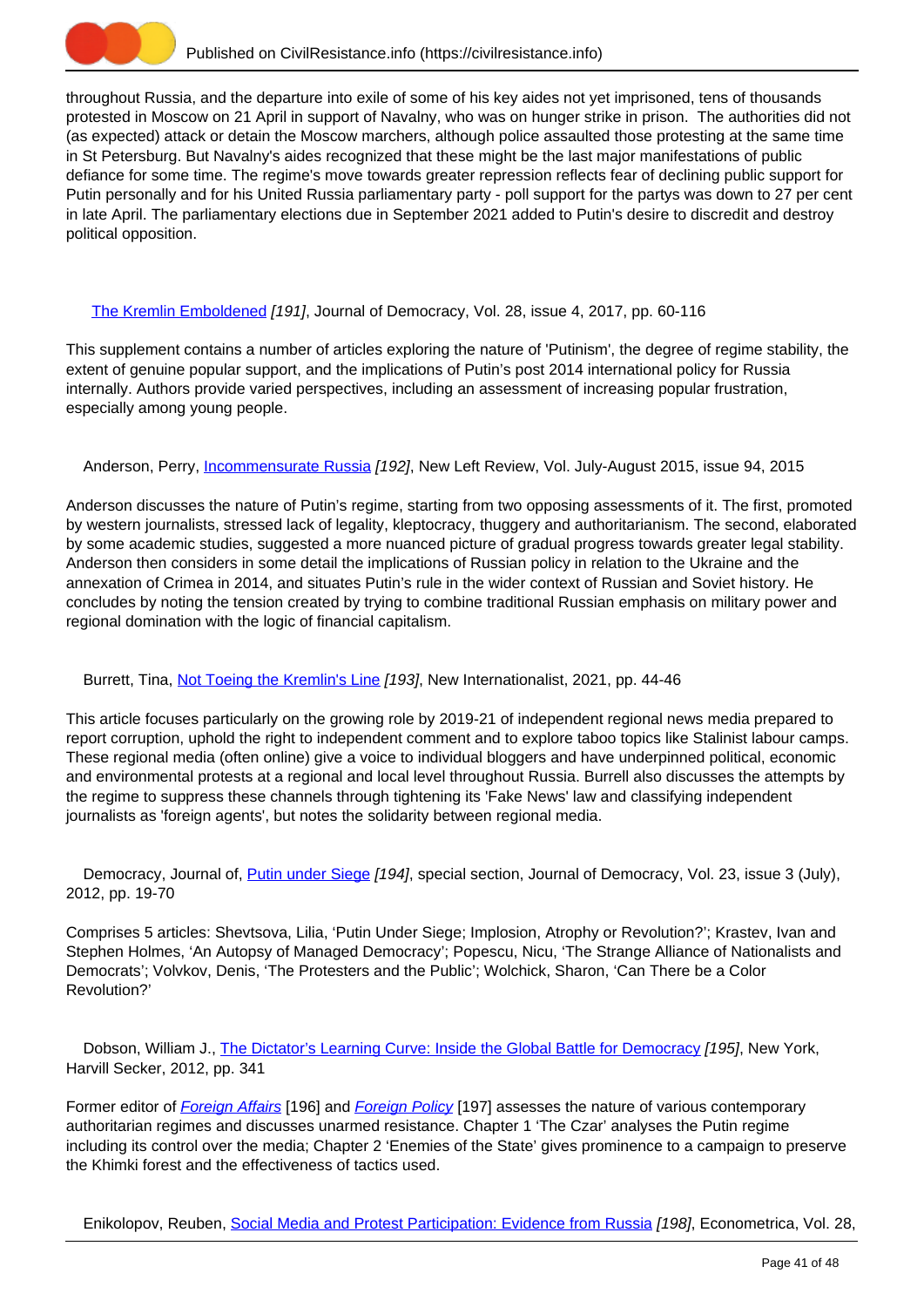

#### issue 4, 2020

The article assesses the impact of the main Russian online social network, VK, on the likelihood of protest with a focus on 2011. It argues that increased use of the network did have some impact on the likelihood of protest, but did so through simplifying coordination rather than increasing the availability of criticism of the regime. The authors also suggest that wider social use of the network actually increased support for the government.

Galleotti, Mark, [The Vory: Russia's Super Mafia](https://civilresistance.info/biblio-item/2018/vory-russias-super-mafia) [199], New Haven, Connecticut, Yale University Press, 2018, pp. 344

Galleotti, a Russian expert at the Institute of International Relations in Prague, explores how the Russian underworld has evolved under Putin, and how the regime has both exerted control over it and also used it for semicovert operations, which the government can distance itself from in public. Although the underworld can be used when violence and ruthlessness are required, Galleotti stresses that many criminals now have sophisticated financial and technological skills.

Greene, Samuel ; Robertson, Graeme, *Putin v the People: The Perilous Politics of a Divided Russia [200]*, New Haven, Connecticut, Yale University Press, 2019, pp. 296

The authors, academic experts on Russian politics, draw on surveys, social media, interviews and leaked documents to examine why there has been such long term popular support for Putin. They examine his changing tactics, his handling of the 2012 protests against electoral manipulation, and the role of the annexation of Crimea in 2014 that made pride in Russia the main pillar of his support. The authors argue that attempts to secure change are undermined by belief that it is impossible, but suggest there are limits to public acquiescence and Putin's power. The potential fragility of his rule is revealed for example by demonstrations by thousands of pensioners against pension reforms that raised the retirement age.

 Robertson, Graeme B., [The Politics of Protest in Hybrid Regimes: Managing Dissent in Post-Communist Russia](https://civilresistance.info/biblio-item/2011/politics-protest-hybrid-regimes-managing-dissent-post-communist-russia) [201], New York, Cambridge University Press, 2011, pp. 303

Thorough study, with substantial chapter on strikes and workers' mobilization.

 Ross, Cameron, [Regional Elections in Russia: Instruments of Authoritarian Legitimacy or Instability?](https://civilresistance.info/biblio-item/2018/regional-elections-russia-instruments-authoritarian-legitimacy-or-instability) [202], Humanities and Social Science Communications, 2018

This survey of regional elections for governors and assemblies in 2015, 2016 and 2017 finds that the regime has switched from a strategy primarily reliant on manipulating election results (liable to cause criticism and protest) to focus on manipulating the registration of candidates, so preventing serious opposition candidates from standing. Whilst this approach has strengthened Putin's United Russia party in regional elections up to 2017, it has also resulted in widespread apathy and low turn- out, which could undermine the regime.

Roxburgh, Angus, *The Strongman: Vladimir Putin and the Struggle for Russia [203]*, London, I.B. Taurus, 2011, pp. 338

By BBC and Sunday Times journalist.

Saradzhyan, Simon ; Abdullaev, Nabi, [Putin, the protest movement and political change in Russia](https://civilresistance.info/biblio-item/2012/putin-protest-movement-and-political-change-russia) [204], [17 Feb 2012], Paris, EU Institute for Security Studies, 2012

 Shevtsova, Lilia, [Russian under Putin: Titanic Looking for its Iceberg?](https://civilresistance.info/biblio-item/2012/russian-under-putin-titanic-looking-its-iceberg) [205], Communist and Post-Communist Studies, Vol. 45, issue 3-4 (September), 2012, pp. 209-216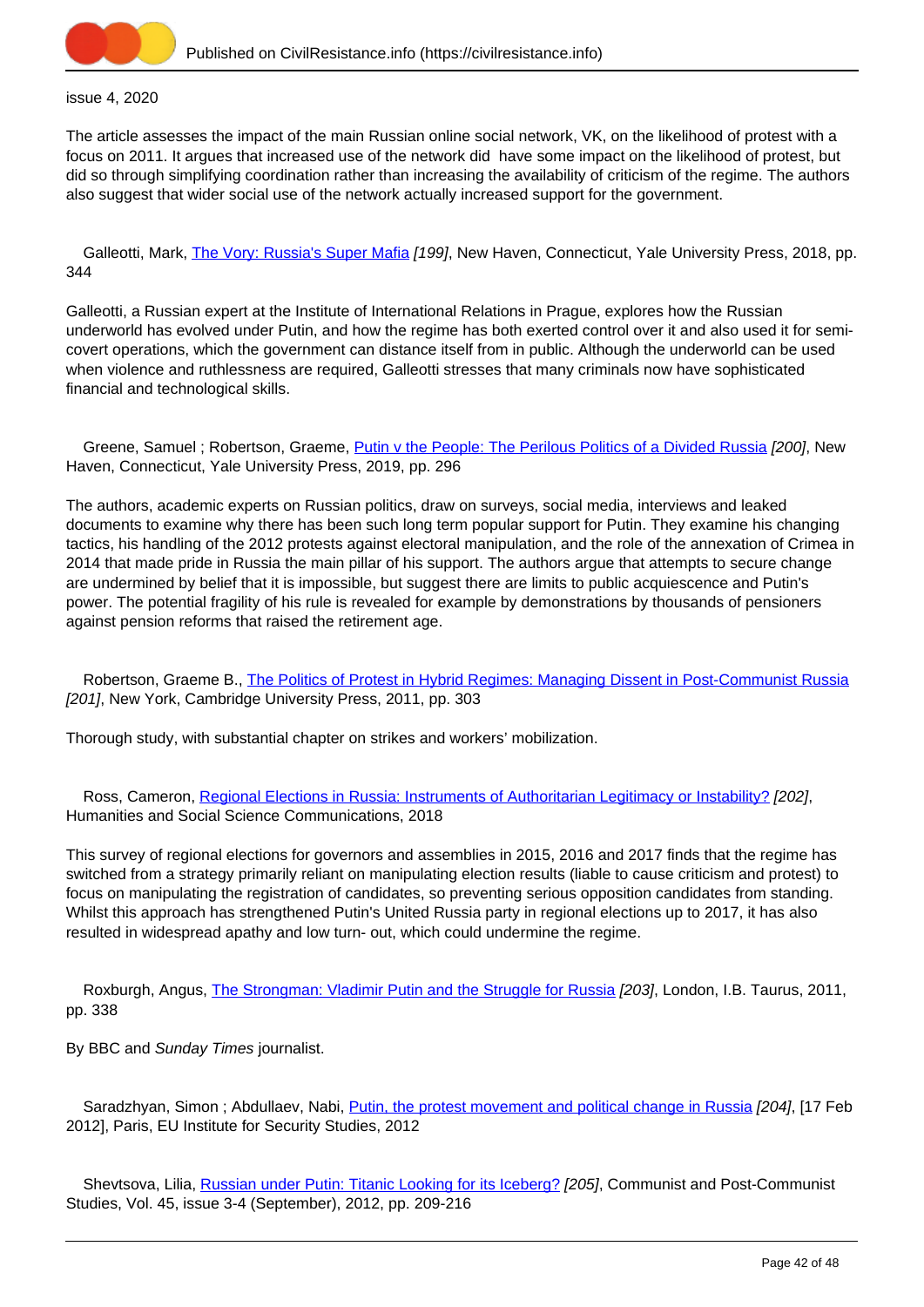

 Smyth, Regina, [How Alexei Navalny Revolutionized Opposition Politics in Russia, before his Apparent Poisoning](https://civilresistance.info/biblio-item/2020/how-alexei-navalny-revolutionized-opposition-politics-russia-his-apparent-poisoning) [206], The Conversation, 21/08/2020,

An assessment, by a US academic, of Navalny's role and impact in the immediate aftermath of his poisoning.

See also: Nikitin, Vadim, 'As Alexei Navalny's Life Hangs in the Balance, So Does the Fate of the Russian Opposition', The Nation, 2 September, 2020.

Analysis of Navalny's changing political stance that discerns 'an unexpected but unmistakable left turn' in recent years.

See also: Gorokhovskaia, Yana, 'The Navalny Case may Weaken the Idea that Putin is in Total Control', Guardian Weekly, 4 September 2020, p. 47.

 Stoner-Weiss, Kathryn, [Comparing Oranges and Apples: The Internal and External Dimensions of Russia's](https://civilresistance.info/biblio-item/2009/comparing-oranges-and-apples-internal-and-external-dimensions-russias-turn-away) [Turn Away from Democracy](https://civilresistance.info/biblio-item/2009/comparing-oranges-and-apples-internal-and-external-dimensions-russias-turn-away) [207], In Bunce; McFaul; Stoner-Weiss, [Democracy and Authoritarianism in the](https://civilresistance.info/biblio-item/2009/democracy-and-authoritarianism-postcommunist-world) [Postcommunist World](https://civilresistance.info/biblio-item/2009/democracy-and-authoritarianism-postcommunist-world) [25] [\(D. II.1. Comparative Assessments](https://civilresistance.info/section/d-resisting-authoritarianism-post-communist-and-post-soviet-regimes/d-ii-electoral-0) [20]), New York, Cambridge University Press, pp. 253-273

Wilson, Kenneth, [Is Vladimir Putin a Strong Leader?](https://civilresistance.info/biblio-item/2020/vladimir-putin-strong-leader) [208], Post-Soviet Affairs, 07/10/2020,

Examines Putin's strength both in terms of his personal power and the effectiveness of his policies measured by economic growth, social stability and international standing. The article compares Putin's record with that of governments in other former Soviet states, and concludes that his achievements are not especially impressive.

See also: White, David, 'State Capacity and Regime Resilience in Putin's Russia', International Political Science Review, 2018.

#### [https://doi.org/10.1177/0192512117694481](https://doi.org/10.1177%2F0192512117694481) [209]

White argues that although state capacity in Russia is 'relatively weak', the Putin regime has achieved relative stability through enriching elites, controlling civil society and opposition, and promoting public support through 'economic benefits and national-patriotic appeal'.

 **Source URL (retrieved on 05/07/2022 - 06:42):** https://civilresistance.info/section/d-resisting-authoritarianismpost-communist-and-post-soviet-regimes

#### **Links**

[1] https://civilresistance.info/section/d-resisting-authoritarianism-post-communist-and-post-soviet-regimes

[2] https://civilresistance.info/section/d-resisting-authoritarianism-post-communist-and-post-soviet-regimes/d-ikosovo-resisting

- [3] https://civilresistance.info/biblio-item/1998/kosova-separate-worlds-reflections-and-analysis
- [4] https://civilresistance.info/biblio-item/2000/civil-resistance-kosovo
- [5] https://civilresistance.info/biblio-item/2013/kosovo-civil-resistance-defence-nation-1990s
- [6] https://civilresistance.info/biblio-item/2013/recovering-nonviolent-history-civil-resistance-liberation-struggles
- [7] https://civilresistance.info/section/introduction-nonviolent-action/1-theory-methods-and-examples/1b-strategic-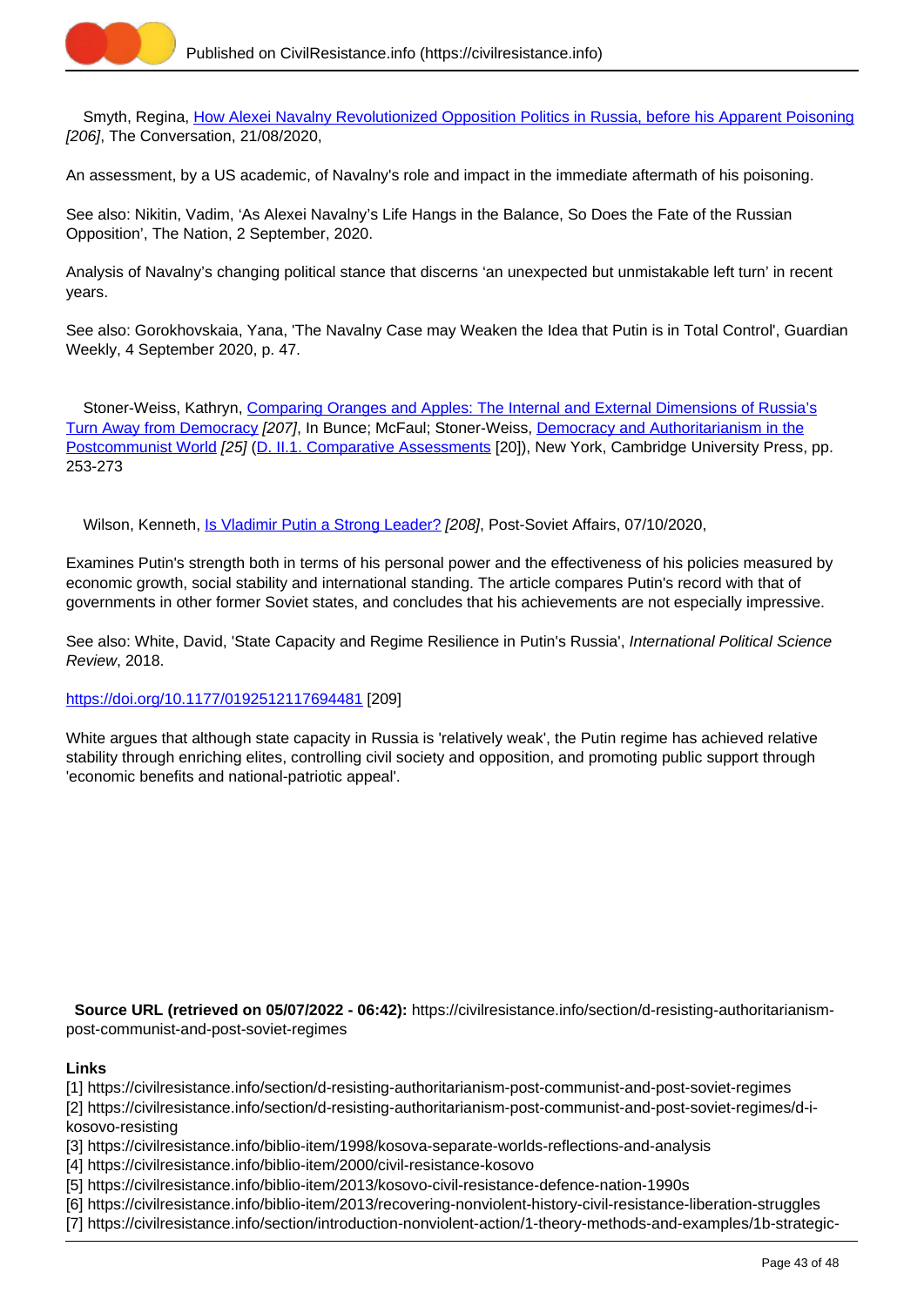

theory-dynamics

[8] https://civilresistance.info/biblio-item/2009/limits-prudence-civil-resistance-kosovo-1990-98

[9] https://civilresistance.info/biblio-item/2009/civil-resistance-and-power-politics-experience-non-violent-actiongandhi-present

[10] https://civilresistance.info/biblio-item/2008/history-herstory-too-history-women-civil-society-kosovo-1980-2004

[11] https://civilresistance.info/biblio-item/210/adem-demaci-biography-century-kosovas-history-through-one-manslife

[12] https://civilresistance.info/biblio-item/1997/parallel-worlds-response-kosovo-albanians-loss-autonomy-serbia

[13] http://www.tol.org

[14] https://civilresistance.info/biblio-item/2005/kosovo-politics-identity-and-space

[15] https://civilresistance.info/biblio-item/2012/democracy-against-violence-kosovar-alternative

[16] https://civilresistance.info/biblio-item/2012/resisting-evil-post-yugoslav-anti-war-contention

[17] https://civilresistance.info/biblio-item/1999/kosovo-how-truths-and-myths-started-war

[18] https://civilresistance.info/biblio-item/2001/kosovo-politics-delusion

[19] https://civilresistance.info/section/d-resisting-authoritarianism-post-communist-and-post-soviet-regimes/d-iielectoral

[20] https://civilresistance.info/section/d-resisting-authoritarianism-post-communist-and-post-soviet-regimes/d-iielectoral-0

[21] https://civilresistance.info/biblio-item/2012/people-power-and-political-change-key-issues-and-concepts

[22] https://civilresistance.info/section/introduction-nonviolent-action/1-theory-methods-and-examples/1aii-theoriescivil

[23] https://civilresistance.info/biblio-item/2007/structure-and-example-modular-political-phenomena-diffusionbulldozer-rose-orange

[24] https://civilresistance.info/biblio-item/2006/power-and-persuasion-nonviolent-strategies-influence-state-securityforces-serbia

[25] https://civilresistance.info/biblio-item/2009/democracy-and-authoritarianism-postcommunist-world

[26] https://civilresistance.info/biblio-item/2006/favourable-conditions-and-electoral-revolutions

[27] https://civilresistance.info/biblio-item/2006/international-diffusion-and-postcommunist-electoral-revolutions

[28] https://civilresistance.info/biblio-item/2009/postcommunist-ambiguities

[29] https://civilresistance.info/biblio-item/2011/defeating-authoritarian-leaders-post-communist-countries

[30] https://civilresistance.info/biblio-item/2007/time-rebels-youth-resistance-movements-and-21st-centuryrevolutions

[31] https://civilresistance.info/biblio-item/2006/explaining-success-and-failure-post-communist-revolutions

[32] https://civilresistance.info/biblio-item/2007/reclaiming-democracy-civil-society-and-electoral-change-central-andeastern-europe

[33] https://civilresistance.info/biblio-item/2005/democracy-autocracy-and-revolution-post-soviet-eurasia

[34] https://civilresistance.info/biblio-item/2006/democracy-or-autocracy-march-colored-revolution-normal-dynamicspatronal

[35] https://civilresistance.info/biblio-item/2006/liberalizing-electoral-outcomes-competitive-authoritarian-regimes

[36] https://civilresistance.info/biblio-item/2009/electoral-protests-and-democratization-beyond-color-revolutions

[37] https://civilresistance.info/biblio-item/2006/civil-society-youth-and-societal-mobilization

[38] https://civilresistance.info/biblio-item/2009/youth-movements-post-communist-societies-model-nonviolentresistance

[39] https://civilresistance.info/biblio-item/2010/colour-revolutions-former-soviet-republics-successes-and-failures

[40] https://civilresistance.info/biblio-item/2009/roses-and-tulips-dynamics-regime-change-georgia-and-kyrgyzstan

[41] https://civilresistance.info/biblio-item/2007/enough-electoral-fraud-collective-action-problems-and-second-wavepost-communist

[42] https://civilresistance.info/biblio-item/2007/rose-orange-and-tulip-failed-post-soviet-revolutions

[43] https://civilresistance.info/biblio-item/2008/real-causes-color-revolutions

[44] https://civilresistance.info/biblio-item/2009/debating-color-revolutions

[45] https://civilresistance.info/section/d-resisting-authoritarianism-post-communist-and-post-soviet-regimes/d-iielectoral-1

[46] https://civilresistance.info/section/d-resisting-authoritarianism-post-communist-and-post-soviet-regimes/d-iielectoral-9

[47] https://civilresistance.info/section/d-resisting-authoritarianism-post-communist-and-post-soviet-regimes/d-iielectoral-6

[48] https://civilresistance.info/biblio-item/2009/moldovas-twitter-revolution

[49] https://civilresistance.info/section/d-resisting-authoritarianism-post-communist-and-post-soviet-regimes/d-iielectoral-2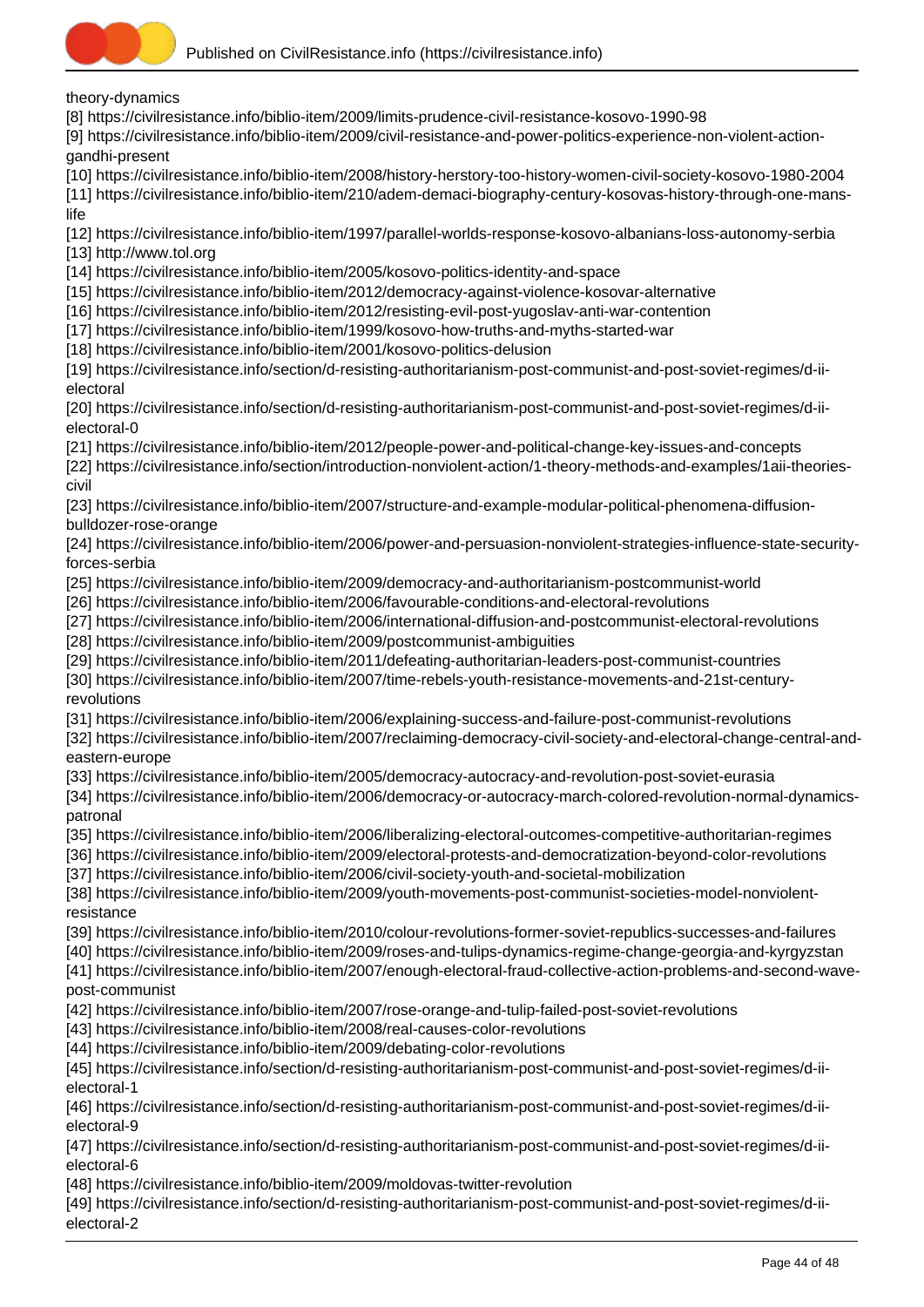

[50] https://civilresistance.info/biblio-item/2018/armenias-revolution-flickering-light-darkening-europe

[51] https://civilresistance.info/biblio-item/2019/remarkable-2018-velvet-revolution-armenias-experiment-againstgovernment-corruption

[52] https://civilresistance.info/biblio-item/2019/armenia-first-behind-rise-armenias-alt-right-scene

[53] https://civilresistance.info/biblio-item/2019/armenias-path-democratization-recursive-mass-protests

[54] https://civilresistance.info/biblio-item/2019/armenia-and-velvet-revolution-merits-and-flaws-protest-based-civilsociety

[55] https://civilresistance.info/biblio-item/2008/democracy-building-post-soviet-armenia

[56] https://civilresistance.info/biblio-item/2019/armenias-velvet-revolution

[57] https://civilresistance.info/taxonomy/term/37

[58] https://civilresistance.info/section/d-resisting-authoritarianism-post-communist-and-post-soviet-regimes/d-iielectoral-3

[59] https://civilresistance.info/biblio-item/2006/azerbaijans-frustrating-elections

[60] https://civilresistance.info/biblio-item/2008/azerbaijans-2005-parliamentary-elections-failed-attempt-transition

[61] https://civilresistance.info/biblio-item/2006/parliamentary-elections-azerbaijan-failed-revolution

[62] https://civilresistance.info/section/d-resisting-authoritarianism-post-communist-and-post-soviet-regimes/d-iielectoral-4

[63] https://civilresistance.info/biblio-item/2020/protests-belarus-context-causes-and-lessons

[64] https://civilresistance.info/biblio-item/2006/prospects-democracy-belarus

[65] https://civilresistance.info/biblio-item/2021/lukashenkas-campaign-against-nazism-one-must-imagine-sisyphushappy

[66] https://civilresistance.info/biblio-item/2021/belarus-new-political-nation-2020-anti-authoritarian-protests-identitybuilding

[67] https://civilresistance.info/biblio-item/2006/color-revolutions-belarus-case

[68] https://civilresistance.info/biblio-item/2021/doomed-fail-why-success-was-almost-not-option-2020-protestsbelarus

[69] https://civilresistance.info/biblio-item/2020/can-belarus-protests-topple-lukashenko

[70] https://mondediplo.com/2020/10/07belarus

[71] https://civilresistance.info/biblio-item/2020/belarus-uprising

[72] https://civilresistance.info/biblio-item/2006/belarus-learning-defeat

[73] https://civilresistance.info/biblio-item/2005/pre-empting-democracy-case-belarus

[74] https://civilresistance.info/biblio-item/2009/contagion-deterred-pre-emptive-authoritarianism-former-sovietunion-case-belarus

- [75] https://civilresistance.info/biblio-item/2021/newsmaker-svetlana-tikhanovskya-and-battle-belarus
- [76] https://civilresistance.info/biblio-item/2020/signal-and-noise

[77] https://civilresistance.info/biblio-item/2011/belarus-last-european-dictatorship

[78] https://civilresistance.info/section/d-resisting-authoritarianism-post-communist-and-post-soviet-regimes/d-iielectoral-5

[79] https://civilresistance.info/biblio-item/2007/extricating-state-move-competitive-capture-post-communist-bulgaria

[80] https://civilresistance.info/biblio-item/1998/awakening-chronicle-bulgarian-uprising-january-feburary-1997

[81] https://civilresistance.info/biblio-item/2020/how-dismantle-democracy-case-bulgaria

[82] https://civilresistance.info/biblio-item/2020/how-flag-planted-beach-led-bulgarian-uprising

[83] https://civilresistance.info/biblio-item/2001/bulgaria-uneven-transition

[84] https://civilresistance.info/biblio-item/2018/explaining-eastern-europe-soft-decisionism-bulgaria

[85] https://civilresistance.info/biblio-item/1997/bulgarias-symphony-hope

[86] https://civilresistance.info/biblio-item/2016/protest-and-recognition-bulgarian-summer-2013-movement

[87] https://civilresistance.info/biblio-item/2013/bulgarian-winter-protests

[88] https://civilresistance.info/biblio-item/2020/anti-corruption-protests-show-hollowness-bulgarias-democracy

[89] https://civilresistance.info/biblio-item/2009/postcommunist-transition-two-acts-1996-7-antigovernment-strugglebulgaria-bridge

[90] https://civilresistance.info/biblio-item/2019/media-corruption-and-issues-journalistic-and-institutional-integritypost-communist

[91] https://civilresistance.info/biblio-item/2008/bulgarian-socialist-party-long-road-europe

[92] https://civilresistance.info/biblio-item/2020/europes-blind-spot-movement-against-corruption-bulgaria-0

[93] https://neweasterneurope.eu/2020/10/28/bulgaria-100-days-of-protests/

[94] https://civilresistance.info/biblio-item/2020/europes-blind-spot-movement-against-corruption-bulgaria

[95] https://civilresistance.info/biblio-item/2001/croatia-after-tudjman-2000-parliamentary-and-presidential-elections [96] https://civilresistance.info/biblio-item/2007/political-change-post-communist-slovakia-and-croatia-nationalisteuropeanist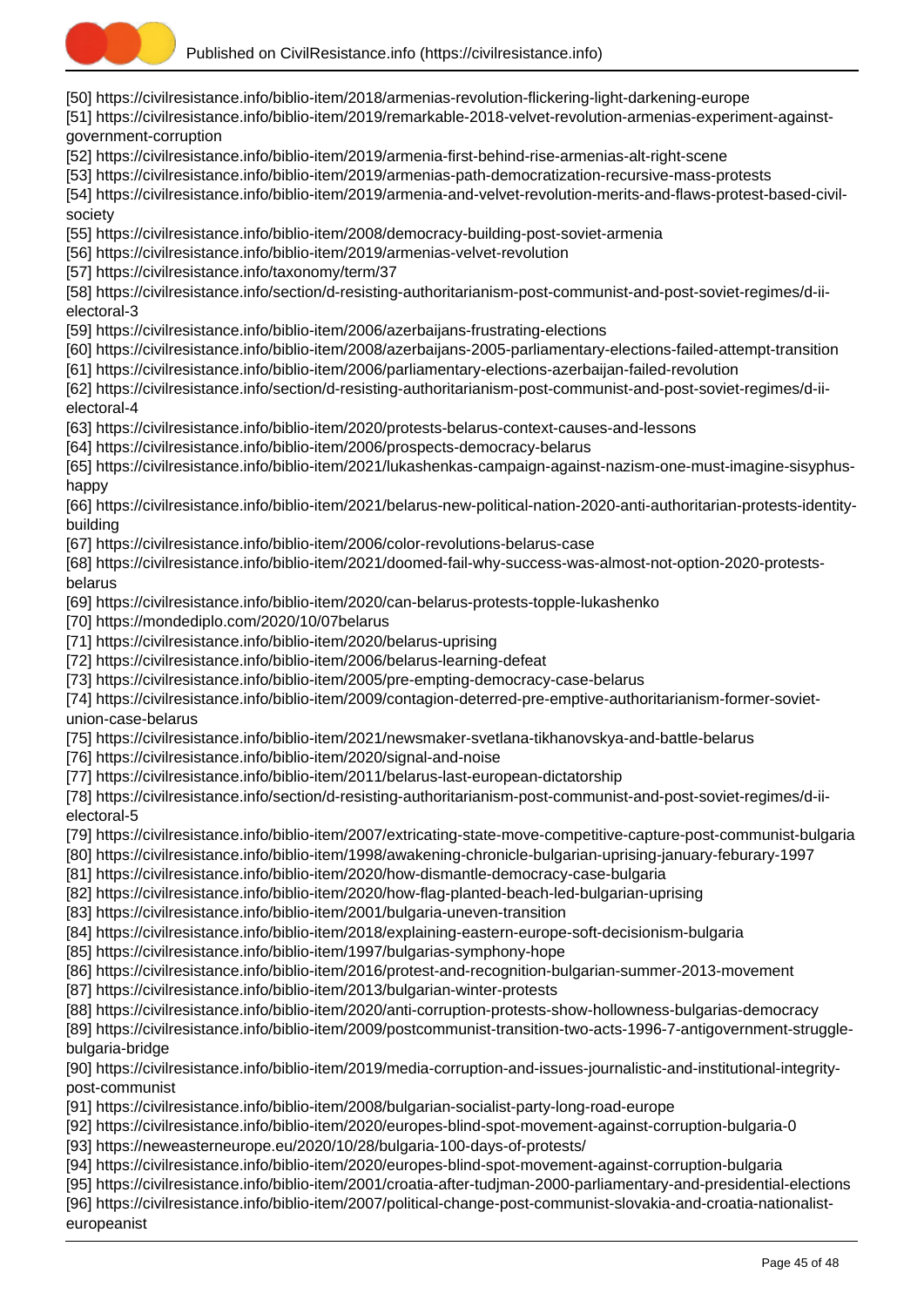

[97] https://civilresistance.info/biblio-item/2007/civil-society-civil-servants-womens-organizations-and-criticalelections-croatia [98] https://civilresistance.info/section/d-resisting-authoritarianism-post-communist-and-post-soviet-regimes/d-ii-

electoral-7

[99] https://civilresistance.info/biblio-item/2006/role-georgias-media-and-western-aid-georgias-rose-revolution [100] https://civilresistance.info/biblio-item/2005/after-revolution-civil-society-and-challenges-consolidatingdemocracy-georgia

[101] https://civilresistance.info/biblio-item/2004/serbia-calling-rock-n-roll-radio-and-belgrades-undergroundresistance

[102] https://civilresistance.info/biblio-item/2005/statehood-and-security-georgia-after-rose-revolution

[103] https://civilresistance.info/biblio-item/2004/georgias-rose-revolution

[104] https://civilresistance.info/biblio-item/2012/popular-mobilization-and-empowerment-georgias-rose-revolution

[105] https://civilresistance.info/biblio-item/2005/democratic-consolidation-georgia-after-rose-revolution

[106] https://civilresistance.info/biblio-item/2006/rose-revolution-revolution-without-revolutionaries

[107] https://civilresistance.info/biblio-item/2009/georgias-rose-revolution-2003-enforcing-peaceful-change

[108] https://civilresistance.info/biblio-item/2006/georgias-rose-revolution-participants-perspective

[109] https://civilresistance.info/biblio-item/2005/enough-rose-revolution-republic-georgia

[110] https://civilresistance.info/biblio-item/2008/georgias-year-turmoil

[111] https://civilresistance.info/biblio-item/2006/regime-vulnerability-and-popular-mobilization-georgias-roserevolution

[112] https://civilresistance.info/biblio-item/2009/georgias-rose-revolution-regime-weakness-regime-collapse

[113] https://civilresistance.info/biblio-item/2005/georgia-national-awakening-rose-revolution

[114] https://civilresistance.info/section/d-resisting-authoritarianism-post-communist-and-post-soviet-regimes/d-iielectoral-8

[115] https://civilresistance.info/biblio-item/2021/country-profile-kyrgyzstan

[116] https://civilresistance.info/biblio-item/2007/tale-two-social-capitals-revolutionary-collective-action-kyrgyzstan

[117] https://civilresistance.info/biblio-item/2019/ethnic-riots-and-prosocial-behavior-evidence-kyrgyzstan

[118] https://civilresistance.info/biblio-item/2018/substate-populism-and-challenge-centre-post-riot-asian-contexts

[119] https://civilresistance.info/biblio-item/2021/retreating-rights-kyrgyzstan-introduction

[120] https://civilresistance.info/biblio-item/2019/anti-chinese-mood-growing-kyrgyzstan

[121] https://civilresistance.info/biblio-item/2007/blogging-down-dictator-kyrgyz-revolution-and-samizdat-websites

[122] https://civilresistance.info/biblio-item/2006/tulip-revolution-kyrgyzstan-one-year-after

[123] https://civilresistance.info/biblio-item/2006/what-really-happened-kyrgyzstan

[124] https://civilresistance.info/biblio-item/2009/horse-different-color-revolution-and-regression-bunce

[125] https://civilresistance.info/biblio-item/2002/balkan-babel-disintegration-yugoslavia-death-tito-fall-milosevic

[126] https://civilresistance.info/biblio-item/1994/women-peace

[127] https://civilresistance.info/biblio-item/2000/october-5-24-hour-coup

[128] https://civilresistance.info/biblio-item/2001/otpor-or-beyond-politics

[129] https://civilresistance.info/biblio-item/2002/otpor-organization-action

[130] https://civilresistance.info/biblio-item/2005/rage-against-regime-otpor-movement-serbia

[131] https://civilresistance.info/biblio-item/2005/people-building-peace-ii-successful-stories-civil-society

[132] https://civilresistance.info/biblio-item/2001/serbias-prudent-revolution

[133] https://civilresistance.info/biblio-item/1999/protests-belgrade-winter-discontent

[134] https://civilresistance.info/biblio-item/2002/milosevic-biography

[135] https://civilresistance.info/biblio-item/2009/serbia-nonviolent-struggle-democracy-role-otpor

[136] https://civilresistance.info/biblio-item/2009/people-power-unarmed-resistance-and-global-solidarity

[137] https://civilresistance.info/biblio-item/2003/plan-b-using-secondary-protests-undermine-repression

[138] https://civilresistance.info/biblio-item/1999/serbia-under-milosevic-politics-1990s

[139] https://civilresistance.info/biblio-item/2003/stolen-elections-case-serbian-october

[140] https://civilresistance.info/biblio-item/2004/democratic-revolutions-asia-and-eastern-europe

[141] https://civilresistance.info/biblio-item/2009/civil-society-versus-slobodan-milosevic-serbia-1991-2000

[142] https://civilresistance.info/biblio-item/2005/waging-nonviolent-struggle-20th-century-practice-and-21st-centurypotential

[143] https://civilresistance.info/taxonomy/term/7

[144] https://civilresistance.info/biblio-item/2004/anger-repressive-regimes-footnote-domination-and-arts-resistancejames-scott

[145] https://civilresistance.info/taxonomy/term/8

[146] https://civilresistance.info/biblio-item/2005/new-transnational-activism

[147] https://civilresistance.info/taxonomy/term/15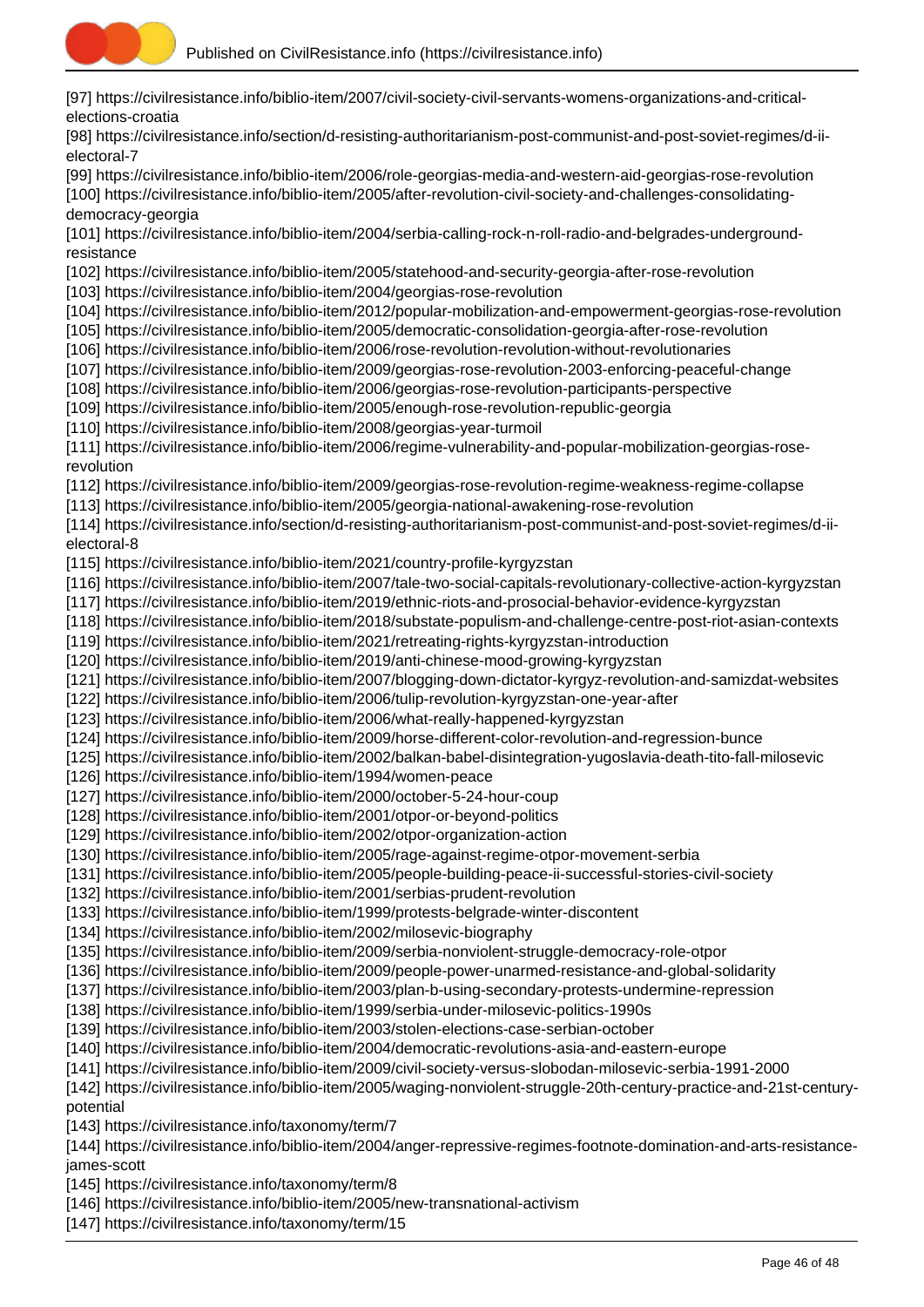

[148] https://civilresistance.info/biblio-item/1998/power-movement-social-movements-and-contentious-politics [149] https://civilresistance.info/section/d-resisting-authoritarianism-post-communist-and-post-soviet-regimes/d-iielectoral-10 [150] https://civilresistance.info/biblio-item/1999/1998-parliamentary-election-and-democratic-rebirth-slovakia [151] https://civilresistance.info/biblio-item/1999/slovakias-democratic-awakening [152] https://civilresistance.info/biblio-item/2007/ok98-campaign-slovak-ngos-free-and-fair-elections [153] https://civilresistance.info/biblio-item/1999/slovakia-1998-1999-global-report-state-society [154] https://civilresistance.info/biblio-item/1999/complying-european-unions-democratic-conditionality-transnationalparty-linkage-and [155] https://civilresistance.info/biblio-item/2002/democracy-promotuion-slovakia-import-or-export-business [156] https://civilresistance.info/biblio-item/2002/slovakia-after-meciar-midterm-report [157] https://civilresistance.info/taxonomy/term/43 [158] http://www.ivo.sk/106/en/home [159] https://civilresistance.info/section/d-resisting-authoritarianism-post-communist-and-post-soviet-regimes/d-iielectoral-11 [160] http://www.theguardian.com/world/2004/nov/26/ukraine.comment [161] https://civilresistance.info/biblio-item/2006/revolution-orange-origins-ukraines-democratic-breakthrough [162] https://civilresistance.info/biblio-item/2005/what-has-changed-ukrainian-politics-assessing-implications-orangerevolution [163] https://civilresistance.info/biblio-item/2009/orange-revolution-ukraine [164] https://civilresistance.info/biblio-item/2009/facts-are-subversive-political-writing-decade-without-name [165] https://civilresistance.info/biblio-item/2007/role-digital-networked-technologies-ukrainian-orange-revolution [166] https://civilresistance.info/biblio-item/2005/presidential-election-and-orange-revolution-implications-ukrainestransition [167] https://civilresistance.info/biblio-item/2007/special-issue-kuchmagate-crisis-orange-revolution-civil-societyelections-and [168] https://civilresistance.info/biblio-item/2005/special-issue-ukraine-elections-and-democratisation [169] https://civilresistance.info/biblio-item/2005/kuchma-yushchenko [170] https://civilresistance.info/biblio-item/2009/importing-revolution-internal-and-external-factorsukraines-2004-democratic [171] https://civilresistance.info/biblio-item/2005/ukraines-orange-revolution [172] https://civilresistance.info/biblio-item/2009/ukraines-orange-revolution-2004-paradoxes-negotiation [173] https://civilresistance.info/section/d-resisting-authoritarianism-post-communist-and-post-soviet-regimes/d-iielectoral-12 [174] http://www.bbc.co.uk [175] https://civilresistance.info/biblio-item/2014/maidan-uprising-separatism-and-foreign-intervention-ukrainescomplex-transition [176] https://civilresistance.info/biblio-item/2014/how-ukraine-ousted-autocrat-logic-civil-resistance [177] http://www.opendemocracy.net/civilresistance/peter-ackerman-maciej-bartkowski-jack-duvall/ukrainenonviolent-victory [178] https://civilresistance.info/biblio-item/2014/ukraines-big-three-meet-opposition-leaders-helm-euromaidan [179] https://civilresistance.info/biblio-item/2014/euromaidan-ukraines-self-organizing-revolution [180] http://www.worldaffairsjournal.org/article/euromaidan-ukraine%E2%80%99s-self-organizing-revolution [181] https://civilresistance.info/biblio-item/2014/we-were-so-naive-and-optimistic-ukraine-euromaidan-protesterstell-us-whats-changed [182] http://www.theguardian.com/world/2014/nov/21/-sp-ukraine-maidan-protest-kiev [183] https://civilresistance.info/biblio-item/2014/interview-ukraines-fractures [184] https://civilresistance.info/biblio-item/2014/ukraine-diaries-dispatches-kiev [185] https://civilresistance.info/biblio-item/2015/ukraines-euromaidan-analyses-civil-revolution [186] https://civilresistance.info/biblio-item/2014/why-orange-revolution-was-short-and-peaceful-and-euromaidanlong-and-violent [187] https://civilresistance.info/biblio-item/2015/frontlinhe-ukraine-crisis-borderlands [188] https://civilresistance.info/biblio-item/2014/ukraine-crisis-what-it-means-west [189] http://www.ecfr.eu/article/commentary\_the\_ukrainian\_euromaidan230 [190] https://civilresistance.info/section/d-resisting-authoritarianism-post-communist-and-post-soviet-regimes/d-iiirussia-under-putin [191] https://civilresistance.info/biblio-item/2017/kremlin-emboldened [192] https://civilresistance.info/biblio-item/2015/incommensurate-russia [193] https://civilresistance.info/biblio-item/2021/not-toeing-kremlins-line